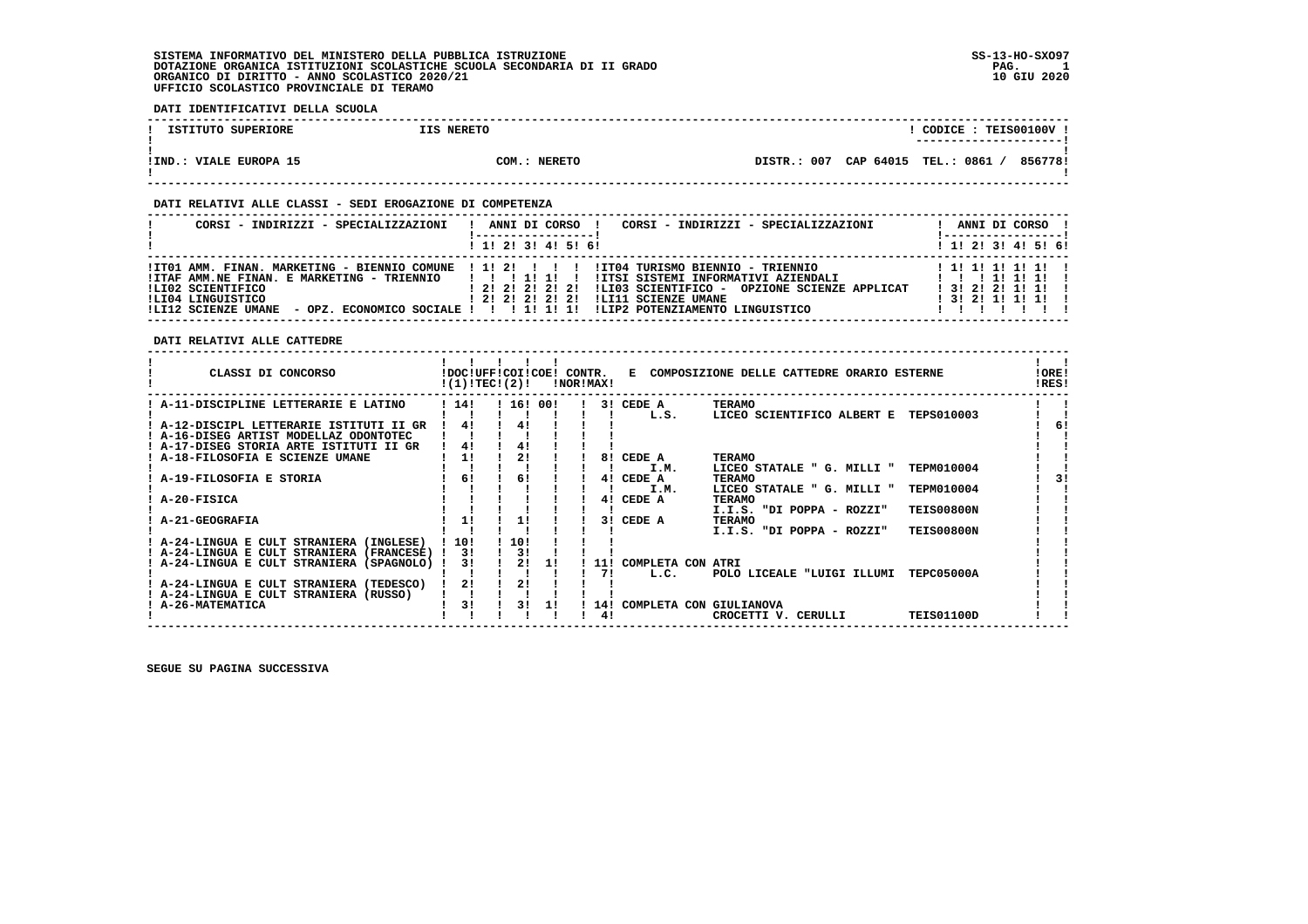**DATI IDENTIFICATIVI DELLA SCUOLA**

| ISTITUTO SUPERIORE     | IIS NERETO   | CODICE: TEIS00100V !<br>---------------------- |
|------------------------|--------------|------------------------------------------------|
| !IND.: VIALE EUROPA 15 | COM.: NERETO | DISTR.: 007 CAP 64015 TEL.: 0861 /<br>856778!  |

 **------------------------------------------------------------------------------------------------------------------------------------**

 **DATI RELATIVI ALLE CATTEDRE**

| CLASSI DI CONCORSO                          |     | !(1)!TEC!(2)!                |    | !DOC!UFF!COI!COE! CONTR.<br>!NOR!MAX! |                             | E COMPOSIZIONE DELLE CATTEDRE ORARIO ESTERNE |                   | !ORE!<br>IRES! |
|---------------------------------------------|-----|------------------------------|----|---------------------------------------|-----------------------------|----------------------------------------------|-------------------|----------------|
|                                             |     |                              |    |                                       | 2! CEDE A                   | SANT'EGIDIO ALLA VIB                         |                   |                |
|                                             |     |                              |    |                                       | I.T.I.                      | ISTITUTO OMNIC. P.LEVI S.E TETF040001        |                   |                |
| A-27-MATEMATICA E FISICA                    | 181 | 1 81 11                      |    |                                       | ! 13! COMPLETA CON TERAMO   |                                              |                   |                |
|                                             |     |                              |    | 51                                    | L.S.                        | LICEO SCIENTIFICO ALBERT E TEPS010003        |                   |                |
| ! A-34-SCIENZE E TECNOLOGIE CHIMICHE        |     |                              |    |                                       |                             |                                              |                   |                |
| ! A-37-COSTRUZ TECNOL E TECN RAPPR GRAFICA! |     |                              |    |                                       |                             |                                              |                   |                |
| ! A-40-TECNOLOGIE ELETTRICHE ELETTRONICHE ! |     |                              |    |                                       |                             |                                              |                   |                |
| A-41-SCIENZE E TECNOLOGIE INFORMATICHE      | 1!  | 3!                           | 1! |                                       | 10! COMPLETA CON GIULIANOVA |                                              |                   |                |
| ! A-45-SCIENZE ECONOMICO-AZIENDALI          | 41  | 4!                           |    | 81                                    | L.S.                        | LS M.CURIE                                   | <b>TEPS02000N</b> |                |
| A-46-SCIENZE GIURIDICO-ECONOMICHE           | 61  | 6!                           |    |                                       | 4! CEDE A                   | <b>NERETO</b>                                |                   |                |
|                                             |     |                              |    |                                       | I.T.C.                      | I.T.C. C. ROSA (SERALE)                      | TETD00151E        |                |
| A-47-SCIENZE MATEMATICHE APPLICATE          | 21  | 31                           |    |                                       | 3! CEDE A                   | GIULIANOVA                                   |                   | 2!             |
|                                             |     |                              |    |                                       | L.S.                        | LS M.CURIE                                   | <b>TEPS02000N</b> |                |
|                                             |     |                              |    |                                       | $3!$ ED $A$                 | <b>NERETO</b>                                |                   |                |
|                                             |     |                              |    |                                       | I.T.C.                      | I.T.C. C. ROSA (SERALE)                      | TETD00151E        |                |
| A-48-SCIENZE MOTORIE E SPORTIVE II GRADO!   | 51  | 51                           |    |                                       | 6! CEDE A                   | GIULIANOVA                                   |                   | 6!             |
|                                             |     |                              |    |                                       | L.S.                        | LS M.CURIE                                   | <b>TEPS02000N</b> |                |
|                                             |     |                              |    |                                       | 4! ED A                     | SANT'EGIDIO ALLA VIB                         |                   |                |
|                                             |     |                              |    |                                       | I.T.I.                      | ISTITUTO OMNIC. P.LEVI S.E                   | <b>TETF040001</b> |                |
| A-50-SCIENZE NAT, CHIM E BIOLOG             | 51  | 61                           |    |                                       | 2! CEDE A                   | SANT'EGIDIO ALLA VIB                         |                   | 51             |
|                                             |     |                              |    |                                       | I.T.I.                      | ISTITUTO OMNIC. P.LEVI S.E                   | <b>TETF040001</b> |                |
| A-54-STORIA DELL'ARTE                       |     |                              |    |                                       | 6! CEDE A                   | ROSETO DEGLI ABRUZZI                         |                   |                |
|                                             |     |                              |    |                                       |                             | IST.ST. D'ISTR.SUP. V.MORE                   | <b>TEIS00400A</b> |                |
| ! A-66-TRATT TESTI DATI APPLIC INFORMATICA! |     |                              |    |                                       |                             |                                              |                   |                |
| ! B-02-CONV LINGUA STRANIERA (FRANCESE)     |     |                              |    |                                       |                             |                                              |                   | 2!             |
| B-02-CONV LINGUA STRANIERA (INGLESE)        | 1!  | $\mathbf{I}$<br>$\mathbf{I}$ | 1! |                                       | 10! COMPLETA CON GIULIANOVA |                                              |                   |                |
|                                             |     |                              |    | 81                                    | L.S.                        | LS M.CURIE                                   | <b>TEPS02000N</b> |                |
| B-02-CONV LINGUA STRANIERA (SPAGNOLO)       |     |                              |    |                                       | 2! CEDE A                   | ROSETO DEGLI ABRUZZI                         |                   |                |
|                                             |     |                              |    |                                       | L.C.                        | POLO LICEALE STATALE<br><b>SAFF</b>          | <b>TEPC030005</b> |                |
|                                             |     |                              |    |                                       | 6! ED A<br>L.S.             | GIULIANOVA<br>LS M.CURIE                     | <b>TEPS02000N</b> |                |
|                                             |     |                              |    |                                       |                             |                                              |                   |                |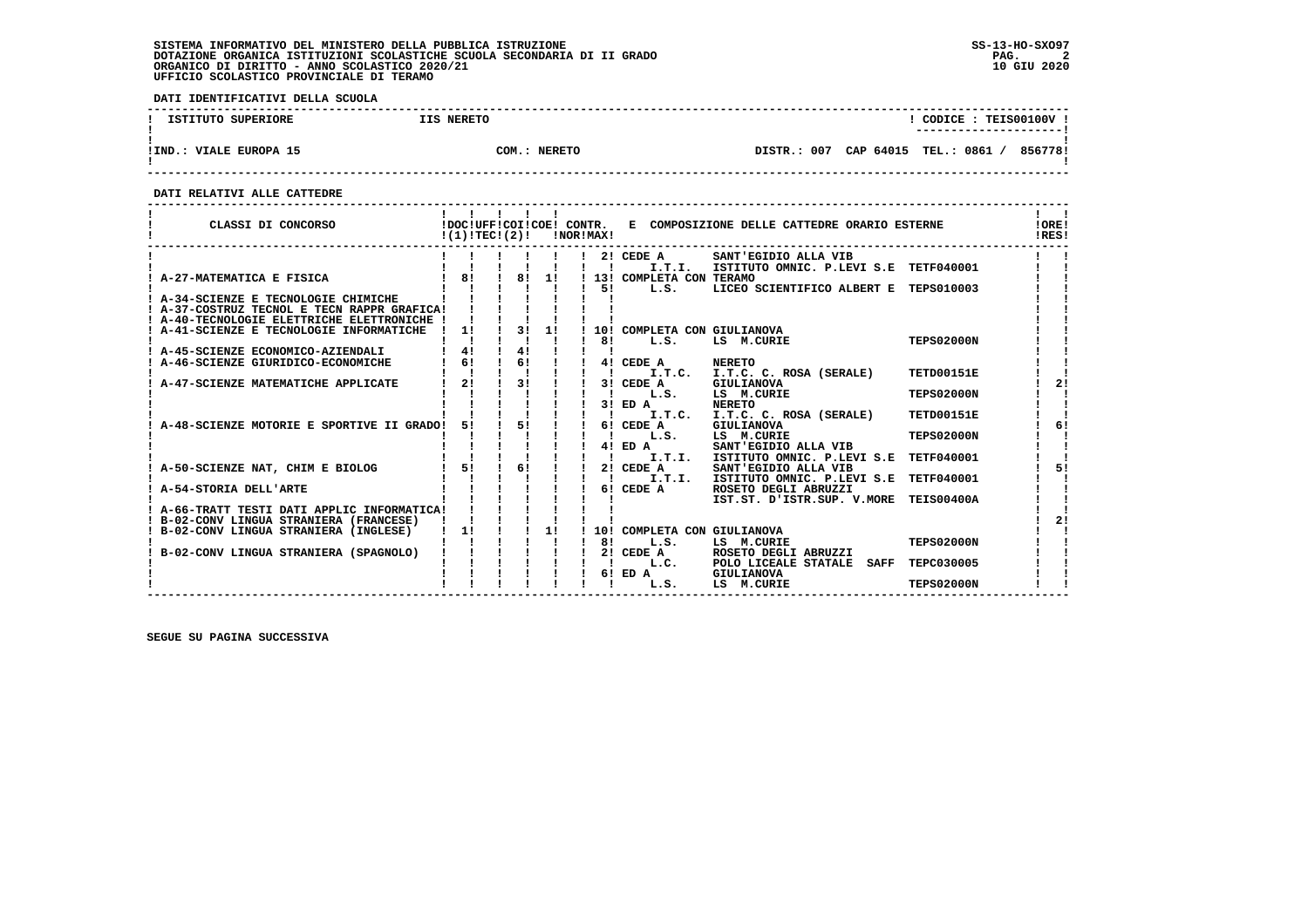**DATI IDENTIFICATIVI DELLA SCUOLA**

| ISTITUTO SUPERIORE       | IIS NERETO                |                |           | CODICE :    | <b>TEIS00100V</b> |
|--------------------------|---------------------------|----------------|-----------|-------------|-------------------|
|                          |                           |                |           |             |                   |
|                          |                           |                |           |             |                   |
| VIALE EUROPA 15<br>'IND. | <b>NERETO</b><br>$COM.$ : | 007<br>DISTR.: | CAP 64015 | 0861<br>TEL | 856778!           |
|                          |                           |                |           |             |                   |

 **------------------------------------------------------------------------------------------------------------------------------------**

 **DATI RELATIVI ALLE CATTEDRE**

| CLASSI DI CONCORSO                                                                                                         |     | !DOC!UFF!COI!COE! CONTR.<br>!(1)!TECI(2)! |    | !NOR!MAX! |                       | E COMPOSIZIONE DELLE CATTEDRE ORARIO ESTERNE                                                                                                                      | ! ORE!<br>!RES! |
|----------------------------------------------------------------------------------------------------------------------------|-----|-------------------------------------------|----|-----------|-----------------------|-------------------------------------------------------------------------------------------------------------------------------------------------------------------|-----------------|
| ! B-02-CONV LINGUA STRANIERA (TEDESCO)<br>! B-02-CONV LINGUA STRANIERA (RUSSO)<br>! B-16-LAB SCIENZE E TECNOL INFORMATICHE | -11 |                                           | 11 |           | 101<br>61<br>91<br>91 | COMPLETA CON ROSETO DEGLI ABRUZZI<br>TEPC030005<br>L.C.<br><b>SAFF</b><br>POLO LICEALE STATALE<br>COMPLETA CON TERAMO<br>TEIS00900D<br>I.I.S. ALESSANDRINI- MARIN |                 |
| (1) TITOLARI/INCARICATI<br>(2) CATTEDRE/POSTI POTENZ.                                                                      |     |                                           |    |           |                       |                                                                                                                                                                   |                 |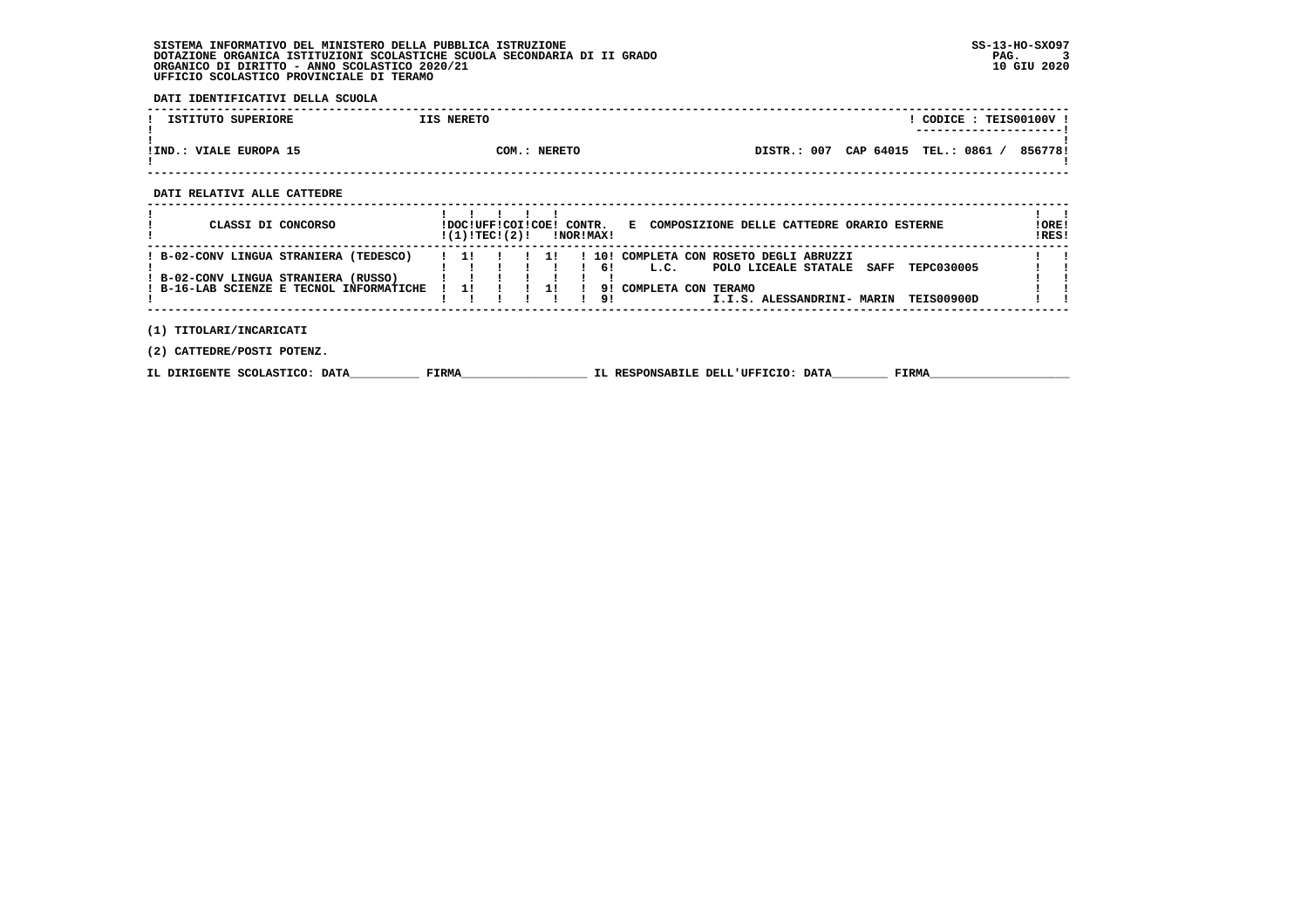**DATI IDENTIFICATIVI DELLA SCUOLA ------------------------------------------------------------------------------------------------------------------------------------**! CODICE: TEIS00400A ! **1 ISTITUTO SUPERIORE 1ST.ST. D'ISTR.SUP. V.MORETTI ! ---------------------!**- 1  **! ! !IND.: VIA CASTELLAMMARE ADRIATICO, 3 COM.: ROSETO DEGLI ABRUZZI DISTR.: 006 CAP 64026 TEL.: 085 /8990291 !** $\mathbf{I}$  **! !**

 **------------------------------------------------------------------------------------------------------------------------------------**

 **DATI RELATIVI ALLE CLASSI - SEDI EROGAZIONE DI COMPETENZA**

| CORSI - INDIRIZZI - SPECIALIZZAZIONI                       | ! ANNI DI CORSO !<br>CORSI - INDIRIZZI - SPECIALIZZAZIONI<br>! 1! 2! 3! 4! 5! 6!                        | ANNI DI CORSO !<br>! -----------------!<br>$1 \; 1 \; 2 \; 3 \; 1 \; 4 \; 5 \; 6 \; 6$ |
|------------------------------------------------------------|---------------------------------------------------------------------------------------------------------|----------------------------------------------------------------------------------------|
|                                                            |                                                                                                         |                                                                                        |
|                                                            |                                                                                                         | 1111111                                                                                |
| $IIP13$ IND. E ARTIG. MADE IN ITALY $I: I:I:I$ : $I: I$    |                                                                                                         |                                                                                        |
| !IPC1 INDIRIZZO A ELABORAZIONE MANUALE   ! ! ! ! ! !       | !IPTS PRODUZIONI TESSILI SARTORIALI - OPZIONE                                                           | 11111111                                                                               |
| !IT01 AMM. FINAN. MARKETING - BIENNIO COMUNE ! 2! 3! ! ! ! | !IT04 TURISMO BIENNIO - TRIENNIO                                                                        | 1 1 2 2 2 2 2 2 1                                                                      |
| !IT15 GRAF. E COM.NE BIENNIO - TRIENNIO                    | !IT24 COSTR., AMB. E TERRITORIO - BIENNIO COM<br>1 2 1 1 2 1 1 1 1                                      | 111111111                                                                              |
|                                                            | IIT25 AMMINISTRAZ., FINANZA E MARKETING QUADR ! 1! 1! 1! ! ! !ITAF AMM.NE FINAN. E MARKETING - TRIENNIO |                                                                                        |
| $IITCA COSTR. AMB. TERRITORIO - TRIENNIO$ $I I I II 1 I I$ |                                                                                                         |                                                                                        |
|                                                            |                                                                                                         |                                                                                        |

 **DATI RELATIVI ALLE CATTEDRE**

| CLASSI DI CONCORSO                          |      |           | !DOC!UFF!COI!COE! CONTR.<br>!(1)!TEC!(2)! | !NOR!MAX! |     |  | E COMPOSIZIONE DELLE CATTEDRE ORARIO ESTERNE |  |                   | !ORE!<br>!RES! |  |
|---------------------------------------------|------|-----------|-------------------------------------------|-----------|-----|--|----------------------------------------------|--|-------------------|----------------|--|
| ! A-02-DESIGN MET.OREF.PIET.DURE GEMME      |      |           |                                           |           |     |  |                                              |  |                   |                |  |
| ! A-03-DESIGN DELLA CERAMICA                |      |           |                                           |           |     |  |                                              |  |                   |                |  |
| ! A-04-DESIGN DEL LIBRO                     |      |           |                                           |           |     |  |                                              |  |                   |                |  |
| ! A-07-DISCIPLINE AUDIOVISIVE               |      |           |                                           |           |     |  |                                              |  |                   |                |  |
| ! A-08-DISCIP GEOM, ARCH, ARRED, SCENOTEC ! |      |           |                                           |           |     |  |                                              |  |                   |                |  |
| ! A-09-DISCIP GRAFICHE, PITTORICHE, SCENOG! |      |           |                                           |           |     |  |                                              |  |                   |                |  |
| ! A-10-DISCIPLINE GRAFICO-PUBBLICITARIE     |      | <b>11</b> |                                           |           |     |  |                                              |  |                   |                |  |
| ! A-11-DISCIPLINE LETTERARIE E LATINO       |      |           |                                           |           |     |  |                                              |  |                   |                |  |
| ! A-12-DISCIPL LETTERARIE ISTITUTI II GR    | 1151 |           | 15!                                       |           |     |  |                                              |  |                   |                |  |
| ! A-13-DISCIPL LETTERARIE, LATINO E GRECO   |      |           |                                           |           |     |  |                                              |  |                   |                |  |
| ! A-14-DISCIP PLAST. SCUL. SCENOPLAST.      |      |           |                                           |           |     |  |                                              |  |                   |                |  |
| ! A-16-DISEG ARTIST MODELLAZ ODONTOTEC      |      |           |                                           |           |     |  |                                              |  |                   |                |  |
| ! A-17-DISEG STORIA ARTE ISTITUTI II GR     |      |           |                                           |           |     |  |                                              |  |                   |                |  |
| ! A-18-FILOSOFIA E SCIENZE UMANE            |      |           |                                           |           |     |  |                                              |  |                   |                |  |
| ! A-20-FISICA                               |      | 21        | 21                                        |           |     |  |                                              |  |                   |                |  |
| ! A-21-GEOGRAFIA                            |      |           | 2!                                        |           |     |  |                                              |  |                   |                |  |
| ! A-24-LINGUA E CULT STRANIERA (INGLESE)    |      | 71        | 71                                        |           |     |  |                                              |  |                   |                |  |
| ! A-24-LINGUA E CULT STRANIERA (FRANCESE)   |      | 11        |                                           |           | 12! |  | COMPLETA CON GIULIANOVA                      |  |                   |                |  |
|                                             |      |           |                                           |           | 61  |  | CROCETTI V. CERULLI                          |  | <b>TEIS01100D</b> |                |  |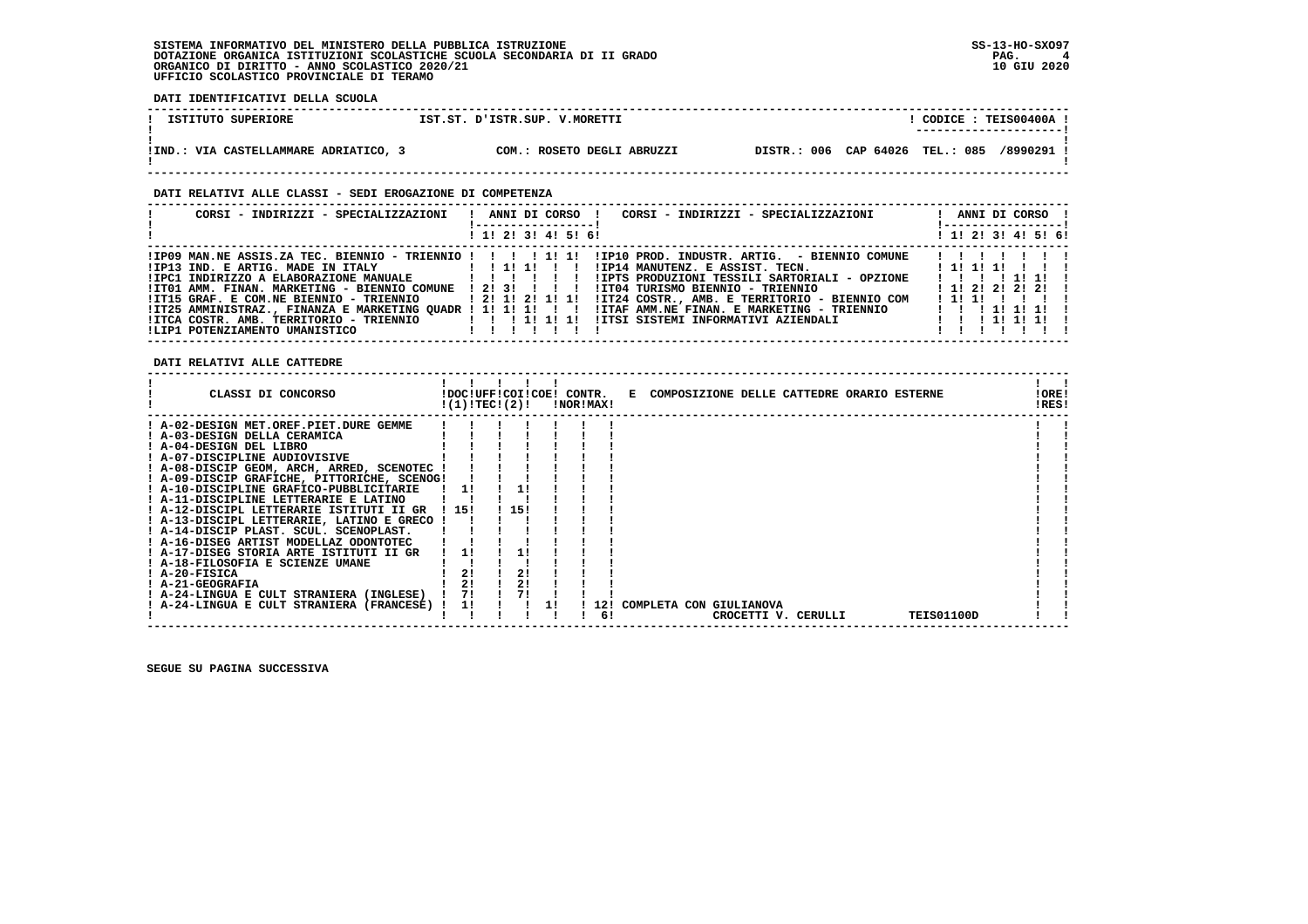**DATI IDENTIFICATIVI DELLA SCUOLA**

| ISTITUTO SUPERIORE             | IST.ST. D'ISTR.SUP. V.MORETTI | <b>TEIS00400A</b><br>CODICE :<br>---------------------- |
|--------------------------------|-------------------------------|---------------------------------------------------------|
| VIA CASTELLAMMARE ADRIATICO, 3 | ROSETO DEGLI ABRUZZI          | DISTR.: 006 CAP 64026 TEL.: 085                         |
| IIND.                          | $\sim$ $\sim$                 | /8990291                                                |

 **------------------------------------------------------------------------------------------------------------------------------------**

 **DATI RELATIVI ALLE CATTEDRE**

| ! A-24-LINGUA E CULT STRANIERA (SPAGNOLO) ! 4! ! 3! 1!<br>! 15! COMPLETA CON GIULIANOVA<br><b>TEPS02000N</b><br>$\mathbf{I}$<br>$1 \quad 31$<br>LS M.CURIE<br>L.S.<br>$\frac{1}{2}$<br>! A-24-LINGUA E CULT STRANIERA (TEDESCO) ! 1!<br>$1 \quad 51$<br>$\frac{1}{5!}$<br>! A-26-MATEMATICA<br>$1 \quad 1 \quad 1$<br>11<br>A-27-MATEMATICA E FISICA<br>A-32-SCIENZE GEOLOGIA MINERALOGIA<br>$2!$ $1$<br>2!<br>! A-34-SCIENZE E TECNOLOGIE CHIMICHE<br>$\frac{1}{3!}$<br>! A-37-COSTRUZ TECNOL E TECN RAPPR GRAFICA! 2!<br>2! CEDE A<br><b>TERAMO</b><br>I.I.S. "DI POPPA - ROZZI" TEIS00800N<br>A-39-TECNOL COSTR NAVALI<br>3!<br>! A-40-TECNOLOGIE ELETTRICHE ELETTRONICHE !<br>31<br>$\frac{1}{3}$<br>21<br>! A-41-SCIENZE E TECNOLOGIE INFORMATICHE !<br>11<br>! A-42-SCIENZE E TECNOLOGIE MECCANICHE<br>$\frac{1}{2}$<br>! A-44-TECNOL TESSILI, ABBIGL E MODA<br>$\mathbf{I}$ $\mathbf{I}$<br>91<br>51<br>6!<br>! A-45-SCIENZE ECONOMICO-AZIENDALI<br>61<br>51<br>! A-46-SCIENZE GIURIDICO-ECONOMICHE<br>$\frac{1}{4}$<br>41<br>! A-47-SCIENZE MATEMATICHE APPLICATE<br>1 51 11<br>! A-48-SCIENZE MOTORIE E SPORTIVE II GRADO! 6!<br>16! COMPLETA CON ROSETO DEGLI ABRUZZI<br>$\sim 1$ $\sim 1$ $\sim 1$<br>$1 \quad 21$<br>L.C.<br>POLO LICEALE STATALE SAFF<br><b>TEPC030005</b><br>$\frac{1}{3!}$ $\frac{1}{1}$<br>$1 \quad 31$<br>3! CEDE A<br>ROSETO DEGLI ABRUZZI<br>! A-50-SCIENZE NAT, CHIM E BIOLOG<br>POLO LICEALE STATALE SAFF<br><b>TEPC030005</b><br>L.C.<br>! A-51-SCIENZE, TECNOL E TECN AGR<br>$\begin{array}{cccc} 1 & 1 & 1 & 1 \\ 1 & 1 & 1 & 1 \end{array}$<br>1!<br>! A-54-STORIA DELL'ARTE<br>! 12! COMPLETA CON NERETO<br>IIS NERETO<br>$1 \quad 61$<br><b>TEIS00100V</b><br>2!<br>! A-61-TECNOL E TECN COMUNICAZ MULTIMEDIA ! 2! !<br>! A-62-TECNOL E TECNICHE PER LA GRAFICA<br>! A-65-TEORIA E TECNICA COMUNICAZIONE<br>! A-66-TRATT TESTI DATI APPLIC INFORMATICA!<br>! B-03-LABORATORI DI FISICA<br>! B-04-LABORATORI DI LIUTERIA<br>! B-07-LABORATORIO DI OTTICA<br>! B-08-LAB PRODUZ INDUSTR ARTIG CERAMICA<br>5!<br>! B-12-LAB SCIENZE E TECNOL CHIM MICROBIOL!<br>1!<br>! B-14-LAB SCIENZE E TECNOL COSTRUZIONI | CLASSI DI CONCORSO                       | $!(1)!TEC!(2)!$ $INORIMAX!$ |    |  |  |  | !DOC!UFF!COI!COE! CONTR. E COMPOSIZIONE DELLE CATTEDRE ORARIO ESTERNE |  |  | !ORE!<br>!RES! |
|------------------------------------------------------------------------------------------------------------------------------------------------------------------------------------------------------------------------------------------------------------------------------------------------------------------------------------------------------------------------------------------------------------------------------------------------------------------------------------------------------------------------------------------------------------------------------------------------------------------------------------------------------------------------------------------------------------------------------------------------------------------------------------------------------------------------------------------------------------------------------------------------------------------------------------------------------------------------------------------------------------------------------------------------------------------------------------------------------------------------------------------------------------------------------------------------------------------------------------------------------------------------------------------------------------------------------------------------------------------------------------------------------------------------------------------------------------------------------------------------------------------------------------------------------------------------------------------------------------------------------------------------------------------------------------------------------------------------------------------------------------------------------------------------------------------------------------------------------------------------------------------------------------------------------------------------------------------------------------------------------------------------------------------------------------------------------------------------------------------------------------------------------|------------------------------------------|-----------------------------|----|--|--|--|-----------------------------------------------------------------------|--|--|----------------|
| 91<br>-1<br>$\mathbf{I}$<br>2!<br>111<br>$\mathbf{I}$<br>$\mathbf{I}$<br>6!<br>1<br>71<br>5!<br>9!                                                                                                                                                                                                                                                                                                                                                                                                                                                                                                                                                                                                                                                                                                                                                                                                                                                                                                                                                                                                                                                                                                                                                                                                                                                                                                                                                                                                                                                                                                                                                                                                                                                                                                                                                                                                                                                                                                                                                                                                                                                   |                                          |                             |    |  |  |  |                                                                       |  |  |                |
|                                                                                                                                                                                                                                                                                                                                                                                                                                                                                                                                                                                                                                                                                                                                                                                                                                                                                                                                                                                                                                                                                                                                                                                                                                                                                                                                                                                                                                                                                                                                                                                                                                                                                                                                                                                                                                                                                                                                                                                                                                                                                                                                                      |                                          |                             |    |  |  |  |                                                                       |  |  |                |
|                                                                                                                                                                                                                                                                                                                                                                                                                                                                                                                                                                                                                                                                                                                                                                                                                                                                                                                                                                                                                                                                                                                                                                                                                                                                                                                                                                                                                                                                                                                                                                                                                                                                                                                                                                                                                                                                                                                                                                                                                                                                                                                                                      |                                          |                             |    |  |  |  |                                                                       |  |  |                |
|                                                                                                                                                                                                                                                                                                                                                                                                                                                                                                                                                                                                                                                                                                                                                                                                                                                                                                                                                                                                                                                                                                                                                                                                                                                                                                                                                                                                                                                                                                                                                                                                                                                                                                                                                                                                                                                                                                                                                                                                                                                                                                                                                      |                                          |                             |    |  |  |  |                                                                       |  |  |                |
|                                                                                                                                                                                                                                                                                                                                                                                                                                                                                                                                                                                                                                                                                                                                                                                                                                                                                                                                                                                                                                                                                                                                                                                                                                                                                                                                                                                                                                                                                                                                                                                                                                                                                                                                                                                                                                                                                                                                                                                                                                                                                                                                                      |                                          |                             |    |  |  |  |                                                                       |  |  |                |
|                                                                                                                                                                                                                                                                                                                                                                                                                                                                                                                                                                                                                                                                                                                                                                                                                                                                                                                                                                                                                                                                                                                                                                                                                                                                                                                                                                                                                                                                                                                                                                                                                                                                                                                                                                                                                                                                                                                                                                                                                                                                                                                                                      |                                          |                             |    |  |  |  |                                                                       |  |  |                |
|                                                                                                                                                                                                                                                                                                                                                                                                                                                                                                                                                                                                                                                                                                                                                                                                                                                                                                                                                                                                                                                                                                                                                                                                                                                                                                                                                                                                                                                                                                                                                                                                                                                                                                                                                                                                                                                                                                                                                                                                                                                                                                                                                      |                                          |                             |    |  |  |  |                                                                       |  |  |                |
|                                                                                                                                                                                                                                                                                                                                                                                                                                                                                                                                                                                                                                                                                                                                                                                                                                                                                                                                                                                                                                                                                                                                                                                                                                                                                                                                                                                                                                                                                                                                                                                                                                                                                                                                                                                                                                                                                                                                                                                                                                                                                                                                                      |                                          |                             |    |  |  |  |                                                                       |  |  |                |
|                                                                                                                                                                                                                                                                                                                                                                                                                                                                                                                                                                                                                                                                                                                                                                                                                                                                                                                                                                                                                                                                                                                                                                                                                                                                                                                                                                                                                                                                                                                                                                                                                                                                                                                                                                                                                                                                                                                                                                                                                                                                                                                                                      |                                          |                             |    |  |  |  |                                                                       |  |  |                |
|                                                                                                                                                                                                                                                                                                                                                                                                                                                                                                                                                                                                                                                                                                                                                                                                                                                                                                                                                                                                                                                                                                                                                                                                                                                                                                                                                                                                                                                                                                                                                                                                                                                                                                                                                                                                                                                                                                                                                                                                                                                                                                                                                      |                                          |                             |    |  |  |  |                                                                       |  |  |                |
|                                                                                                                                                                                                                                                                                                                                                                                                                                                                                                                                                                                                                                                                                                                                                                                                                                                                                                                                                                                                                                                                                                                                                                                                                                                                                                                                                                                                                                                                                                                                                                                                                                                                                                                                                                                                                                                                                                                                                                                                                                                                                                                                                      |                                          |                             |    |  |  |  |                                                                       |  |  |                |
|                                                                                                                                                                                                                                                                                                                                                                                                                                                                                                                                                                                                                                                                                                                                                                                                                                                                                                                                                                                                                                                                                                                                                                                                                                                                                                                                                                                                                                                                                                                                                                                                                                                                                                                                                                                                                                                                                                                                                                                                                                                                                                                                                      |                                          |                             |    |  |  |  |                                                                       |  |  |                |
|                                                                                                                                                                                                                                                                                                                                                                                                                                                                                                                                                                                                                                                                                                                                                                                                                                                                                                                                                                                                                                                                                                                                                                                                                                                                                                                                                                                                                                                                                                                                                                                                                                                                                                                                                                                                                                                                                                                                                                                                                                                                                                                                                      |                                          |                             |    |  |  |  |                                                                       |  |  |                |
|                                                                                                                                                                                                                                                                                                                                                                                                                                                                                                                                                                                                                                                                                                                                                                                                                                                                                                                                                                                                                                                                                                                                                                                                                                                                                                                                                                                                                                                                                                                                                                                                                                                                                                                                                                                                                                                                                                                                                                                                                                                                                                                                                      |                                          |                             |    |  |  |  |                                                                       |  |  |                |
|                                                                                                                                                                                                                                                                                                                                                                                                                                                                                                                                                                                                                                                                                                                                                                                                                                                                                                                                                                                                                                                                                                                                                                                                                                                                                                                                                                                                                                                                                                                                                                                                                                                                                                                                                                                                                                                                                                                                                                                                                                                                                                                                                      |                                          |                             |    |  |  |  |                                                                       |  |  |                |
|                                                                                                                                                                                                                                                                                                                                                                                                                                                                                                                                                                                                                                                                                                                                                                                                                                                                                                                                                                                                                                                                                                                                                                                                                                                                                                                                                                                                                                                                                                                                                                                                                                                                                                                                                                                                                                                                                                                                                                                                                                                                                                                                                      |                                          |                             |    |  |  |  |                                                                       |  |  |                |
|                                                                                                                                                                                                                                                                                                                                                                                                                                                                                                                                                                                                                                                                                                                                                                                                                                                                                                                                                                                                                                                                                                                                                                                                                                                                                                                                                                                                                                                                                                                                                                                                                                                                                                                                                                                                                                                                                                                                                                                                                                                                                                                                                      |                                          |                             |    |  |  |  |                                                                       |  |  |                |
|                                                                                                                                                                                                                                                                                                                                                                                                                                                                                                                                                                                                                                                                                                                                                                                                                                                                                                                                                                                                                                                                                                                                                                                                                                                                                                                                                                                                                                                                                                                                                                                                                                                                                                                                                                                                                                                                                                                                                                                                                                                                                                                                                      |                                          |                             |    |  |  |  |                                                                       |  |  |                |
|                                                                                                                                                                                                                                                                                                                                                                                                                                                                                                                                                                                                                                                                                                                                                                                                                                                                                                                                                                                                                                                                                                                                                                                                                                                                                                                                                                                                                                                                                                                                                                                                                                                                                                                                                                                                                                                                                                                                                                                                                                                                                                                                                      |                                          |                             |    |  |  |  |                                                                       |  |  |                |
|                                                                                                                                                                                                                                                                                                                                                                                                                                                                                                                                                                                                                                                                                                                                                                                                                                                                                                                                                                                                                                                                                                                                                                                                                                                                                                                                                                                                                                                                                                                                                                                                                                                                                                                                                                                                                                                                                                                                                                                                                                                                                                                                                      |                                          |                             |    |  |  |  |                                                                       |  |  |                |
|                                                                                                                                                                                                                                                                                                                                                                                                                                                                                                                                                                                                                                                                                                                                                                                                                                                                                                                                                                                                                                                                                                                                                                                                                                                                                                                                                                                                                                                                                                                                                                                                                                                                                                                                                                                                                                                                                                                                                                                                                                                                                                                                                      |                                          |                             |    |  |  |  |                                                                       |  |  |                |
|                                                                                                                                                                                                                                                                                                                                                                                                                                                                                                                                                                                                                                                                                                                                                                                                                                                                                                                                                                                                                                                                                                                                                                                                                                                                                                                                                                                                                                                                                                                                                                                                                                                                                                                                                                                                                                                                                                                                                                                                                                                                                                                                                      |                                          |                             |    |  |  |  |                                                                       |  |  |                |
|                                                                                                                                                                                                                                                                                                                                                                                                                                                                                                                                                                                                                                                                                                                                                                                                                                                                                                                                                                                                                                                                                                                                                                                                                                                                                                                                                                                                                                                                                                                                                                                                                                                                                                                                                                                                                                                                                                                                                                                                                                                                                                                                                      |                                          |                             |    |  |  |  |                                                                       |  |  |                |
|                                                                                                                                                                                                                                                                                                                                                                                                                                                                                                                                                                                                                                                                                                                                                                                                                                                                                                                                                                                                                                                                                                                                                                                                                                                                                                                                                                                                                                                                                                                                                                                                                                                                                                                                                                                                                                                                                                                                                                                                                                                                                                                                                      |                                          |                             |    |  |  |  |                                                                       |  |  |                |
|                                                                                                                                                                                                                                                                                                                                                                                                                                                                                                                                                                                                                                                                                                                                                                                                                                                                                                                                                                                                                                                                                                                                                                                                                                                                                                                                                                                                                                                                                                                                                                                                                                                                                                                                                                                                                                                                                                                                                                                                                                                                                                                                                      |                                          |                             |    |  |  |  |                                                                       |  |  |                |
|                                                                                                                                                                                                                                                                                                                                                                                                                                                                                                                                                                                                                                                                                                                                                                                                                                                                                                                                                                                                                                                                                                                                                                                                                                                                                                                                                                                                                                                                                                                                                                                                                                                                                                                                                                                                                                                                                                                                                                                                                                                                                                                                                      |                                          |                             |    |  |  |  |                                                                       |  |  |                |
|                                                                                                                                                                                                                                                                                                                                                                                                                                                                                                                                                                                                                                                                                                                                                                                                                                                                                                                                                                                                                                                                                                                                                                                                                                                                                                                                                                                                                                                                                                                                                                                                                                                                                                                                                                                                                                                                                                                                                                                                                                                                                                                                                      |                                          |                             |    |  |  |  |                                                                       |  |  |                |
|                                                                                                                                                                                                                                                                                                                                                                                                                                                                                                                                                                                                                                                                                                                                                                                                                                                                                                                                                                                                                                                                                                                                                                                                                                                                                                                                                                                                                                                                                                                                                                                                                                                                                                                                                                                                                                                                                                                                                                                                                                                                                                                                                      |                                          |                             |    |  |  |  |                                                                       |  |  |                |
|                                                                                                                                                                                                                                                                                                                                                                                                                                                                                                                                                                                                                                                                                                                                                                                                                                                                                                                                                                                                                                                                                                                                                                                                                                                                                                                                                                                                                                                                                                                                                                                                                                                                                                                                                                                                                                                                                                                                                                                                                                                                                                                                                      |                                          |                             |    |  |  |  |                                                                       |  |  |                |
|                                                                                                                                                                                                                                                                                                                                                                                                                                                                                                                                                                                                                                                                                                                                                                                                                                                                                                                                                                                                                                                                                                                                                                                                                                                                                                                                                                                                                                                                                                                                                                                                                                                                                                                                                                                                                                                                                                                                                                                                                                                                                                                                                      |                                          |                             |    |  |  |  |                                                                       |  |  |                |
|                                                                                                                                                                                                                                                                                                                                                                                                                                                                                                                                                                                                                                                                                                                                                                                                                                                                                                                                                                                                                                                                                                                                                                                                                                                                                                                                                                                                                                                                                                                                                                                                                                                                                                                                                                                                                                                                                                                                                                                                                                                                                                                                                      |                                          |                             |    |  |  |  |                                                                       |  |  |                |
|                                                                                                                                                                                                                                                                                                                                                                                                                                                                                                                                                                                                                                                                                                                                                                                                                                                                                                                                                                                                                                                                                                                                                                                                                                                                                                                                                                                                                                                                                                                                                                                                                                                                                                                                                                                                                                                                                                                                                                                                                                                                                                                                                      | ! B-15-LAB SC E TECNOL ELETTR ELETTRONIC | 21                          | 21 |  |  |  |                                                                       |  |  |                |
| 21<br>21<br>! B-16-LAB SCIENZE E TECNOL INFORMATICHE                                                                                                                                                                                                                                                                                                                                                                                                                                                                                                                                                                                                                                                                                                                                                                                                                                                                                                                                                                                                                                                                                                                                                                                                                                                                                                                                                                                                                                                                                                                                                                                                                                                                                                                                                                                                                                                                                                                                                                                                                                                                                                 |                                          |                             |    |  |  |  |                                                                       |  |  |                |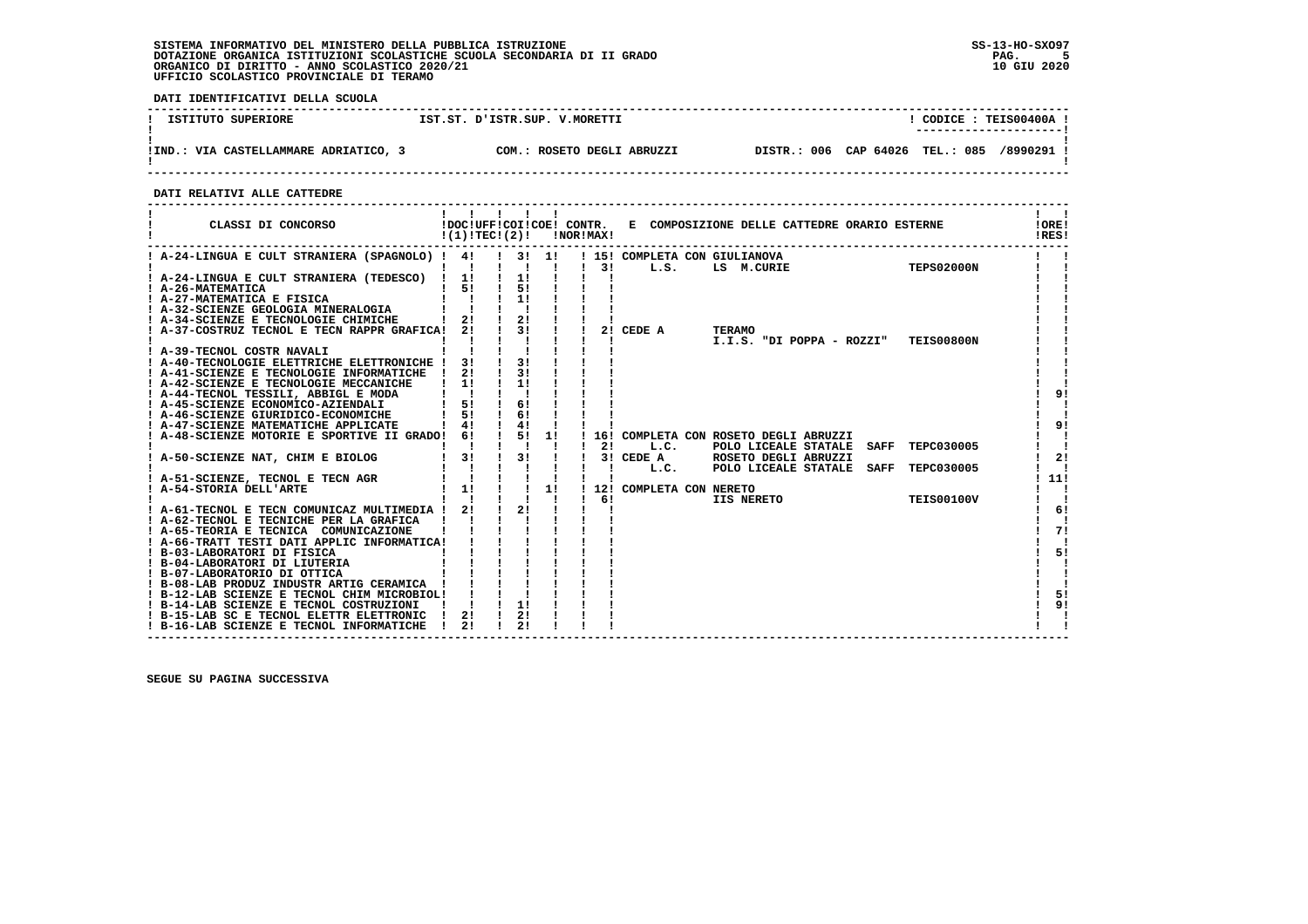**DATI IDENTIFICATIVI DELLA SCUOLA**

| ISTITUTO SUPERIORE                    | IST.ST. D'ISTR.SUP. V.MORETTI | CODICE: TEIS00400A<br>---------------------- |
|---------------------------------------|-------------------------------|----------------------------------------------|
| IIND.: VIA CASTELLAMMARE ADRIATICO, 3 | COM.: ROSETO DEGLI ABRUZZI    | DISTR.: 006 CAP 64026 TEL.: 085<br>/8990291  |

 **------------------------------------------------------------------------------------------------------------------------------------**

 **DATI RELATIVI ALLE CATTEDRE**

| CLASSI DI CONCORSO                                                                                                                                                                                                                                                                                                                                                                                     | !DOC!UFF!COI!COE! CONTR.<br>!(1)!TEC!(2)! |  | !NOR!MAX! | E COMPOSIZIONE DELLE CATTEDRE ORARIO ESTERNE | ! ORE!<br>IRES! |
|--------------------------------------------------------------------------------------------------------------------------------------------------------------------------------------------------------------------------------------------------------------------------------------------------------------------------------------------------------------------------------------------------------|-------------------------------------------|--|-----------|----------------------------------------------|-----------------|
| ! B-17-LAB SCIENZE E TECNOL MECCANICHE<br>! B-18-LAB SC E TECNOL TESS ABBIGL MODA<br>! B-20-LAB SERV ENOGASTRON, SETT CUCINA<br>! B-22-LAB TECNOL E TECN COMUNICAZ MULTIME!<br>! B-24-LAB SCIENZE E TECNOL NAUTICHE<br>! B-25-LAB SCIENZE E TECNOLCOSTR NAVALI<br>! B-26-LABORATORIO DI TECNOLOGIE DEL LEGNO!<br>! B-27-LABORATORIO DI TECNOLOGIE DEL MARMO!<br>! B-28-LABORATORIO DI TECNOLOGIE ORAFE | $1 \quad 11$<br>$1 \quad 11$              |  |           |                                              | 13!<br>15!      |

 **(1) TITOLARI/INCARICATI**

 **(2) CATTEDRE/POSTI POTENZ.**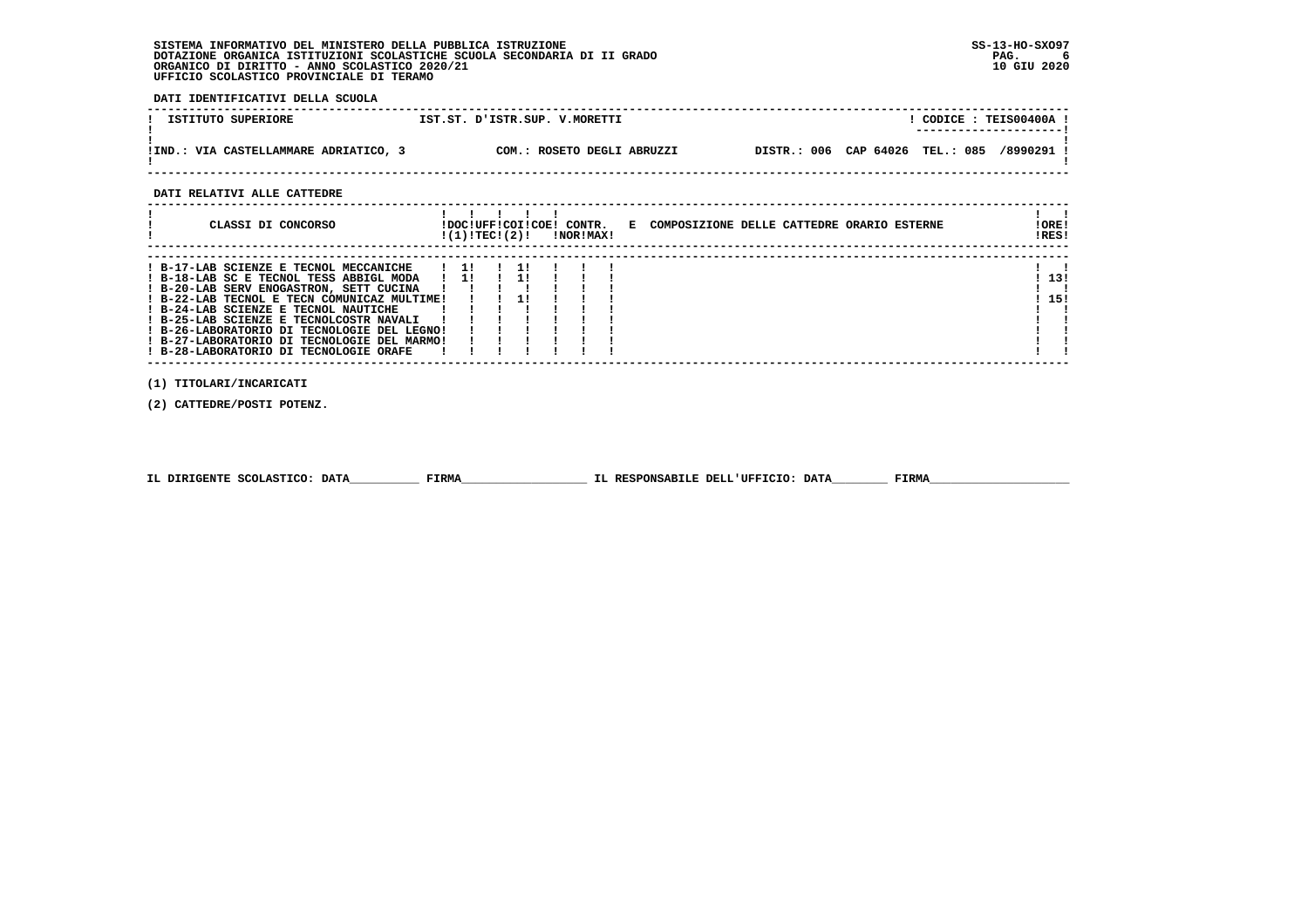**DATI IDENTIFICATIVI DELLA SCUOLA**

| ISTITUTO SUPERIORE        | I.I.S. "DI POPPA - ROZZI" | CODICE: TEIS00800N !                     |
|---------------------------|---------------------------|------------------------------------------|
| !IND.: VIA F. BARNABEI, 2 | COM.: TERAMO              | DISTR.: 005 CAP 64100 TEL.: 0861 /247248 |

# **DATI RELATIVI ALLE CLASSI - SEDI EROGAZIONE DI COMPETENZA**

| CORSI - INDIRIZZI - SPECIALIZZAZIONI                                                                 | ANNI DI CORSO !     |  | CORSI - INDIRIZZI - SPECIALIZZAZIONI          |  |          | ANNI DI CORSO !     |
|------------------------------------------------------------------------------------------------------|---------------------|--|-----------------------------------------------|--|----------|---------------------|
|                                                                                                      | ! 1! 2! 3! 4! 5! 6! |  |                                               |  |          | ! 1! 2! 3! 4! 5! 6! |
| IP01 SER.ZI AGRIC. S.PO RUR.LE BIEN. TRIEN. !!!!!!!!!!!!D05 SER. ENOG. OSP. ALBERG. - BIENNIO COMUN! |                     |  |                                               |  |          |                     |
| !IP06 SERVIZI DI SALA E DI VENDITA - TRIENNIO ! ! ! ! 2! 2!                                          |                     |  | !IP07 ACCOGLIENZA TURISTICA - TRIENNIO        |  |          | 11111111            |
| $IIP11$ AGR., SVIL.RURALE, VALORIZZAZ. PROD. $1211111$                                               |                     |  | !IP17 ENOGASTR. E OSPITAL. ALBERGH.           |  | 15161711 |                     |
| !IPC1 INDIRIZZO A ELABORAZIONE MANUALE           !!!!                                                |                     |  | !IPEN ENOGASTRONOMIA - TRIENNIO               |  |          | 1 1 1 1 3 1 3 1 1   |
| !IPPD PROD, DOL, ARTIG, IND.LI - OPZIONE                                                             |                     |  | !IPVP VAL. COMME. PROD. AGRIC. TERR. - OPZION |  |          | 1 1 1 1 2 1 2 1 1   |
| !IT21 AGRARIA, AGROAL. E AGROIND.-BIENNIO COM ! 1! 1! ! ! !                                          |                     |  | IITVE VITICOLTURA ED ENOLOGIA                 |  |          | 1 1 1 2 1 2 1 1 1   |
| !ITVT ENOTECNICO - SESTO ANNO - OPZIONE                                                              | 11111               |  | !LIP1 POTENZIAMENTO UMANISTICO                |  |          |                     |
| !LIP2 POTENZIAMENTO LINGUISTICO                                                                      |                     |  | !LIP4 POTENZIAMENTO ARTISTICO E MUSICALE      |  |          |                     |

 **DATI RELATIVI ALLE CATTEDRE**

| CLASSI DI CONCORSO                          |       | !DOC!UFF!COI!COE! CONTR.<br>!(1)!TECI(2)! |     | INORIMAXI |                         |            | E COMPOSIZIONE DELLE CATTEDRE ORARIO ESTERNE |                   | !ORE!<br>!RES! |
|---------------------------------------------|-------|-------------------------------------------|-----|-----------|-------------------------|------------|----------------------------------------------|-------------------|----------------|
| ! A-02-DESIGN MET.OREF.PIET.DURE GEMME      |       |                                           |     |           |                         |            |                                              |                   |                |
| ! A-03-DESIGN DELLA CERAMICA                |       |                                           |     |           |                         |            |                                              |                   |                |
| ! A-05-DESIGN DEL TESSUTO E DELLA MODA      |       |                                           |     |           |                         |            |                                              |                   |                |
| ! A-06-DESIGN DEL VETRO                     |       |                                           |     |           |                         |            |                                              |                   |                |
| ! A-07-DISCIPLINE AUDIOVISIVE               |       |                                           |     |           |                         |            |                                              |                   |                |
| ! A-08-DISCIP GEOM, ARCH, ARRED, SCENOTEC   |       |                                           |     |           |                         |            |                                              |                   |                |
| ! A-09-DISCIP GRAFICHE, PITTORICHE, SCENOG! |       |                                           |     |           |                         |            |                                              |                   |                |
| ! A-10-DISCIPLINE GRAFICO-PUBBLICITARIE     |       |                                           |     |           |                         |            |                                              |                   |                |
| ! A-11-DISCIPLINE LETTERARIE E LATINO       |       |                                           |     |           |                         |            |                                              |                   |                |
| ! A-12-DISCIPL LETTERARIE ISTITUTI II GR    | 1.151 | 16!                                       | -11 | 101       | COMPLETA CON TERAMO     |            |                                              |                   |                |
|                                             |       |                                           |     | 81        | L.S.                    |            | LICEO SCIENTIFICO ANNESSO                    | <b>TEPS04000V</b> |                |
| ! A-13-DISCIPL LETTERARIE, LATINO E GRECO   |       |                                           |     |           |                         |            |                                              |                   |                |
| ! A-14-DISCIP PLAST. SCUL. SCENOPLAST.      |       |                                           |     |           |                         |            |                                              |                   |                |
| ! A-16-DISEG ARTIST MODELLAZ ODONTOTEC      |       |                                           |     |           |                         |            |                                              |                   |                |
| ! A-17-DISEG STORIA ARTE ISTITUTI II GR     |       |                                           |     |           |                         |            |                                              |                   |                |
| ! A-18-FILOSOFIA E SCIENZE UMANE            | 11    |                                           |     |           |                         |            |                                              |                   |                |
| ! A-20-FISICA                               | 1!    |                                           | 11  |           | 14! COMPLETA CON NERETO |            |                                              |                   |                |
|                                             |       |                                           |     | 41        |                         | IIS NERETO |                                              | <b>TEIS00100V</b> |                |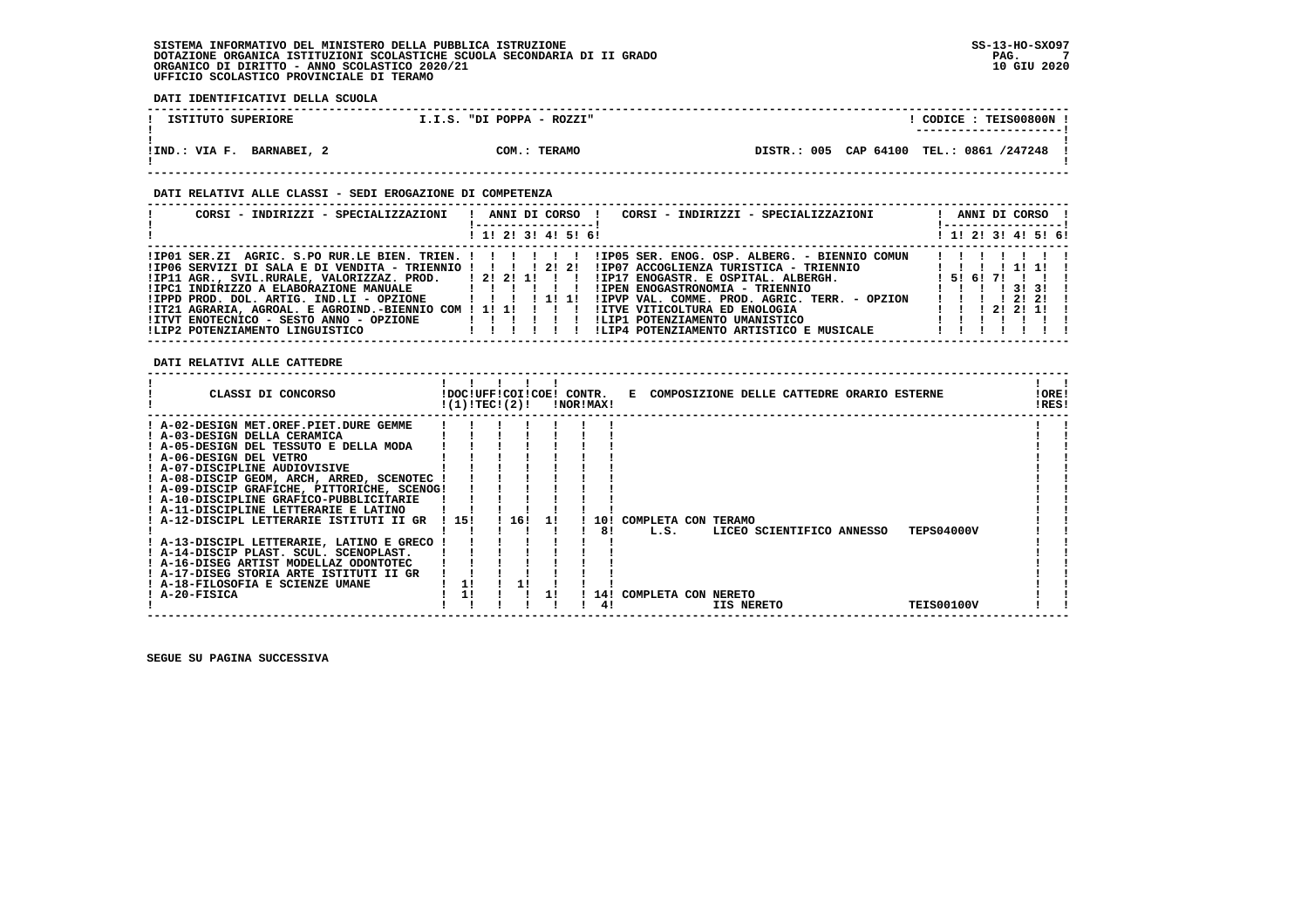**DATI IDENTIFICATIVI DELLA SCUOLA**

| ISTITUTO SUPERIORE           | I.I.S. "DI POPPA - ROZZI" | CODICE: TEIS00800N !                        |
|------------------------------|---------------------------|---------------------------------------------|
|                              |                           | ----------------------                      |
| BARNABEI, 2<br>!IND.: VIA F. | COM.: TERAMO              | CAP 64100 TEL.: 0861 /247248<br>DISTR.: 005 |

 **------------------------------------------------------------------------------------------------------------------------------------**

 **DATI RELATIVI ALLE CATTEDRE**

| CLASSI DI CONCORSO                          | !DOC!UFF!COI!COE! CONTR.<br>!(1)!TECI(2)! |    |    | !NOR!MAX! |                           | E COMPOSIZIONE DELLE CATTEDRE ORARIO ESTERNE |                   | !ORE!<br>!RES! |
|---------------------------------------------|-------------------------------------------|----|----|-----------|---------------------------|----------------------------------------------|-------------------|----------------|
| ! A-21-GEOGRAFIA                            | 1!                                        |    | 11 | 31        | ! 15! COMPLETA CON NERETO | IIS NERETO                                   | <b>TEIS00100V</b> |                |
| A-24-LINGUA E CULT STRANIERA (FRANCESE) !   | 4!                                        | 4! |    |           |                           |                                              |                   | 31             |
| ! A-24-LINGUA E CULT STRANIERA (INGLESE)    | 91                                        | 91 |    |           |                           |                                              |                   |                |
| ! A-24-LINGUA E CULT STRANIERA (TEDESCO)    | $\frac{1}{1}$                             | 11 |    |           |                           |                                              |                   |                |
| ! A-24-LINGUA E CULT STRANIERA (SPAGNOLO) ! |                                           |    |    |           |                           |                                              |                   |                |
| ! A-24-LINGUA E CULT STRANIERA (RUSSO)      |                                           |    |    |           |                           |                                              |                   |                |
| ! A-26-MATEMATICA                           | 71                                        | 81 |    |           | 9! CEDE A                 | <b>TERAMO</b>                                |                   |                |
|                                             |                                           |    |    |           |                           | I.I.S. ALESSANDRINI- MARIN TEIS00900D        |                   |                |
|                                             |                                           |    |    |           | 9! ED A                   | <b>TERAMO</b>                                |                   |                |
|                                             |                                           |    |    |           |                           | IIS PASCAL-COMI-FORTI                        | <b>TEIS013005</b> |                |
| A-27-MATEMATICA E FISICA                    | 11                                        | 11 |    |           |                           |                                              |                   |                |
| ! A-29-MUSICA ISTITUTI II GRADO             |                                           |    |    |           |                           |                                              |                   |                |
| ! A-31-SCIENZE DEGLI ALIMENTI               | 51<br>11                                  | 41 |    |           |                           |                                              |                   | 10!            |
| ! A-34-SCIENZE E TECNOLOGIE CHIMICHE        |                                           |    |    |           |                           |                                              |                   | 51             |
| ! A-37-COSTRUZ TECNOL E TECN RAPPR GRAFICA! | 11                                        |    | 1! | 21        |                           | 16! COMPLETA CON ROSETO DEGLI ABRUZZI        |                   |                |
| A-40-TECNOLOGIE ELETTRICHE ELETTRONICHE !   |                                           |    |    |           |                           | IST.ST. D'ISTR.SUP. V.MORE TEIS00400A        |                   |                |
| A-41-SCIENZE E TECNOLOGIE INFORMATICHE      |                                           | 11 |    |           | 7! CEDE A                 | <b>TERAMO</b>                                |                   | 1!             |
|                                             |                                           |    |    |           |                           | IIS PASCAL-COMI-FORTI                        | <b>TEIS013005</b> |                |
|                                             |                                           |    |    |           | $2!$ ED A                 | <b>TERAMO</b>                                |                   |                |
|                                             |                                           |    |    |           | L.S.                      | LICEO SCIENTIFICO ALBERT E                   | <b>TEPS010003</b> |                |
| A-42-SCIENZE E TECNOLOGIE MECCANICHE        |                                           |    |    | 2!        | CEDE A                    | GIULIANOVA                                   |                   |                |
|                                             |                                           |    |    |           |                           | CROCETTI V. CERULLI                          | <b>TEIS01100D</b> |                |
|                                             |                                           |    |    |           | $3!$ ED A                 | SANT'EGIDIO ALLA VIB                         |                   |                |
|                                             |                                           |    |    |           | I.T.I.                    | ISTITUTO OMNIC. P.LEVI S.E                   | <b>TETF040001</b> |                |
| A-45-SCIENZE ECONOMICO-AZIENDALI            | 3!                                        | 3! |    |           |                           |                                              |                   | 21             |
| A-46-SCIENZE GIURIDICO-ECONOMICHE           | 61                                        | 6! |    |           | 3! CEDE A                 | <b>TERAMO</b>                                |                   |                |
|                                             |                                           |    |    |           | L.C.                      | LICEO CLASSICO MELCHIORRE                    | TEPC01201L        |                |
|                                             |                                           |    |    |           | 8! ED A                   | <b>TERAMO</b>                                |                   |                |
|                                             |                                           |    |    |           | I.M.                      | LICEO STATALE " G. MILLI "                   | TEPM010004        |                |
| A-47-SCIENZE MATEMATICHE APPLICATE          | 51                                        | 6! |    |           |                           |                                              |                   |                |
| ! A-48-SCIENZE MOTORIE E SPORTIVE II GRADO! |                                           |    |    |           |                           |                                              |                   |                |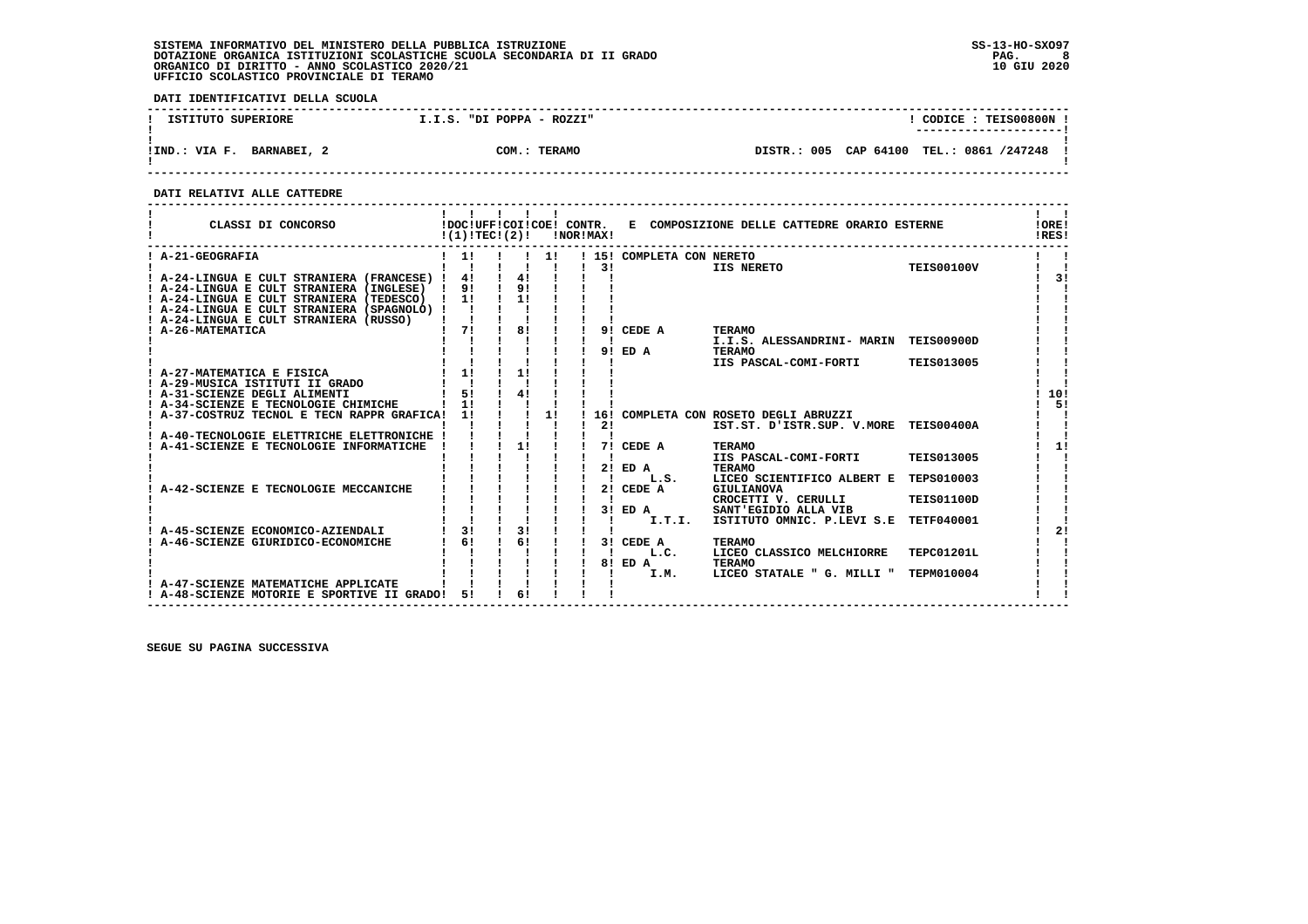**DATI IDENTIFICATIVI DELLA SCUOLA**

| ISTITUTO SUPERIORE           | I.I.S. "DI POPPA - ROZZI" | CODICE: TEIS00800N                          |
|------------------------------|---------------------------|---------------------------------------------|
|                              |                           | -----------------------                     |
| !IND.: VIA F.<br>BARNABEI, 2 | COM.: TERAMO              | DISTR.: 005 CAP 64100<br>TEL.: 0861 /247248 |

 **------------------------------------------------------------------------------------------------------------------------------------**

#### **DATI RELATIVI ALLE CATTEDRE**

| CLASSI DI CONCORSO                                                             | !(1)!TECI(2)! |               |                       | !NOR!MAX!    | !DOC!UFF!COI!COE! CONTR. E COMPOSIZIONE DELLE CATTEDRE ORARIO ESTERNE                | !ORE!<br>!RES! |
|--------------------------------------------------------------------------------|---------------|---------------|-----------------------|--------------|--------------------------------------------------------------------------------------|----------------|
| ! A-50-SCIENZE NAT, CHIM E BIOLOG                                              | $\frac{1}{4}$ |               | $1 \quad 3! \quad 1!$ |              | ! 13! COMPLETA CON TERAMO                                                            |                |
|                                                                                |               |               | $\blacksquare$        | $\mathbf{I}$ | <b>TEIS012009</b><br>$5!$ and $\sim$ $\sim$ $\sim$ $\sim$<br>I.I.S. DELFICO-MONTAUTI |                |
| 1 71 1 71<br>! A-51-SCIENZE, TECNOL E TECN AGR                                 |               |               |                       |              |                                                                                      | 11!            |
| ! A-52-SCIENZE, TECNOL E TECN PROD ANIMALI! 1!                                 |               | $\frac{1}{1}$ |                       |              |                                                                                      | 4!             |
| ! A-54-STORIA DELL'ARTE                                                        |               |               |                       |              |                                                                                      |                |
| ! A-61-TECNOL E TECN COMUNICAZ MULTIMEDIA !                                    |               |               |                       |              |                                                                                      |                |
| ! A-62-TECNOL E TECNICHE PER LA GRAFICA                                        |               |               |                       |              |                                                                                      |                |
| ! A-66-TRATT TESTI DATI APPLIC INFORMATICA!                                    |               |               |                       |              |                                                                                      |                |
| ! B-02-CONV LINGUA STRANIERA (FRANCESE)                                        |               |               |                       |              |                                                                                      |                |
| ! B-02-CONV LINGUA STRANIERA (INGLESE)                                         |               |               |                       |              |                                                                                      |                |
| ! B-02-CONV LINGUA STRANIERA (TEDESCO)<br>! B-02-CONV LINGUA STRANIERA (RUSSO) |               |               |                       |              |                                                                                      |                |
| ! B-03-LABORATORI DI FISICA                                                    |               |               |                       |              |                                                                                      |                |
| ! B-04-LABORATORI DI LIUTERIA                                                  |               |               |                       |              |                                                                                      |                |
| ! B-07-LABORATORIO DI OTTICA                                                   |               |               |                       |              |                                                                                      |                |
| ! B-08-LAB PRODUZ INDUSTR ARTIG CERAMICA                                       |               |               |                       |              |                                                                                      |                |
| ! B-11-LAB SCIENZE E TECNOL AGRARIE                                            | 2!            | 7!            |                       |              |                                                                                      |                |
| ! B-12-LAB SCIENZE E TECNOL CHIM MICROBIOL!                                    |               |               |                       |              |                                                                                      | 4!             |
| ! B-14-LAB SCIENZE E TECNOL COSTRUZIONI                                        |               |               |                       |              |                                                                                      |                |
| ! B-15-LAB SC E TECNOL ELETTR ELETTRONIC                                       |               |               |                       |              |                                                                                      |                |
| ! B-16-LAB SCIENZE E TECNOL INFORMATICHE                                       |               |               |                       |              |                                                                                      | 2!             |
| ! B-17-LAB SCIENZE E TECNOL MECCANICHE                                         |               |               |                       |              |                                                                                      | 2!             |
| ! B-18-LAB SC E TECNOL TESS ABBIGL MODA                                        |               |               |                       |              |                                                                                      |                |
| ! B-19-LAB SERVIZI RICETTIVITA' ALBERGHIER!                                    | 4!            | 4!            |                       |              |                                                                                      |                |
| ! B-20-LAB SERV ENOGASTRON, SETT CUCINA                                        | <b>181</b>    |               | 8!                    |              |                                                                                      | 10!            |
| ! B-21-LAB SERV ENOGASTRON, SETT SALA VEND!                                    | 71            |               |                       |              |                                                                                      |                |
| ! B-22-LAB TECNOL E TECN COMUNICAZ MULTIME!                                    |               |               |                       |              |                                                                                      |                |
| ! B-24-LAB SCIENZE E TECNOL NAUTICHE                                           |               |               |                       |              |                                                                                      |                |
| ! B-25-LAB SCIENZE E TECNOLCOSTR NAVALI                                        |               |               |                       |              |                                                                                      |                |
| ! B-26-LABORATORIO DI TECNOLOGIE DEL LEGNO!                                    |               |               |                       |              |                                                                                      |                |
| ! B-27-LABORATORIO DI TECNOLOGIE DEL MARMO!                                    |               |               |                       |              |                                                                                      |                |
| ! B-28-LABORATORIO DI TECNOLOGIE ORAFE                                         |               |               |                       |              |                                                                                      |                |

 **------------------------------------------------------------------------------------------------------------------------------------**

 **(1) TITOLARI/INCARICATI**

 **(2) CATTEDRE/POSTI POTENZ.**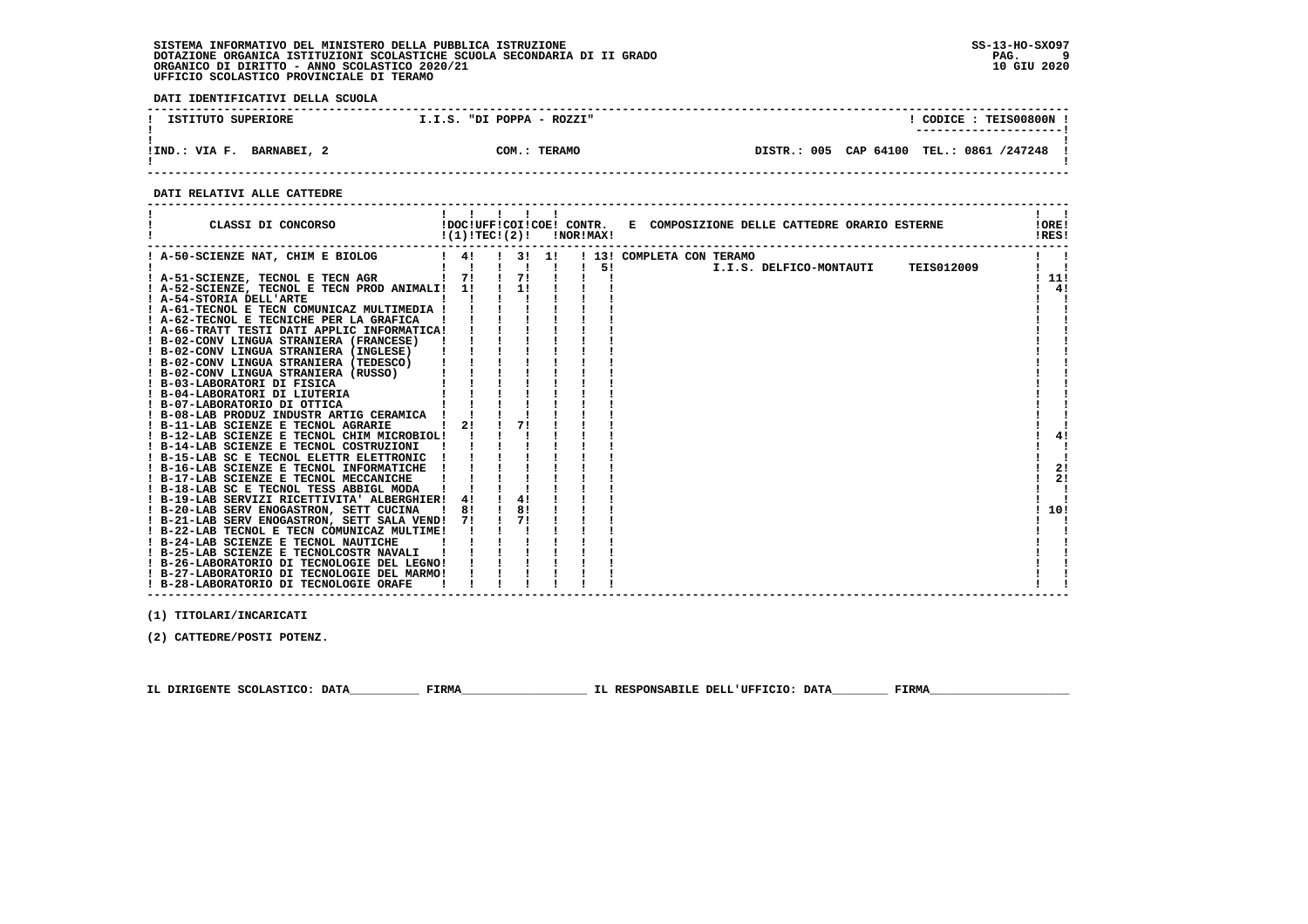**DATI IDENTIFICATIVI DELLA SCUOLA**

| ISTITUTO SUPERIORE       | I.I.S. ALESSANDRINI- MARINO | CODICE: TEIS00900D<br>---------------------- |
|--------------------------|-----------------------------|----------------------------------------------|
| !IND.: VIA SAN MARINO 12 | COM.: TERAMO                | DISTR.: 005 CAP 64100 TEL.: 0861 /411762     |

## **DATI RELATIVI ALLE CLASSI - SEDI EROGAZIONE DI COMPETENZA**

| CORSI - INDIRIZZI - SPECIALIZZAZIONI                                                                                                                                                                                                                                                                                            | ANNI DI CORSO !<br>CORSI - INDIRIZZI - SPECIALIZZAZIONI<br>! 1! 2! 3! 4! 5! 6!                                                                                                                                                                                                                                                                                     | ANNI DI CORSO !<br>! 1! 2! 3! 4! 5! 6!                                                                          |
|---------------------------------------------------------------------------------------------------------------------------------------------------------------------------------------------------------------------------------------------------------------------------------------------------------------------------------|--------------------------------------------------------------------------------------------------------------------------------------------------------------------------------------------------------------------------------------------------------------------------------------------------------------------------------------------------------------------|-----------------------------------------------------------------------------------------------------------------|
| !IP03 ODONTOTECNICO BIENNIO- TRIENNIO<br>$!IPI4$ MANUTENZ. E ASSIST. TECN. $11211$ $1131$<br>!IP20 ARTI AUS. PROF. SANIT.:ODONTOTECNICO<br>!IT05 MECC. MECCATRON. ENER. - BIENNIO COMUNE ! 1! 2!<br>!IT13 INFOR. TELECOM. - BIENNIO COMUNE<br>!ITCM CHIMICA E MATERIALI<br>!ITIA INFORMATICA<br>ILIP2 POTENZIAMENTO LINGUISTICO | !IP09 MAN.NE ASSIS.ZA TEC. BIENNIO - TRIENNIO<br>!IP15 GESTIONE ACOUE E RISANAM. AMBIENT. [ !! !<br>IIPC1 INDIRIZZO A ELABORAZIONE MANUALE<br>1 11 11 11<br>!IT10 ELETTR. ED ELETTROTEC.- BIENNIO COMUNE<br>12131 11<br>!IT16 CHIM. MATER. BIOTECN. - BIENNIO COMUNE<br>1 1 1 1 1 1<br>!ITET ELETTROTECNICA<br>1 1 1 4 1 3 1 2 1<br>IITMM MECCANICA E MECCATRONICA | 1 1 1 1 2 1 2 1<br>$1 \; 11 \; 21$<br>1111<br>1 1 1 1 1 1 1 1<br>$1 \quad 1 \quad 1 \quad 21 \quad 21 \quad 21$ |

 **DATI RELATIVI ALLE CATTEDRE**

| CLASSI DI CONCORSO                                  |       | !DOC!UFF!COI!COE! CONTR.<br>!(1)!TEC!(2)! | !NOR!MAX! |            | E COMPOSIZIONE DELLE CATTEDRE ORARIO ESTERNE     | !ORE!<br>!RES! |
|-----------------------------------------------------|-------|-------------------------------------------|-----------|------------|--------------------------------------------------|----------------|
| ! A-12-DISCIPL LETTERARIE ISTITUTI II GR            | ! 15! | ! 15!                                     |           |            |                                                  |                |
| A-15-DISCIPLINE SANITARIE                           |       |                                           |           | <b>111</b> | COMPLETA CON ATRI                                |                |
|                                                     |       |                                           |           | 71         | <b>TEIS014001</b><br>I.I.S. "ADONE ZOLI" - ATRI  |                |
| ! A-16-DISEG ARTIST MODELLAZ ODONTOTEC              |       |                                           |           |            |                                                  | 12!            |
| ! A-20-FISICA                                       | 21    | 21                                        |           |            |                                                  | 8!             |
| ! A-21-GEOGRAFIA                                    | 1!    |                                           |           | 10!        | COMPLETA CON TERAMO                              |                |
|                                                     |       |                                           |           | 81         | IIS PASCAL-COMI-FORTI<br><b>TEIS013005</b>       |                |
| ! A-24-LINGUA E CULT STRANIERA (INGLESE)            | 81    | 71                                        |           | 71         | CEDE A<br>CASTELLI                               |                |
|                                                     |       |                                           |           |            | LICEO ARTISTICO PER IL DES<br>TESD01000D<br>I.A. |                |
| ! A-24-LINGUA E CULT STRANIERA (FRANCESE)           |       |                                           |           |            |                                                  |                |
| ! A-24-LINGUA E CULT STRANIERA (SPAGNOLO)           |       |                                           |           |            |                                                  |                |
| ! A-24-LINGUA E CULT STRANIERA (TEDESCO)            |       |                                           |           |            |                                                  |                |
| A-24-LINGUA E CULT STRANIERA (RUSSO)                |       |                                           |           |            |                                                  |                |
| ! A-26-MATEMATICA                                   | ! 11! | 10!                                       |           |            | COMPLETA CON TERAMO                              |                |
|                                                     |       |                                           |           | 91         | <b>TEIS00800N</b><br>I.I.S. "DI POPPA - ROZZI"   |                |
| ! A-27-MATEMATICA E FISICA                          |       |                                           |           |            |                                                  |                |
| ! A-31-SCIENZE DEGLI ALIMENTI                       |       |                                           |           |            |                                                  |                |
| A-32-SCIENZE GEOLOGIA MINERALOGIA                   |       |                                           |           |            |                                                  |                |
| ! A-34-SCIENZE E TECNOLOGIE CHIMICHE                | 51    | 6!                                        |           |            |                                                  |                |
| ! A-37-COSTRUZ TECNOL E TECN RAPPR GRAFICA!         | 4!    | 41                                        |           |            |                                                  | 3!             |
| ! A-40-TECNOLOGIE ELETTRICHE<br><b>ELETTRONICHE</b> | 81    | 9!                                        |           |            |                                                  |                |
| ! A-41-SCIENZE E TECNOLOGIE INFORMATICHE            | 4!    |                                           |           |            |                                                  | 12!            |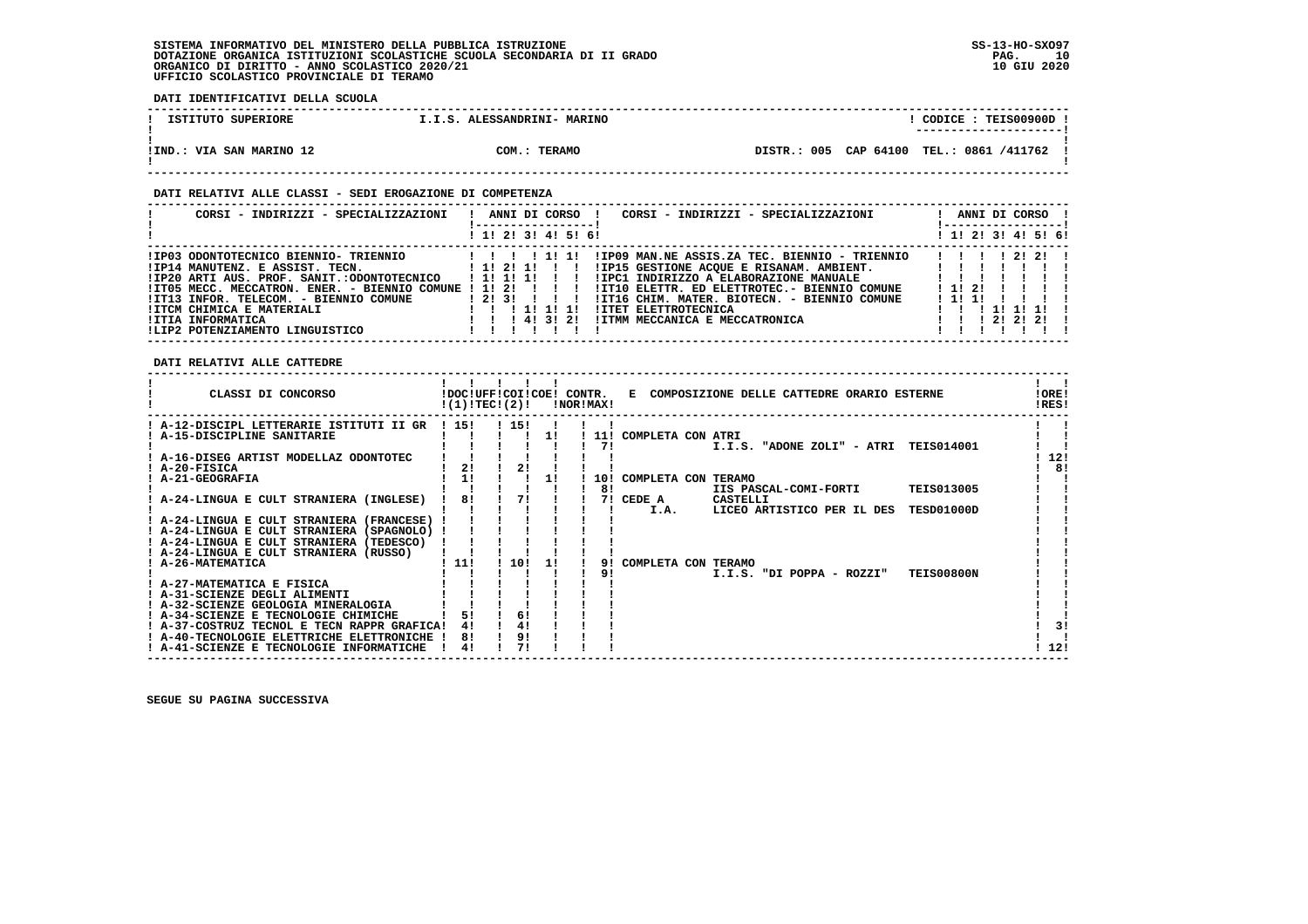**DATI IDENTIFICATIVI DELLA SCUOLA**

| ISTITUTO SUPERIORE       | I.I.S. ALESSANDRINI- MARINO | CODICE: TEIS00900D<br>---------------------- |
|--------------------------|-----------------------------|----------------------------------------------|
| !IND.: VIA SAN MARINO 12 | COM.: TERAMO                | DISTR.: 005 CAP 64100 TEL.: 0861 /411762     |

 **DATI RELATIVI ALLE CATTEDRE**

| CLASSI DI CONCORSO<br>-1                                                                                                                                                                                                                                                                                                                                                                                                                                                                                                                                                                                                                                                                            | $\mathbf{1}$ $\mathbf{1}$ $\mathbf{1}$ $\mathbf{1}$ $\mathbf{1}$<br>!(1)!TECI(2)!                                                        |    |                                                                                                                                                       |                | !NOR!MAX! |              |                                   | !DOC!UFF!COI!COE! CONTR. E COMPOSIZIONE DELLE CATTEDRE ORARIO ESTERNE |                   | $\mathbf{I}$ $\mathbf{I}$<br>!ORE!<br>IRES! |
|-----------------------------------------------------------------------------------------------------------------------------------------------------------------------------------------------------------------------------------------------------------------------------------------------------------------------------------------------------------------------------------------------------------------------------------------------------------------------------------------------------------------------------------------------------------------------------------------------------------------------------------------------------------------------------------------------------|------------------------------------------------------------------------------------------------------------------------------------------|----|-------------------------------------------------------------------------------------------------------------------------------------------------------|----------------|-----------|--------------|-----------------------------------|-----------------------------------------------------------------------|-------------------|---------------------------------------------|
| ! A-42-SCIENZE E TECNOLOGIE MECCANICHE<br>! A-46-SCIENZE GIURIDICO-ECONOMICHE<br>! A-47-SCIENZE MATEMATICHE APPLICATE<br>! A-48-SCIENZE MOTORIE E SPORTIVE II GRADO! 6!<br>! A-50-SCIENZE NAT, CHIM E BIOLOG<br>! A-51-SCIENZE, TECNOL E TECN AGR<br>! A-66-TRATT TESTI DATI APPLIC INFORMATICA!<br>! B-02-CONV LINGUA STRANIERA (FRANCESE)<br>! B-02-CONV LINGUA STRANIERA (INGLESE)<br>! B-02-CONV LINGUA STRANIERA (TEDESCO)<br>! B-02-CONV LINGUA STRANIERA (RUSSO)<br>! B-03-LABORATORI DI FISICA<br>! B-04-LABORATORI DI LIUTERIA<br>! B-06-LABORATORIO DI ODONTOTECNICA<br>! B-07-LABORATORIO DI OTTICA<br>! B-08-LAB PRODUZ INDUSTR ARTIG CERAMICA !<br>! B-11-LAB SCIENZE E TECNOL AGRARIE | $1 \quad 71$<br>$\frac{1}{4}$<br>$\blacksquare$<br>$\mathbf{I}$<br>21<br>-1<br>$1 \quad 1!$<br>$\mathbf{I}$ $\mathbf{I}$<br>$1 \quad 21$ |    | $\frac{1}{1}$ 8! $\frac{1}{1}$<br>$\frac{1}{2}$ 41<br>$\blacksquare$<br>$\frac{1}{6}$<br>$1 \quad 1! \quad 1!$<br>$\mathbf{I}$<br>$\frac{1}{2}$<br>21 | $\blacksquare$ |           | $1 \quad 41$ | ! 13! COMPLETA CON TERAMO<br>L.S. | LICEO SCIENTIFICO ANNESSO TEPS04000V                                  |                   | 15!                                         |
| ! B-12-LAB SCIENZE E TECNOL CHIM MICROBIOL! 3!                                                                                                                                                                                                                                                                                                                                                                                                                                                                                                                                                                                                                                                      |                                                                                                                                          |    | $\frac{1}{2}$<br>$\mathbf{I}$ $\mathbf{I}$                                                                                                            | 11             |           | 91           |                                   | 9! COMPLETA CON GIULIANOVA<br>CROCETTI V. CERULLI                     | <b>TEIS01100D</b> |                                             |
| ! B-14-LAB SCIENZE E TECNOL COSTRUZIONI ! !<br>! B-15-LAB SC E TECNOL ELETTR ELETTRONIC ! 5! 1! 4!<br>- DI CUI UFFICIO TECNICO !!<br>! B-16-LAB SCIENZE E TECNOL INFORMATICHE                                                                                                                                                                                                                                                                                                                                                                                                                                                                                                                       | $\frac{1}{31}$<br>$\mathbf{1}$ $\mathbf{1}$                                                                                              | 11 | $\blacksquare$<br>$\frac{1}{4}$                                                                                                                       |                |           |              | $\frac{1}{2}$<br>9! CEDE A        | <b>NERETO</b><br>IIS NERETO                                           | TEIS00100V        | 113!<br>4!<br>- 1                           |
| ! B-17-LAB SCIENZE E TECNOL MECCANICHE<br>! B-18-LAB SC E TECNOL TESS ABBIGL MODA<br>! B-20-LAB SERV ENOGASTRON, SETT CUCINA<br>! B-22-LAB TECNOL E TECN COMUNICAZ MULTIME!<br>! B-24-LAB SCIENZE E TECNOL NAUTICHE<br>! B-25-LAB SCIENZE E TECNOLCOSTR NAVALI<br>! B-26-LABORATORIO DI TECNOLOGIE DEL LEGNO!<br>! B-27-LABORATORIO DI TECNOLOGIE DEL MARMO!<br>! B-28-LABORATORIO DI TECNOLOGIE ORAFE                                                                                                                                                                                                                                                                                              | $1 \quad 41$<br>$\mathbf{1}$ $\mathbf{1}$ $\mathbf{1}$<br>$\blacksquare$                                                                 |    | $\frac{1}{5}$                                                                                                                                         |                |           |              |                                   |                                                                       |                   | 3!                                          |
| (1) TITOLARI/INCARICATI<br>(2) CATTEDRE/POSTI POTENZ.                                                                                                                                                                                                                                                                                                                                                                                                                                                                                                                                                                                                                                               |                                                                                                                                          |    |                                                                                                                                                       |                |           |              |                                   |                                                                       |                   |                                             |
| IL DIRIGENTE SCOLASTICO: DATA                                                                                                                                                                                                                                                                                                                                                                                                                                                                                                                                                                                                                                                                       | FIRMA                                                                                                                                    |    |                                                                                                                                                       |                |           |              |                                   | IL RESPONSABILE DELL'UFFICIO: DATA                                    | FIRMA             |                                             |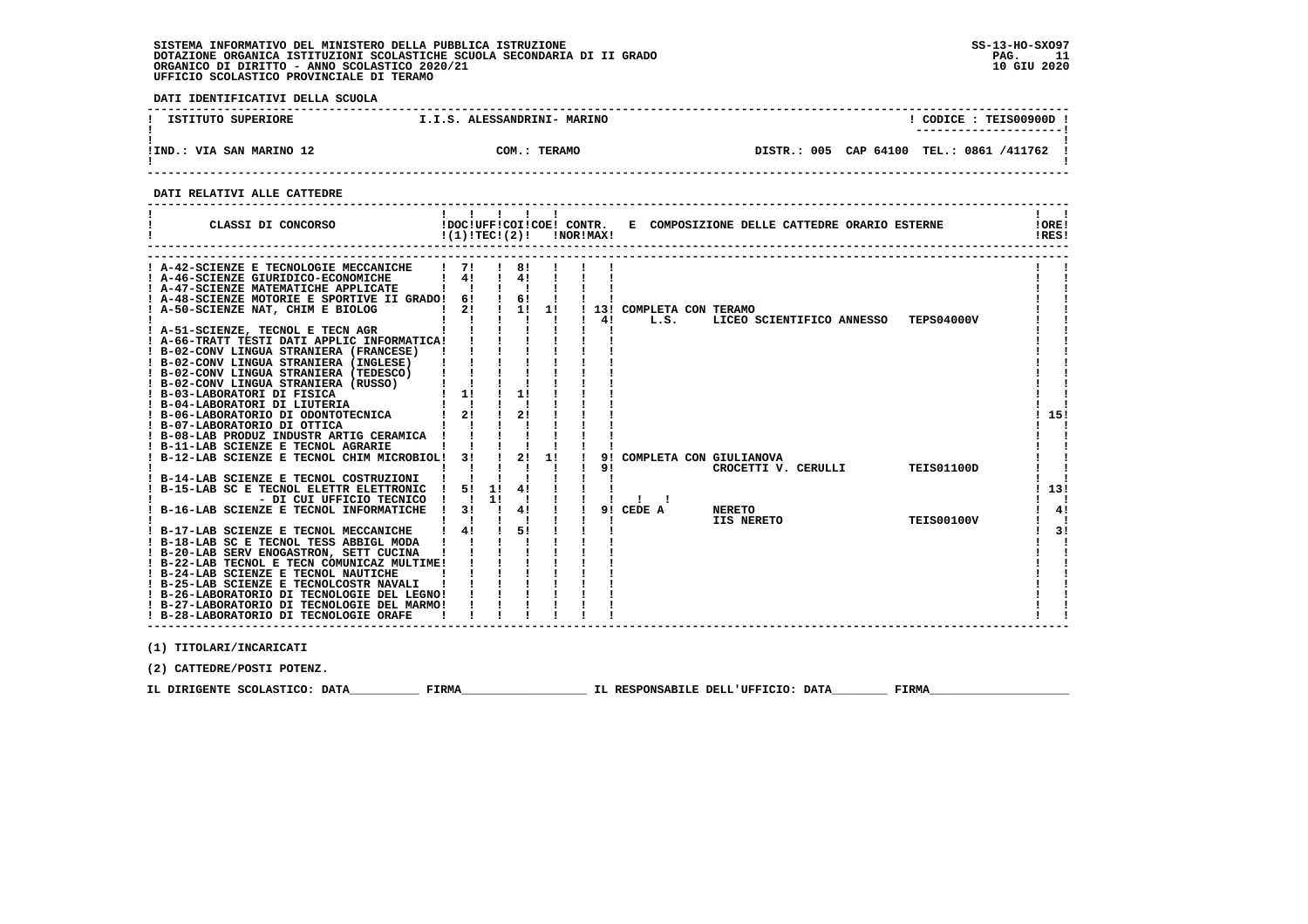**DATI IDENTIFICATIVI DELLA SCUOLA**

| ISTITUTO SUPERIORE  | CROCETTI V. CERULLI | CODICE: TEIS01100D                                |
|---------------------|---------------------|---------------------------------------------------|
| !IND.: VIA BOMPADRE | COM.: GIULIANOVA    | /8005999<br>085<br>006 CAP 64021 TEL.:<br>DISTR.: |

# **DATI RELATIVI ALLE CLASSI - SEDI EROGAZIONE DI COMPETENZA**

| CORSI - INDIRIZZI - SPECIALIZZAZIONI            | ANNI DI CORSO<br>CORSI - INDIRIZZI - SPECIALIZZAZIONI      | ANNI DI CORSO !     |
|-------------------------------------------------|------------------------------------------------------------|---------------------|
|                                                 | 1! 2! 3! 4! 5! 6!                                          | ! 1! 2! 3! 4! 5! 6! |
| !IP02 SERVIZI SOCIO-SANITARI BIENNIO-TRIENNIO ! | !IP05 SER, ENOG, OSP, ALBERG, - BIENNIO COMUN<br>$1$ 1 1 1 |                     |
| !IP06 SERVIZI DI SALA E DI VENDITA - TRIENNIO ! | 21 21<br>!IP07 ACCOGLIENZA TURISTICA - TRIENNIO            |                     |
| !IP08 SERVIZI COMMERCIALI BIENNIO - TRIENNIO    | !IP09 MAN.NE ASSIS.ZA TEC. BIENNIO - TRIENNIO              |                     |
| !IP14 MANUTENZ. E ASSIST. TECN.                 | $1 \quad 1 \quad 21 \quad 11$<br>!IP16 SERV. COMMERC.      |                     |
| !IP17 ENOGASTR. E OSPITAL. ALBERGH.             | 1 2 1 3 1 6 1<br>!IP19 SERVIZI SANITA' E ASSIST. SOC.      |                     |
| !IPC1 INDIRIZZO A ELABORAZIONE MANUALE          | !IPEN ENOGASTRONOMIA - TRIENNIO                            | 2131                |
| !IPPD PROD, DOL, ARTIG, IND.LI - OPZIONE        | <b>!IPOV OPERATORE DEL BENESSERE</b><br>11 11              | ! 2! 2! 2!          |
| !IT05 MECC. MECCATRON. ENER. - BIENNIO COMUNE   | !IT10 ELETTR. ED ELETTROTEC.- BIENNIO COMUNE<br>21 11      |                     |
| !IT13 INFOR. TELECOM. - BIENNIO COMUNE          | ! 1! 1!<br>!ITET ELETTROTECNICA                            |                     |
| !ITIA INFORMATICA                               | 11111<br>!ITMM MECCANICA E MECCATRONICA                    |                     |
| !ITTL TELECOMUNICAZIONI                         | !LIP1 POTENZIAMENTO UMANISTICO                             |                     |
| !LIP2 POTENZIAMENTO LINGUISTICO                 | !LIP4 POTENZIAMENTO ARTISTICO E MUSICALE                   |                     |

# **DATI RELATIVI ALLE CATTEDRE**

| CLASSI DI CONCORSO<br>!DOC!UFF!COI!COE! CONTR. E COMPOSIZIONE DELLE CATTEDRE ORARIO ESTERNE<br>$!(1)!TEC!(2)!$ $INORIMAX!$ | !ORE!<br>!RES!    |
|----------------------------------------------------------------------------------------------------------------------------|-------------------|
| ! A-02-DESIGN MET.OREF.PIET.DURE GEMME                                                                                     |                   |
| ! A-03-DESIGN DELLA CERAMICA                                                                                               |                   |
| ! A-05-DESIGN DEL TESSUTO E DELLA MODA                                                                                     |                   |
| ! A-06-DESIGN DEL VETRO                                                                                                    |                   |
| ! A-07-DISCIPLINE AUDIOVISIVE                                                                                              |                   |
| ! A-08-DISCIP GEOM, ARCH, ARRED, SCENOTEC                                                                                  |                   |
| ! A-09-DISCIP GRAFICHE, PITTORICHE, SCENOG!                                                                                |                   |
| ! A-10-DISCIPLINE GRAFICO-PUBBLICITARIE                                                                                    |                   |
| ! A-11-DISCIPLINE LETTERARIE E LATINO                                                                                      |                   |
| 16!<br>! A-12-DISCIPL LETTERARIE ISTITUTI II GR<br>! 16!                                                                   |                   |
| ! A-13-DISCIPL LETTERARIE, LATINO E GRECO                                                                                  |                   |
| ! A-14-DISCIP PLAST. SCUL. SCENOPLAST.                                                                                     |                   |
| ! A-15-DISCIPLINE SANITARIE<br>15! COMPLETA CON ATRI<br>11                                                                 |                   |
| 31<br>I.I.S. "ADONE ZOLI" - ATRI                                                                                           | <b>TEIS014001</b> |
| ! A-16-DISEG ARTIST MODELLAZ ODONTOTEC                                                                                     |                   |
| ! A-17-DISEG STORIA ARTE ISTITUTI II GR                                                                                    |                   |
| 11<br>! A-18-FILOSOFIA E SCIENZE UMANE                                                                                     | 21                |
| ! A-20-FISICA                                                                                                              |                   |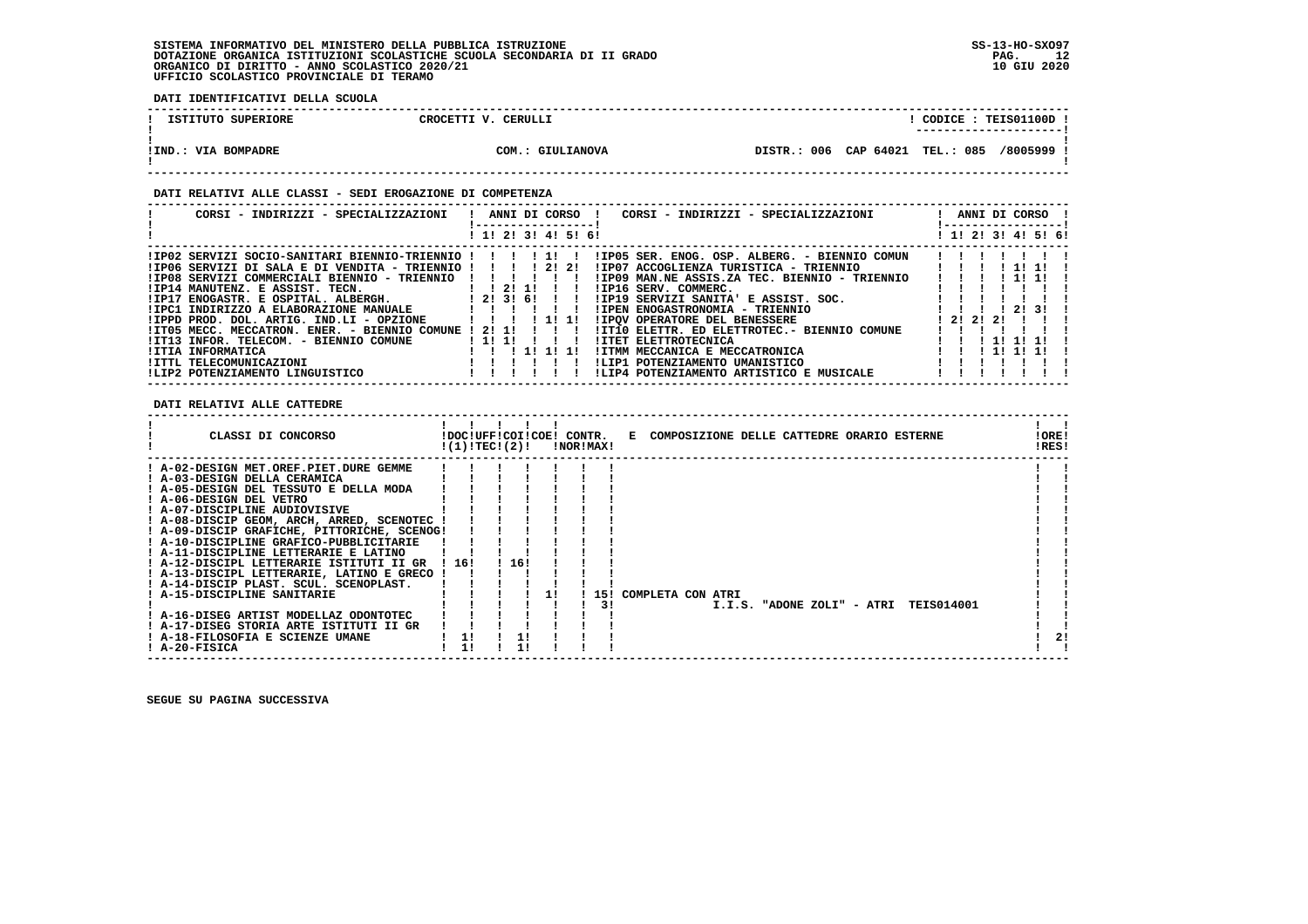**DATI IDENTIFICATIVI DELLA SCUOLA**

| ISTITUTO SUPERIORE    | CERULLI<br>CROCETTI V.                 | <b>TEIS01100D</b><br>CODICE:<br>----------------------   |
|-----------------------|----------------------------------------|----------------------------------------------------------|
| IIND.<br>VIA BOMPADRE | COM.<br><b>GIULIANOVA</b><br>$\bullet$ | CAP 64021<br>DISTR.: 006<br><b>TEL.: 085</b><br>/8005999 |

 **------------------------------------------------------------------------------------------------------------------------------------**

 **DATI RELATIVI ALLE CATTEDRE**

| CLASSI DI CONCORSO                                                                                                                                                                                          |               |                                                                |                          | $!(1)!TEC!(2)!$ $INORIMAX!$ |                                               | !DOC!UFF!COI!COE! CONTR. E COMPOSIZIONE DELLE CATTEDRE ORARIO ESTERNE |                   | !ORE!<br>IRES! |
|-------------------------------------------------------------------------------------------------------------------------------------------------------------------------------------------------------------|---------------|----------------------------------------------------------------|--------------------------|-----------------------------|-----------------------------------------------|-----------------------------------------------------------------------|-------------------|----------------|
| ! A-21-GEOGRAFIA                                                                                                                                                                                            |               |                                                                |                          |                             |                                               |                                                                       |                   | 71             |
| A-24-LINGUA E CULT STRANIERA (INGLESE) ! 9!                                                                                                                                                                 |               | $1 \t81 \t11$                                                  |                          |                             | ! 15! COMPLETA CON GIULIANOVA                 |                                                                       |                   |                |
|                                                                                                                                                                                                             |               |                                                                |                          |                             | $1 \quad 3! \quad L.S.$                       | LS M.CURIE                                                            | <b>TEPS02000N</b> |                |
| 1 A-24-LINGUA E CULT STRANIERA (TEDESCO) 1 21 1 21 1                                                                                                                                                        |               |                                                                |                          | $\mathbf{I}$ $\mathbf{I}$   |                                               |                                                                       |                   |                |
| A-24-LINGUA E CULT STRANIERA (FRANCESE) 1 31 1 31 1 61 CEDE A ROSETO DEGLI ABRUZZI                                                                                                                          |               |                                                                |                          |                             |                                               |                                                                       |                   | 31             |
|                                                                                                                                                                                                             |               | $1 \quad 1 \quad 1 \quad 1 \quad 1$                            |                          |                             |                                               | IST.ST. D'ISTR.SUP. V.MORE TEIS00400A                                 |                   |                |
| ! A-24-LINGUA E CULT STRANIERA (SPAGNOLO) !                                                                                                                                                                 |               |                                                                |                          |                             |                                               |                                                                       |                   |                |
| ! A-24-LINGUA E CULT STRANIERA (RUSSO)  <br>! A-26-MATEMATICA                                                                                                                                               | 1111          | $\frac{1}{1}$                                                  |                          |                             | ! 4! CEDE A NERETO                            |                                                                       |                   | 6!             |
|                                                                                                                                                                                                             |               |                                                                |                          |                             |                                               | NERETO<br>IIS NERETO                                                  | <b>TEIS00100V</b> |                |
| ! A-27-MATEMATICA E FISICA                                                                                                                                                                                  |               |                                                                |                          |                             |                                               |                                                                       |                   |                |
|                                                                                                                                                                                                             |               |                                                                |                          |                             |                                               |                                                                       |                   |                |
| A-29-MUSICA ISTITUTI II GRADO               !<br>A-31-SCIENZE DEGLI ALIMENTI                    !   4!<br>! A-31-SCIENZE DEGLI ALIMENTI                                                                     |               | $\frac{1}{4}$                                                  |                          |                             |                                               |                                                                       |                   |                |
| A-34-SCIENZE E TECNOLOGIE CHIMICHE                                                                                                                                                                          | $1 \quad 21$  | $\frac{1}{2}$ 1 1 1                                            |                          |                             | ! 10! COMPLETA CON TERAMO                     |                                                                       |                   |                |
|                                                                                                                                                                                                             |               | $\mathbf{1}$ $\mathbf{1}$ $\mathbf{1}$                         |                          | $1 \quad 81$                |                                               | I.I.S. DELFICO-MONTAUTI                                               | <b>TEIS012009</b> |                |
| ! A-37-COSTRUZ TECNOL E TECN RAPPR GRAFICA! 1!                                                                                                                                                              |               | $\frac{1}{2}$ 11 1                                             |                          |                             |                                               |                                                                       |                   |                |
| A-40-TECNOLOGIE ELETTRICHE ELETTRONICHE !                                                                                                                                                                   | 4!            | $1 \t 4! \t 1!$                                                |                          |                             |                                               | ! 16! COMPLETA CON SANT'EGIDIO ALLA VIB                               |                   |                |
| A-41-SCIENZE E TECNOLOGIE INFORMATICHE ! 3!                                                                                                                                                                 |               | $\mathbf{1}$ $\mathbf{1}$ $\mathbf{1}$<br>$1 \quad 3! \quad 1$ |                          |                             | $1 \quad 31 \quad 1.$ T.T. I.<br>$12!$ CEDE A | ISTITUTO OMNIC. P.LEVI S.E TETF040001<br><b>ATRI</b>                  |                   | 21             |
|                                                                                                                                                                                                             |               |                                                                |                          | $\mathbf{I}$ $\mathbf{I}$   | L.C.                                          | POLO LICEALE "LUIGI ILLUMI TEPC05000A                                 |                   |                |
| ! A-42-SCIENZE E TECNOLOGIE MECCANICHE                                                                                                                                                                      | $1 \quad 41$  | $\frac{1}{1}$ $\frac{1}{4}$ $\frac{1}{1}$                      |                          |                             | ! 16! COMPLETA CON TERAMO                     |                                                                       |                   |                |
|                                                                                                                                                                                                             |               | $\mathbf{I}$ $\mathbf{I}$                                      |                          | 2!                          |                                               | I.I.S. "DI POPPA - ROZZI"                                             | <b>TEIS00800N</b> |                |
| A-45-SCIENZE ECONOMICO-AZIENDALI                                                                                                                                                                            | $\frac{1}{4}$ | $\frac{1}{4}$                                                  |                          |                             |                                               |                                                                       |                   |                |
| A-46-SCIENZE GIURIDICO-ECONOMICHE                                                                                                                                                                           | 71            | $\frac{1}{2}$                                                  |                          |                             |                                               |                                                                       |                   |                |
| ! A-47-SCIENZE MATEMATICHE APPLICATE                                                                                                                                                                        | $1 \quad 11$  | $\frac{1}{2}$                                                  |                          |                             |                                               |                                                                       |                   |                |
| ! A-48-SCIENZE MOTORIE E SPORTIVE II GRADO! 8!                                                                                                                                                              |               | $1 \t 7! \t 1!$                                                |                          |                             | ! 16! COMPLETA CON GIULIANOVA                 |                                                                       |                   |                |
|                                                                                                                                                                                                             |               | $\blacksquare$                                                 | <b>Contract Contract</b> | $\mathbf{I}$                | 2! L.S.                                       | LS M.CURIE                                                            | <b>TEPS02000N</b> |                |
| ! A-50-SCIENZE NAT, CHIM E BIOLOG                                                                                                                                                                           | $1 \quad 11$  | $\frac{1}{1}$                                                  |                          |                             |                                               |                                                                       |                   |                |
| ! A-54-STORIA DELL'ARTE                                                                                                                                                                                     | $1 \quad 11$  | $\sqrt{1}$                                                     |                          |                             |                                               |                                                                       |                   |                |
| ! A-61-TECNOL E TECN COMUNICAZ MULTIMEDIA !                                                                                                                                                                 |               |                                                                |                          |                             |                                               |                                                                       |                   |                |
| : A-62-TECNOL E TECNICHE PER LA GRAFICA : : : : :<br>! A-66-TRATT TESTI DATI APPLIC INFORMATICA! ! ! !<br>! B-02-CONV LINGUA STRANIERA (FRANCESE) ! ! ! !<br>! B-02-CONV LINGUA STRANIERA (INGLESE) ! ! ! ! |               |                                                                |                          |                             |                                               |                                                                       |                   |                |
|                                                                                                                                                                                                             |               |                                                                |                          |                             |                                               |                                                                       |                   |                |
| ! B-02-CONV LINGUA STRANIERA (INGLESE)                                                                                                                                                                      |               |                                                                |                          |                             |                                               |                                                                       |                   |                |
| ! B-02-CONV LINGUA STRANIERA (TEDESCO)                                                                                                                                                                      |               |                                                                |                          |                             |                                               |                                                                       |                   |                |

 **------------------------------------------------------------------------------------------------------------------------------------**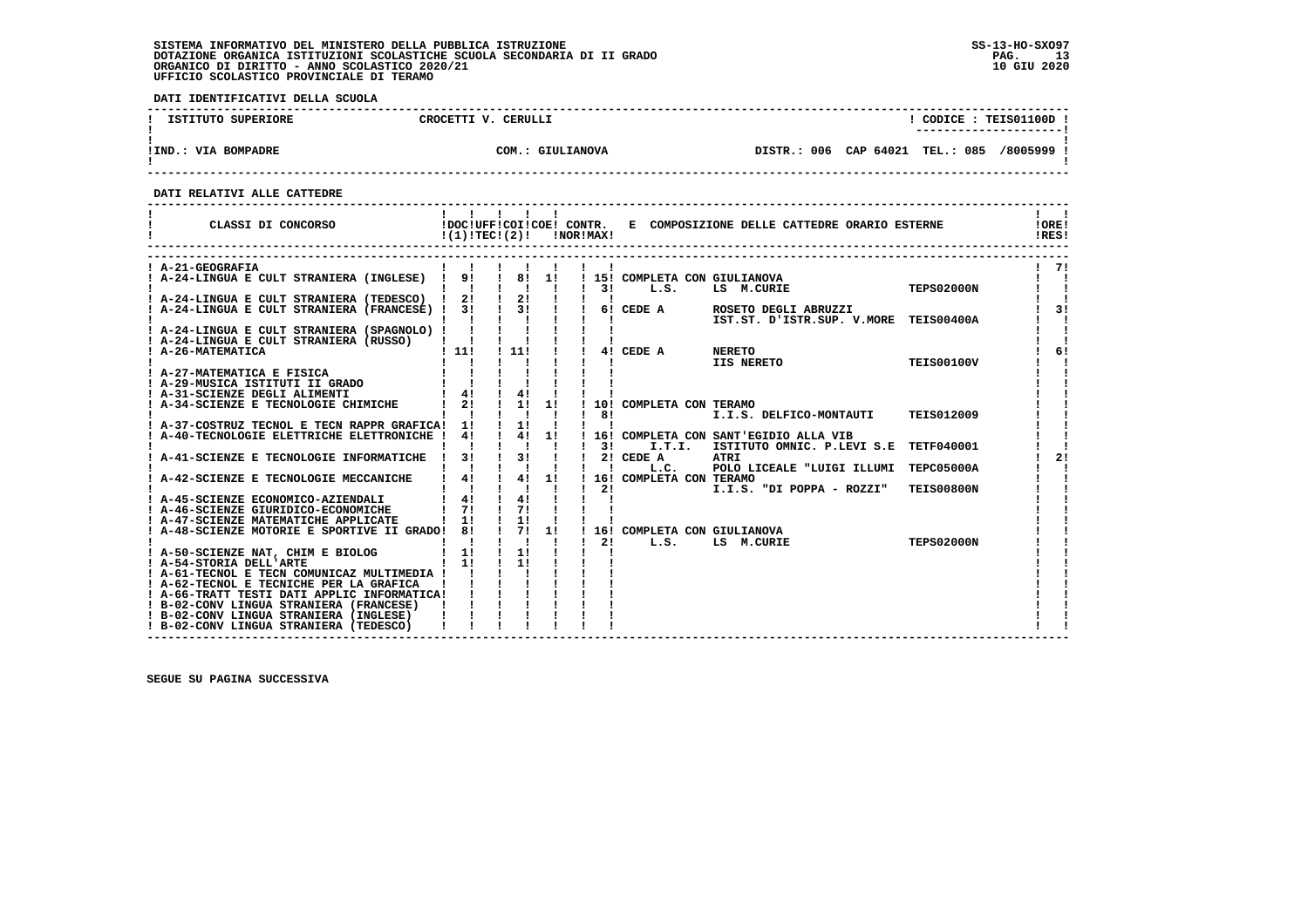**DATI IDENTIFICATIVI DELLA SCUOLA**

| ISTITUTO SUPERIORE  | CROCETTI V. CERULLI | CODICE: TEIS01100D !<br>---------------------- |
|---------------------|---------------------|------------------------------------------------|
| !IND.: VIA BOMPADRE | COM.: GIULIANOVA    | DISTR.: 006 CAP 64021 TEL.: 085 /8005999 !     |

 **------------------------------------------------------------------------------------------------------------------------------------**

# **DATI RELATIVI ALLE CATTEDRE**

|                                                                                                                                                                                                                                                                                                                                                                                                                                                                                                                                                                                                                                                                                                                                                                                                                                                                                                                                                                                                                  |                               | 11111<br>$!(1)!TEC!(2)!$ $INORIMAX!$                                                                                                                                                                      |  |                  | CLASSI DI CONCORSO             IDOC!UFF!COI!COE! CONTR.   E COMPOSIZIONE DELLE CATTEDRE ORARIO ESTERNE                  | !ORE!<br>!RES!               |
|------------------------------------------------------------------------------------------------------------------------------------------------------------------------------------------------------------------------------------------------------------------------------------------------------------------------------------------------------------------------------------------------------------------------------------------------------------------------------------------------------------------------------------------------------------------------------------------------------------------------------------------------------------------------------------------------------------------------------------------------------------------------------------------------------------------------------------------------------------------------------------------------------------------------------------------------------------------------------------------------------------------|-------------------------------|-----------------------------------------------------------------------------------------------------------------------------------------------------------------------------------------------------------|--|------------------|-------------------------------------------------------------------------------------------------------------------------|------------------------------|
| ! B-02-CONV LINGUA STRANIERA (RUSSO)<br>! B-03-LABORATORI DI FISICA<br>! B-04-LABORATORI DI LIUTERIA<br>! B-07-LABORATORIO DI OTTICA<br>! B-08-LAB PRODUZ INDUSTR ARTIG CERAMICA !<br>! B-12-LAB SCIENZE E TECNOL CHIM MICROBIOL!<br>! B-14-LAB SCIENZE E TECNOL COSTRUZIONI<br>! B-15-LAB SC E TECNOL ELETTR ELETTRONIC<br>! B-16-LAB SCIENZE E TECNOL INFORMATICHE<br>! B-17-LAB SCIENZE E TECNOL MECCANICHE<br>! B-18-LAB SC E TECNOL TESS ABBIGL MODA<br>! B-19-LAB SERVIZI RICETTIVITA' ALBERGHIER! 2! ! 2! !<br>! B-20-LAB SERV ENOGASTRON, SETT CUCINA !<br>- DI CUI UFFICIO TECNICO ! ! 1! !<br>! B-21-LAB SERV ENOGASTRON, SETT SALA VEND! 4! ! 4! !<br>! B-22-LAB TECNOL E TECN COMUNICAZ MULTIME!<br>! B-23-LAB SERVIZI SOCIO-SANITARI<br>! B-24-LAB SCIENZE E TECNOL NAUTICHE<br>! B-25-LAB SCIENZE E TECNOLCOSTR NAVALI !<br>! B-26-LABORATORIO DI TECNOLOGIE DEL LEGNO!<br>! B-27-LABORATORIO DI TECNOLOGIE DEL MARMO!<br>! B-28-LABORATORIO DI TECNOLOGIE ORAFE<br>! B-29-GABINETTO FISIOTERAPICO | $1 \quad 31 \quad 1 \quad 31$ | $\frac{1}{2}$<br>$\begin{array}{cccccccc}\n\text{HE} & 1 & 21 & 1 & 21 & 1 \\  & 1 & 31 & 1 & 31 & 1\n\end{array}$<br>7! 1! 6! !<br>$\mathbf{1}$ $\mathbf{1}$ $\mathbf{1}$<br>$\frac{1}{2}$ $\frac{1}{2}$ |  | 9! CEDE A TERAMO | I.I.S. ALESSANDRINI- MARIN TEIS00900D<br>6! CEDE A SANT'EGIDIO ALLA VIB<br>I.T.I. ISTITUTO OMNIC. P.LEVI S.E TETF040001 | ! 5!<br>71<br>2!<br>2!<br>4! |
| (1) TITOLARI/INCARICATI<br>(2) CATTEDRE/POSTI POTENZ.                                                                                                                                                                                                                                                                                                                                                                                                                                                                                                                                                                                                                                                                                                                                                                                                                                                                                                                                                            |                               |                                                                                                                                                                                                           |  |                  |                                                                                                                         |                              |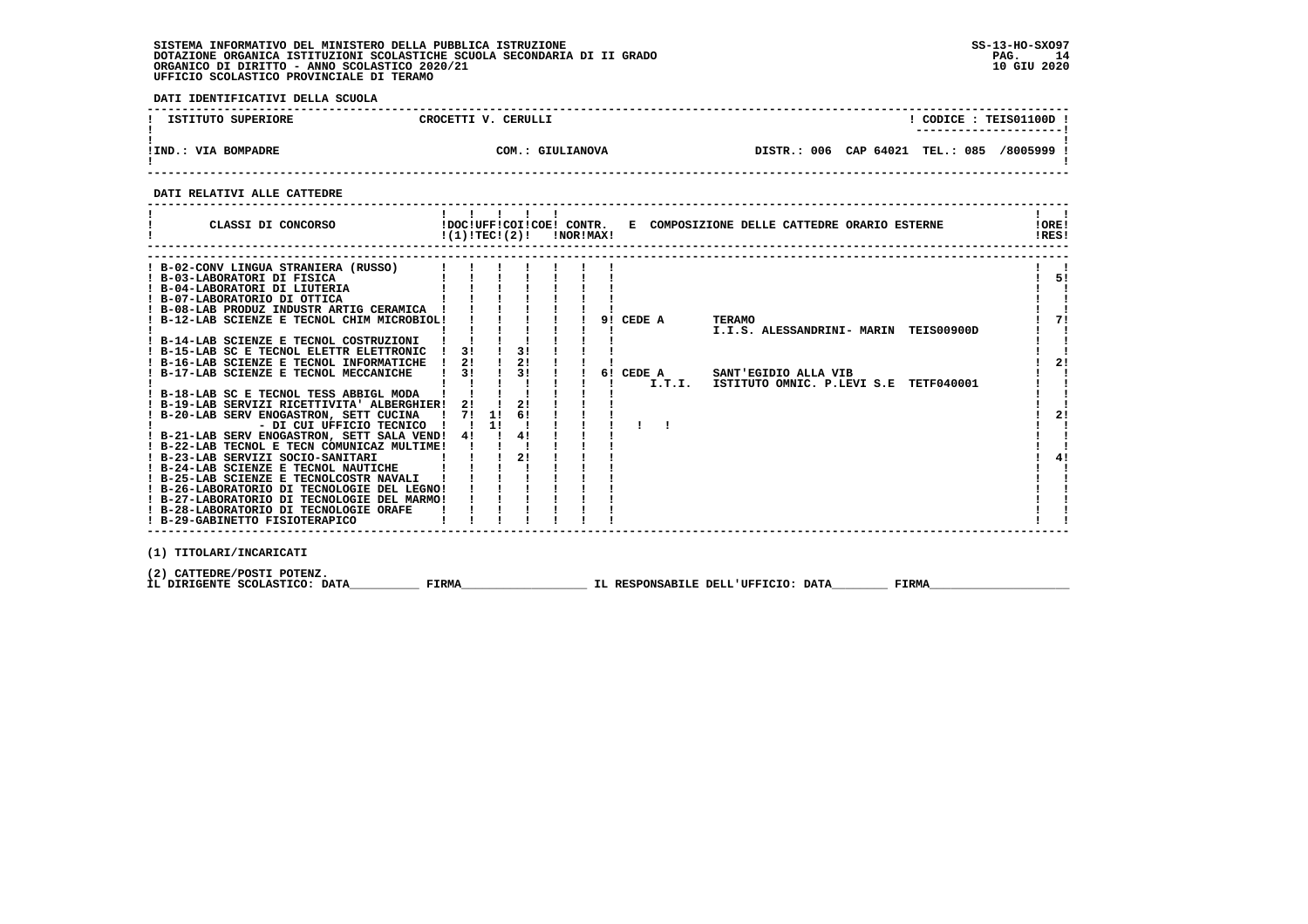**DATI IDENTIFICATIVI DELLA SCUOLA**

| ISTITUTO SUPERIORE      | I.I.S. DELFICO-MONTAUTI | $CODE: TEE3012009$ !                       |  |
|-------------------------|-------------------------|--------------------------------------------|--|
| !IND.: PIAZZA DANTE, 20 | COM.: TERAMO            | DISTR.: 005 CAP 64100 TEL.: 0861 /250664 ! |  |

# **DATI RELATIVI ALLE CLASSI - SEDI EROGAZIONE DI COMPETENZA**

| CORSI - INDIRIZZI - SPECIALIZZAZIONI                                                                                                                                         |  |  | ANNI DI CORSO<br>! 1! 2! 3! 4! 5! 6! | CORSI - INDIRIZZI - SPECIALIZZAZIONI | ! 1! 2! 3! 4! 5! 6! | ANNI DI CORSO ! |  |  |
|------------------------------------------------------------------------------------------------------------------------------------------------------------------------------|--|--|--------------------------------------|--------------------------------------|---------------------|-----------------|--|--|
| ILI00 ARTISTICO NUOVO ORDINAMENTO - BIENNIO C ! 2! 2! ! ! ! !LI05 ARCHITETTURA E AMBIENTE<br>!LIAI INDIRIZZO A ELABORAZIONE MANUALE<br>ILIC6 ARTI FIGURATIVE- PLAST. PITTOR. |  |  |                                      | !LIB6 ARTI FIGURATIVE- GRAF, PITTOR, |                     | 1 1 1 2 1 2 1   |  |  |

# **DATI RELATIVI ALLE CATTEDRE**

| CLASSI DI CONCORSO                          | !DOC!UFF!COI!COE! CONTR.<br>!(1)!TEC!(2)! |    |    | INORIMAXI |                     | !ORE!<br>E COMPOSIZIONE DELLE CATTEDRE ORARIO ESTERNE<br>IRES! |    |
|---------------------------------------------|-------------------------------------------|----|----|-----------|---------------------|----------------------------------------------------------------|----|
| A-02-DESIGN MET.OREF.PIET.DURE GEMME        |                                           |    |    |           |                     |                                                                |    |
| ! A-03-DESIGN DELLA CERAMICA                |                                           |    |    |           |                     |                                                                |    |
| ! A-04-DESIGN DEL LIBRO                     |                                           |    |    |           |                     |                                                                |    |
| ! A-05-DESIGN DEL TESSUTO E DELLA MODA      |                                           |    |    |           |                     |                                                                |    |
| ! A-06-DESIGN DEL VETRO                     |                                           |    |    |           |                     |                                                                |    |
| ! A-07-DISCIPLINE AUDIOVISIVE               |                                           |    |    |           |                     |                                                                |    |
| A-08-DISCIP GEOM, ARCH, ARRED, SCENOTEC     | 31                                        | 2! | 11 | 12!       |                     | COMPLETA CON CASTELLI                                          |    |
|                                             |                                           |    |    | 51        | I.A.                | TESD01000D<br>LICEO ARTISTICO PER IL DES                       |    |
| ! A-09-DISCIP GRAFICHE, PITTORICHE, SCENOG! | 51                                        | 51 |    | 61        | CEDE A              | CASTELLI                                                       | 21 |
|                                             |                                           |    |    |           | I.A.                | TESD01000D<br>LICEO ARTISTICO PER IL DES                       |    |
| A-10-DISCIPLINE GRAFICO-PUBBLICITARIE       |                                           |    |    |           |                     |                                                                |    |
| ! A-11-DISCIPLINE LETTERARIE E LATINO       | 11                                        | 1! |    |           |                     |                                                                | 21 |
| ! A-12-DISCIPL LETTERARIE ISTITUTI II GR    | 21                                        | 21 |    | 81        | CEDE A              | CASTELLI                                                       |    |
|                                             |                                           |    |    |           | I.A.                | LICEO ARTISTICO PER IL DES<br>TESD01000D                       |    |
| A-14-DISCIP PLAST. SCUL. SCENOPLAST.        | 1!                                        | 11 |    |           |                     |                                                                |    |
| ! A-18-FILOSOFIA E SCIENZE UMANE            |                                           |    |    |           |                     |                                                                |    |
| A-19-FILOSOFIA E STORIA                     |                                           |    |    |           | 12! CEDE A          | TERAMO                                                         |    |
|                                             |                                           |    |    |           | L.C.                | TEPC01201L<br>LICEO CLASSICO MELCHIORRE                        |    |
| ! A-24-LINGUA E CULT STRANIERA (INGLESE)    | 3 <sub>1</sub>                            | 2! | 11 | 121       | COMPLETA CON TERAMO |                                                                |    |
|                                             |                                           |    |    | 61        | I.M.                | LICEO STATALE " G. MILLI "<br>TEPM010004                       |    |
| ! A-27-MATEMATICA E FISICA                  | 21                                        | 21 |    |           |                     |                                                                |    |
| A-34-SCIENZE E TECNOLOGIE CHIMICHE          |                                           |    |    | 81        | CEDE A              | GIULIANOVA                                                     |    |
| ! A-48-SCIENZE MOTORIE E SPORTIVE II GRADO! | 11                                        | 1! |    |           |                     | <b>TEIS01100D</b><br>CROCETTI V. CERULLI                       | 21 |
|                                             |                                           |    |    |           |                     |                                                                |    |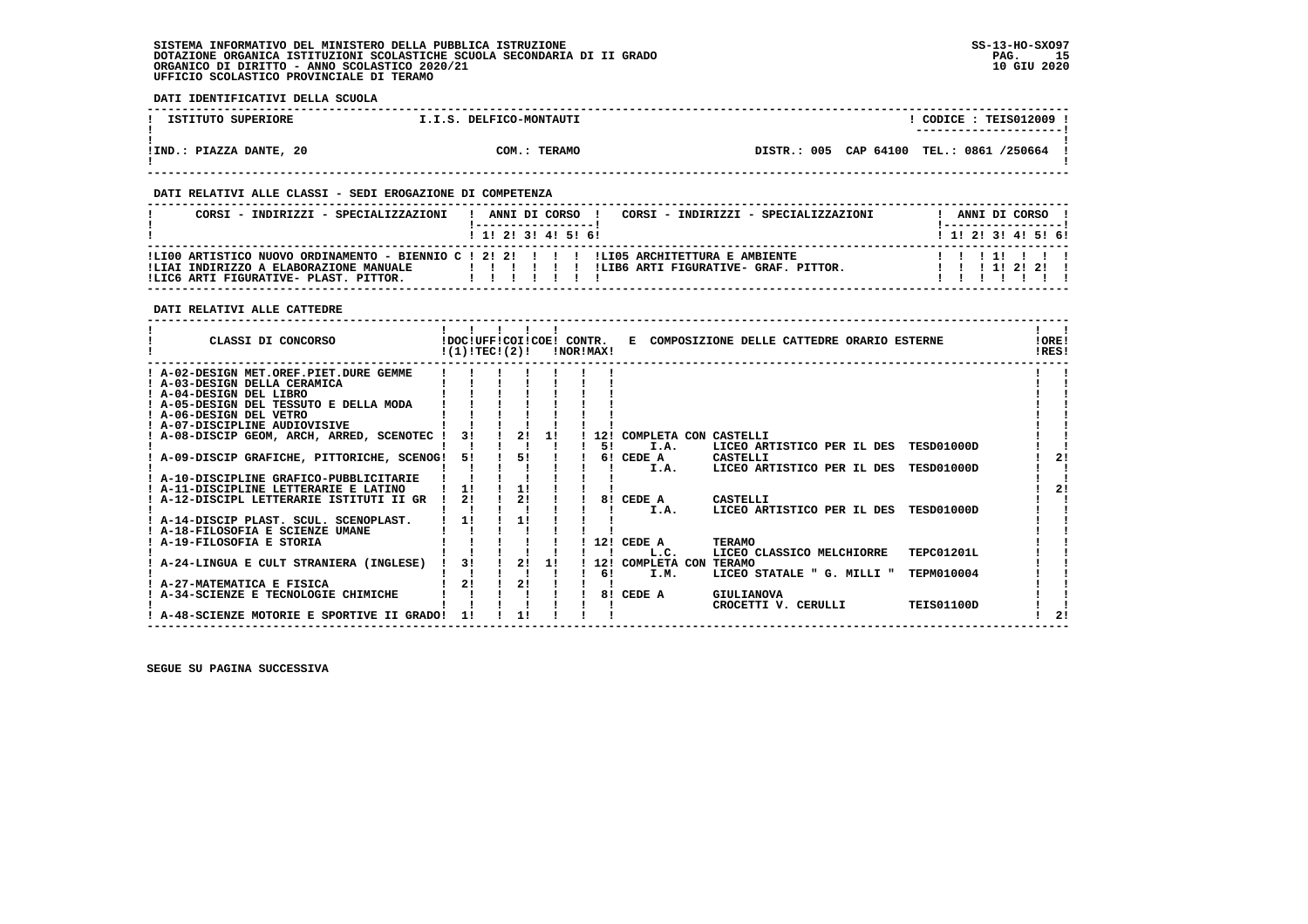**DATI IDENTIFICATIVI DELLA SCUOLA**

| ISTITUTO SUPERIORE      | I.I.S. DELFICO-MONTAUTI | $\overline{COLICE}$ : TEIS012009 !       |  |
|-------------------------|-------------------------|------------------------------------------|--|
|                         |                         | ----------------------                   |  |
|                         |                         |                                          |  |
| !IND.: PIAZZA DANTE, 20 | COM.: TERAMO            | DISTR.: 005 CAP 64100 TEL.: 0861 /250664 |  |
|                         |                         |                                          |  |

 **------------------------------------------------------------------------------------------------------------------------------------**

 **DATI RELATIVI ALLE CATTEDRE**

| CLASSI DI CONCORSO                      | !DOC!UFF!COI!COE!<br>!(1)!TEC!(2)! |    | CONTR.<br>!NOR!MAX! |    | Е.        | COMPOSIZIONE DELLE CATTEDRE ORARIO ESTERNE |                   | ! ORE!<br>!RES! |
|-----------------------------------------|------------------------------------|----|---------------------|----|-----------|--------------------------------------------|-------------------|-----------------|
| : A-50-SCIENZE NAT, CHIM E BIOLOG       |                                    |    |                     |    | 5! CEDE A | TERAMO                                     |                   |                 |
|                                         |                                    |    |                     |    |           | I.I.S. "DI POPPA - ROZZI"                  | <b>TEIS00800N</b> |                 |
|                                         |                                    |    |                     |    | 3! ED A   | TERAMO                                     |                   |                 |
|                                         |                                    |    |                     |    | L.C.      | LICEO CLASSICO MELCHIORRE                  | TEPC01201L        |                 |
| A-54-STORIA DELL'ARTE                   | 31                                 | 31 |                     |    | 8! CEDE A | <b>TERAMO</b>                              |                   |                 |
|                                         |                                    |    |                     |    | L.C.      | LICEO CLASSICO MELCHIORRE                  | TEPC01201L        |                 |
|                                         |                                    |    |                     | 41 | ED A      | <b>CASTELLI</b>                            |                   |                 |
|                                         |                                    |    |                     |    | I.A.      | LICEO ARTISTICO PER IL DES                 | TESD01000D        |                 |
| A-61-TECNOL E TECN COMUNICAZ MULTIMEDIA |                                    |    |                     |    |           |                                            |                   |                 |

 **(1) TITOLARI/INCARICATI**

 **(2) CATTEDRE/POSTI POTENZ.**

| IL DIRIGENTE SCOLASTICO: DATA | <b>FIRMA</b> | IL RESPONSABILE DELL'UFFICIO: DATA | FIRM |
|-------------------------------|--------------|------------------------------------|------|
|                               |              |                                    |      |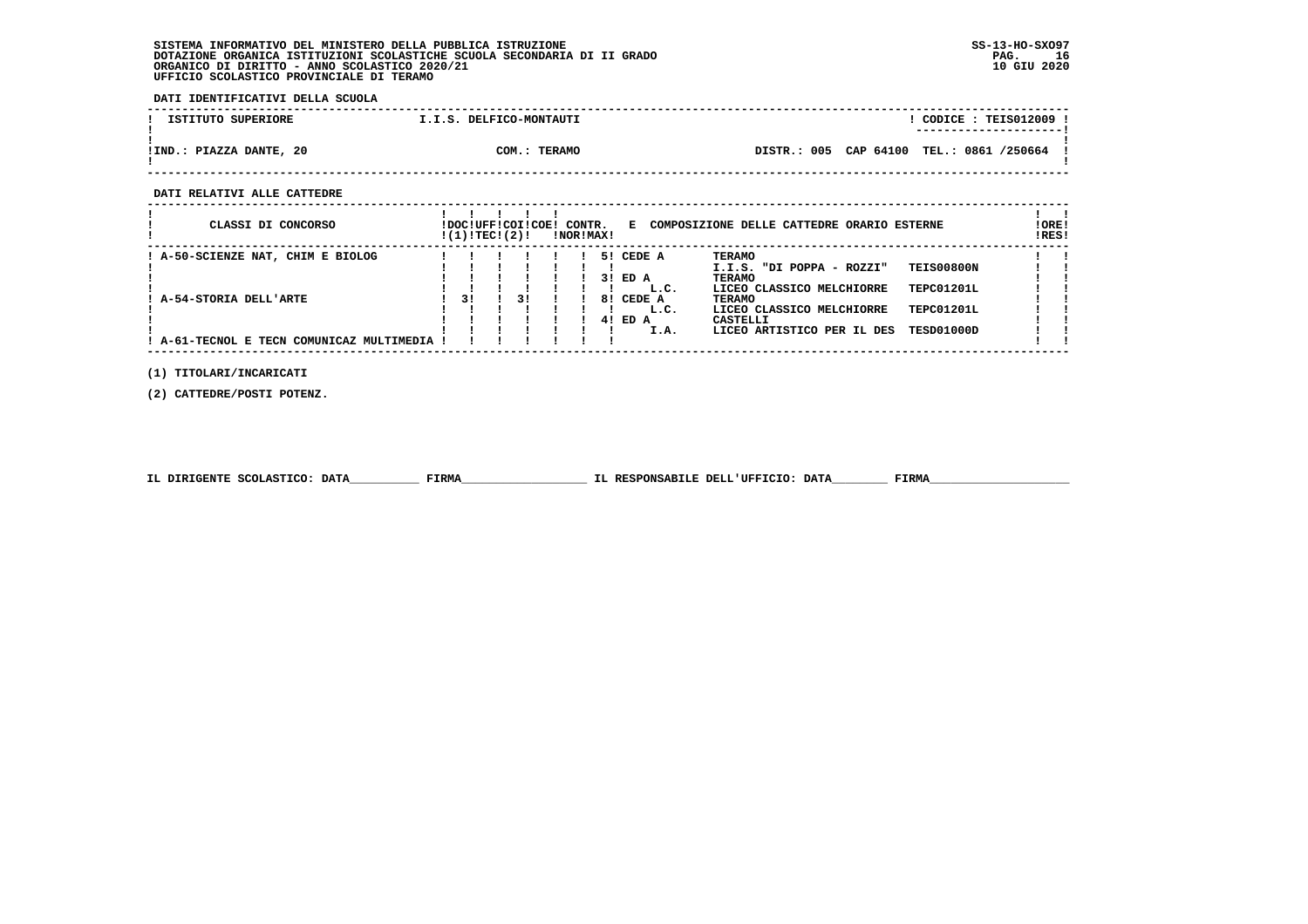**DATI IDENTIFICATIVI DELLA SCUOLA**

| ISTITUTO SUPERIORE      | IIS PASCAL-COMI-FORTI | $\texttt{COLICE}: \texttt{TEIS013005}.$  |  |
|-------------------------|-----------------------|------------------------------------------|--|
|                         |                       | ---------------------                    |  |
|                         |                       |                                          |  |
| IIND.: VIA BAFILE N. 39 | COM.: TERAMO          | DISTR.: 005 CAP 64100 TEL.: 0861 /245798 |  |
|                         |                       |                                          |  |

 **------------------------------------------------------------------------------------------------------------------------------------**

## **DATI RELATIVI ALLE CLASSI - SEDI EROGAZIONE DI COMPETENZA**

| CORSI - INDIRIZZI - SPECIALIZZAZIONI                                                                                                                                                                                                                                      | ANNI DI CORSO !<br>CORSI - INDIRIZZI - SPECIALIZZAZIONI                                                                                                                                                                                                                                                               | ANNI DI CORSO !<br>!------------------                    |
|---------------------------------------------------------------------------------------------------------------------------------------------------------------------------------------------------------------------------------------------------------------------------|-----------------------------------------------------------------------------------------------------------------------------------------------------------------------------------------------------------------------------------------------------------------------------------------------------------------------|-----------------------------------------------------------|
|                                                                                                                                                                                                                                                                           | $1$ , 1! 2! 3! 4! 5! 6!                                                                                                                                                                                                                                                                                               | $1$ 1! 2! 3! 4! 5! 6!                                     |
| !IT01 AMM. FINAN. MARKETING - BIENNIO COMUNE ! 4! 4! ! ! ! !<br>!IT15 GRAF. E COM.NE BIENNIO - TRIENNIO<br>!ITAF AMM.NE FINAN. E MARKETING - TRIENNIO<br>!ITCL TECN.IE LEGNO COSTR.NI - OPZIONE<br>IITSI SISTEMI INFORMATIVI AZIENDALI<br>!LIP2 POTENZIAMENTO LINGUISTICO | IIT04 TURISMO BIENNIO - TRIENNIO<br>!IT24 COSTR., AMB. E TERRITORIO - BIENNIO COM<br>111111<br>!ITCA COSTR. AMB. TERRITORIO - TRIENNIO<br>1111111<br>!ITRI REL. INTERNAZIONALI PER IL MARKETING<br>1 1 1 1<br>ILIP1 POTENZIAMENTO UMANISTICO<br>1 1 1 2 1 1 2 1<br>!LIP4 POTENZIAMENTO ARTISTICO E MUSICALE<br>111111 | 1 1 1 1 1 1 1 1<br>1 2 1 2 1 1 1 1 1<br>1 1 1 1 1 1 1 1 1 |

 **DATI RELATIVI ALLE CATTEDRE**

| CLASSI DI CONCORSO                          |       | !(1)!TEC!(2)! |      | !NOR!MAX! |    |           |        |               | !DOC!UFF!COI!COE! CONTR. E COMPOSIZIONE DELLE CATTEDRE ORARIO ESTERNE |                   | !ORE!<br>!RES! |    |
|---------------------------------------------|-------|---------------|------|-----------|----|-----------|--------|---------------|-----------------------------------------------------------------------|-------------------|----------------|----|
| ! A-02-DESIGN MET.OREF.PIET.DURE GEMME      |       |               |      |           |    |           |        |               |                                                                       |                   |                |    |
| ! A-03-DESIGN DELLA CERAMICA                |       |               |      |           |    |           |        |               |                                                                       |                   |                |    |
| ! A-05-DESIGN DEL TESSUTO E DELLA MODA      |       |               |      |           |    |           |        |               |                                                                       |                   |                |    |
| ! A-06-DESIGN DEL VETRO                     |       |               |      |           |    |           |        |               |                                                                       |                   |                |    |
| ! A-07-DISCIPLINE AUDIOVISIVE               |       |               |      |           |    |           |        |               |                                                                       |                   |                |    |
| ! A-08-DISCIP GEOM, ARCH, ARRED, SCENOTEC ! | 11    |               |      |           |    |           |        |               |                                                                       |                   |                |    |
| ! A-09-DISCIP GRAFICHE, PITTORICHE, SCENOG! |       |               |      |           |    |           |        |               |                                                                       |                   |                |    |
| ! A-10-DISCIPLINE GRAFICO-PUBBLICITARIE     |       |               |      |           |    |           |        |               |                                                                       |                   |                |    |
| ! A-11-DISCIPLINE LETTERARIE E LATINO       |       |               |      |           |    |           |        |               |                                                                       |                   |                |    |
| ! A-12-DISCIPL LETTERARIE ISTITUTI II GR    | ! 10! |               | 110! |           |    |           |        |               |                                                                       |                   |                |    |
| ! A-13-DISCIPL LETTERARIE, LATINO E GRECO ! |       |               |      |           |    |           |        |               |                                                                       |                   |                |    |
| ! A-14-DISCIP PLAST. SCUL. SCENOPLAST.      |       |               |      |           |    |           |        |               |                                                                       |                   |                |    |
| ! A-16-DISEG ARTIST MODELLAZ ODONTOTEC      |       |               |      |           |    |           |        |               |                                                                       |                   |                |    |
| ! A-17-DISEG STORIA ARTE ISTITUTI II GR     |       |               |      |           |    |           |        |               |                                                                       |                   |                |    |
| ! A-18-FILOSOFIA E SCIENZE UMANE            |       |               |      |           |    |           |        |               |                                                                       |                   |                |    |
| ! A-20-FISICA                               |       |               |      |           |    |           |        |               |                                                                       |                   |                | 21 |
| ! A-21-GEOGRAFIA                            | 1!    |               | 11   |           | 81 |           | CEDE A | <b>TERAMO</b> |                                                                       |                   |                | 4! |
|                                             |       |               |      |           |    |           |        |               | I.I.S. ALESSANDRINI- MARIN                                            | <b>TEIS00900D</b> |                |    |
| ! A-24-LINGUA E CULT STRANIERA (FRANCESE)   | 2!    |               | 2!   |           |    | 9! CEDE A |        | <b>NERETO</b> |                                                                       |                   |                |    |
|                                             |       |               |      |           |    |           | I.T.C. |               | I.T.C. C. ROSA (SERALE)                                               | TETD00151E        |                |    |
| ! A-24-LINGUA E CULT STRANIERA (INGLESE)    | 51    |               | 51   |           |    |           |        |               |                                                                       |                   |                | 31 |
| ! A-24-LINGUA E CULT STRANIERA (SPAGNOLO) ! |       |               |      |           |    |           |        |               |                                                                       |                   |                |    |
| ! A-24-LINGUA E CULT STRANIERA (CINESE)     |       |               |      |           |    |           |        |               |                                                                       |                   |                | 3! |
| ! A-24-LINGUA E CULT STRANIERA (TEDESCO)    |       |               |      |           |    |           |        |               |                                                                       |                   |                | 6! |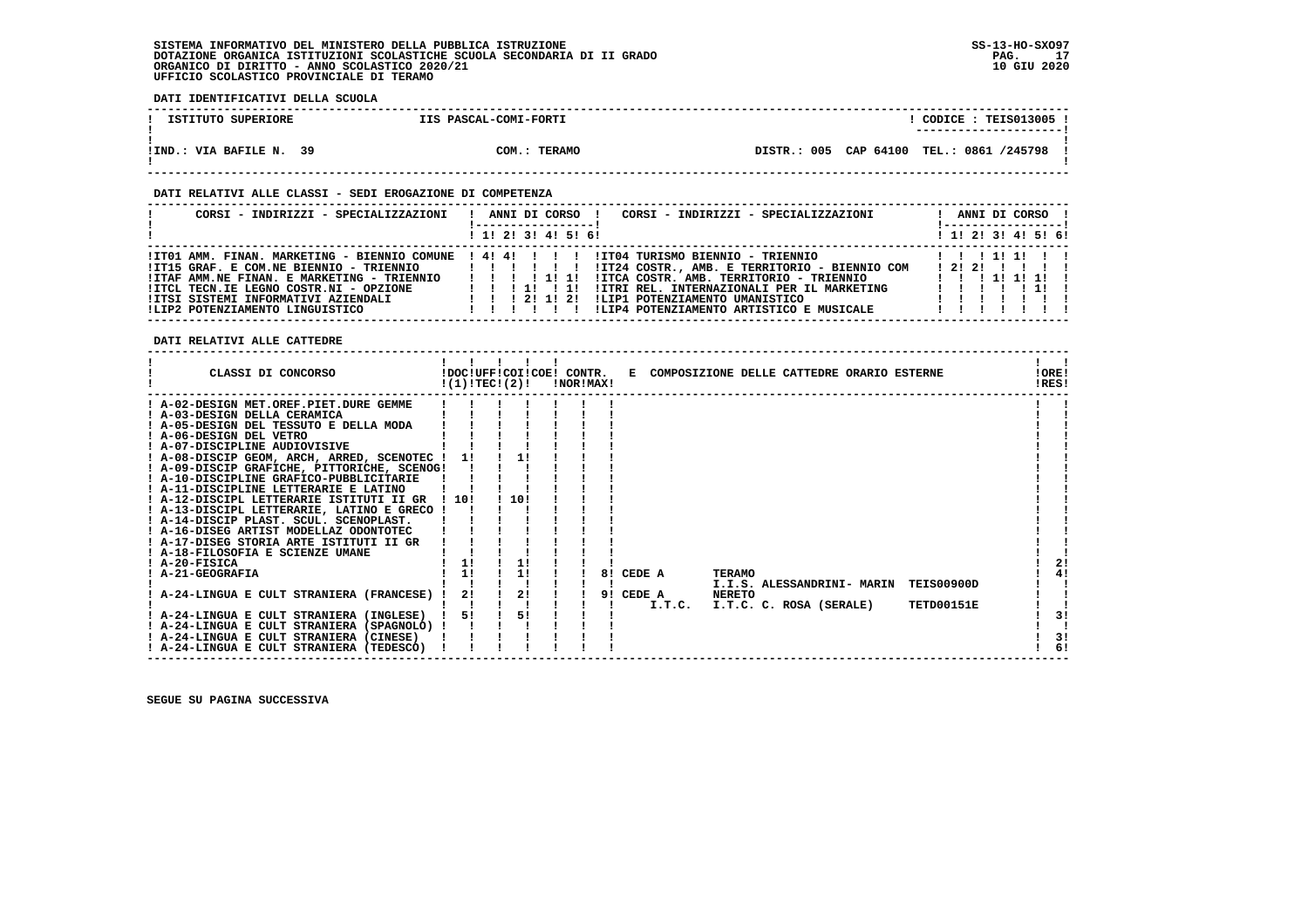**DATI IDENTIFICATIVI DELLA SCUOLA**

| ISTITUTO SUPERIORE      | IIS PASCAL-COMI-FORTI |              |                                            |  | CODICE: TEIS013005 !<br>----------------------- |  |
|-------------------------|-----------------------|--------------|--------------------------------------------|--|-------------------------------------------------|--|
| IIND.: VIA BAFILE N. 39 |                       | COM.: TERAMO | DISTR.: 005 CAP 64100 TEL.: 0861 /245798 ! |  |                                                 |  |

 **------------------------------------------------------------------------------------------------------------------------------------**

 **DATI RELATIVI ALLE CATTEDRE**

| CLASSI DI CONCORSO                                                                        | !(1)!TEC!(2)!                                                                          |                                                         |              |     | !NOR!MAX! |                           | !DOC!UFF!COI!COE! CONTR. E COMPOSIZIONE DELLE CATTEDRE ORARIO ESTERNE | !ORE!<br>!RES! |    |
|-------------------------------------------------------------------------------------------|----------------------------------------------------------------------------------------|---------------------------------------------------------|--------------|-----|-----------|---------------------------|-----------------------------------------------------------------------|----------------|----|
| ! A-24-LINGUA E CULT STRANIERA (RUSSO)                                                    |                                                                                        |                                                         |              |     |           |                           |                                                                       |                |    |
| ! A-26-MATEMATICA                                                                         |                                                                                        |                                                         |              |     |           |                           | 2! ! 1! 1! ! 9! COMPLETA CON TERAMO                                   |                |    |
|                                                                                           |                                                                                        |                                                         | $\mathbf{L}$ |     |           | 91                        | I.I.S. "DI POPPA - ROZZI" TEIS00800N                                  |                |    |
| ! A-27-MATEMATICA E FISICA                                                                |                                                                                        |                                                         |              |     |           |                           |                                                                       |                |    |
| ! A-29-MUSICA ISTITUTI II GRADO                                                           |                                                                                        |                                                         |              |     |           |                           |                                                                       |                |    |
| ! A-32-SCIENZE GEOLOGIA MINERALOGIA                                                       |                                                                                        |                                                         |              |     |           |                           |                                                                       |                |    |
| A-34-SCIENZE E TECNOLOGIE CHIMICHE                                                        | $1 \quad 1! \quad 1 \quad 1 \quad 1!$                                                  |                                                         |              |     |           |                           | ! 12! COMPLETA CON CASTELLI                                           |                |    |
|                                                                                           |                                                                                        |                                                         |              |     |           | $1 \quad 61$              | I.A.<br>LICEO ARTISTICO PER IL DES TESD01000D                         |                |    |
| ! A-37-COSTRUZ TECNOL E TECN RAPPR GRAFICA! 3!                                            |                                                                                        |                                                         |              | 4!! |           |                           | ! 9! CEDE A SANT'EGIDIO ALLA VIB                                      |                | 21 |
|                                                                                           |                                                                                        |                                                         |              |     |           | $\mathbf{1}$ $\mathbf{1}$ | I.T.I. ISTITUTO OMNIC. P.LEVI S.E TETF040001                          |                |    |
| A-40-TECNOLOGIE ELETTRICHE ELETTRONICHE !                                                 |                                                                                        | $\frac{1}{2}$ $\frac{1}{2}$ $\frac{1}{2}$ $\frac{1}{2}$ |              |     |           |                           |                                                                       |                |    |
| A-41-SCIENZE E TECNOLOGIE INFORMATICHE                                                    | $1$ 31 $1$ 21 11                                                                       |                                                         |              |     |           | 71                        | ! 11! COMPLETA CON TERAMO                                             |                |    |
| ! A-42-SCIENZE E TECNOLOGIE MECCANICHE                                                    |                                                                                        |                                                         |              |     |           |                           | I.I.S. "DI POPPA - ROZZI" TEIS00800N                                  |                |    |
| ! A-45-SCIENZE ECONOMICO-AZIENDALI                                                        | $1 \quad 51$                                                                           |                                                         | 5!           |     |           |                           |                                                                       |                | 2! |
| ! A-46-SCIENZE GIURIDICO-ECONOMICHE                                                       | 41                                                                                     |                                                         | 41           |     |           |                           |                                                                       |                |    |
| ! A-47-SCIENZE MATEMATICHE APPLICATE                                                      | $1 \quad 41$                                                                           | $\frac{1}{4}$                                           |              |     |           |                           |                                                                       |                | 71 |
| A-48-SCIENZE MOTORIE E SPORTIVE II GRADO! 3!                                              |                                                                                        | $1 \quad 2! \quad 1!$                                   |              |     |           |                           | ! 14! COMPLETA CON TERAMO                                             |                |    |
|                                                                                           |                                                                                        | $\mathbf{1}=\mathbf{1}=\mathbf{1}=\mathbf{1}$           |              |     |           | 4!                        | L.S.<br>LICEO SCIENTIFICO ALBERT E TEPS010003                         |                |    |
| ! A-50-SCIENZE NAT, CHIM E BIOLOG                                                         |                                                                                        |                                                         |              |     |           |                           | ! 14! COMPLETA CON TERAMO                                             |                |    |
|                                                                                           | $\begin{array}{cccccccccc} 1 & 1 & 1 & 1 & 1 & 1 \\ 1 & 1 & 1 & 1 & 1 & 1 \end{array}$ |                                                         |              |     |           | 4!                        | L.S.<br>LICEO SCIENTIFICO ALBERT E TEPS010003                         |                |    |
| ! A-51-SCIENZE, TECNOL E TECN AGR                                                         | $1 \t11 \t11$                                                                          |                                                         |              |     |           |                           |                                                                       |                |    |
| ! A-54-STORIA DELL'ARTE                                                                   | $1 \quad 11$                                                                           |                                                         | 11           |     |           |                           |                                                                       |                |    |
| ! A-61-TECNOL E TECN COMUNICAZ MULTIMEDIA !                                               |                                                                                        |                                                         |              |     |           |                           |                                                                       |                |    |
| ! A-62-TECNOL E TECNICHE PER LA GRAFICA                                                   |                                                                                        |                                                         |              |     |           |                           |                                                                       |                |    |
| ! A-65-TEORIA E TECNICA COMUNICAZIONE                                                     |                                                                                        |                                                         |              |     |           |                           |                                                                       |                |    |
| ! A-66-TRATT TESTI DATI APPLIC INFORMATICA!                                               |                                                                                        |                                                         |              |     |           |                           |                                                                       |                |    |
| ! B-02-CONV LINGUA STRANIERA (FRANCESE)                                                   |                                                                                        |                                                         |              |     |           |                           |                                                                       |                |    |
| ! B-02-CONV LINGUA STRANIERA (INGLESE)                                                    |                                                                                        |                                                         |              |     |           |                           |                                                                       |                |    |
| ! B-02-CONV LINGUA STRANIERA (TEDESCO)                                                    |                                                                                        |                                                         |              |     |           |                           |                                                                       |                |    |
| ! B-02-CONV LINGUA STRANIERA (RUSSO)                                                      |                                                                                        |                                                         |              |     |           |                           |                                                                       |                |    |
| ! B-03-LABORATORI DI FISICA                                                               |                                                                                        |                                                         |              |     |           |                           |                                                                       |                | 41 |
| ! B-08-LAB PRODUZ INDUSTR ARTIG CERAMICA !<br>! B-12-LAB SCIENZE E TECNOL CHIM MICROBIOL! |                                                                                        |                                                         |              |     |           |                           |                                                                       |                | 4! |
| ! B-14-LAB SCIENZE E TECNOL COSTRUZIONI                                                   | 21                                                                                     |                                                         | 21           |     |           |                           |                                                                       |                | 2! |
|                                                                                           |                                                                                        |                                                         |              |     |           |                           |                                                                       |                |    |

 **------------------------------------------------------------------------------------------------------------------------------------**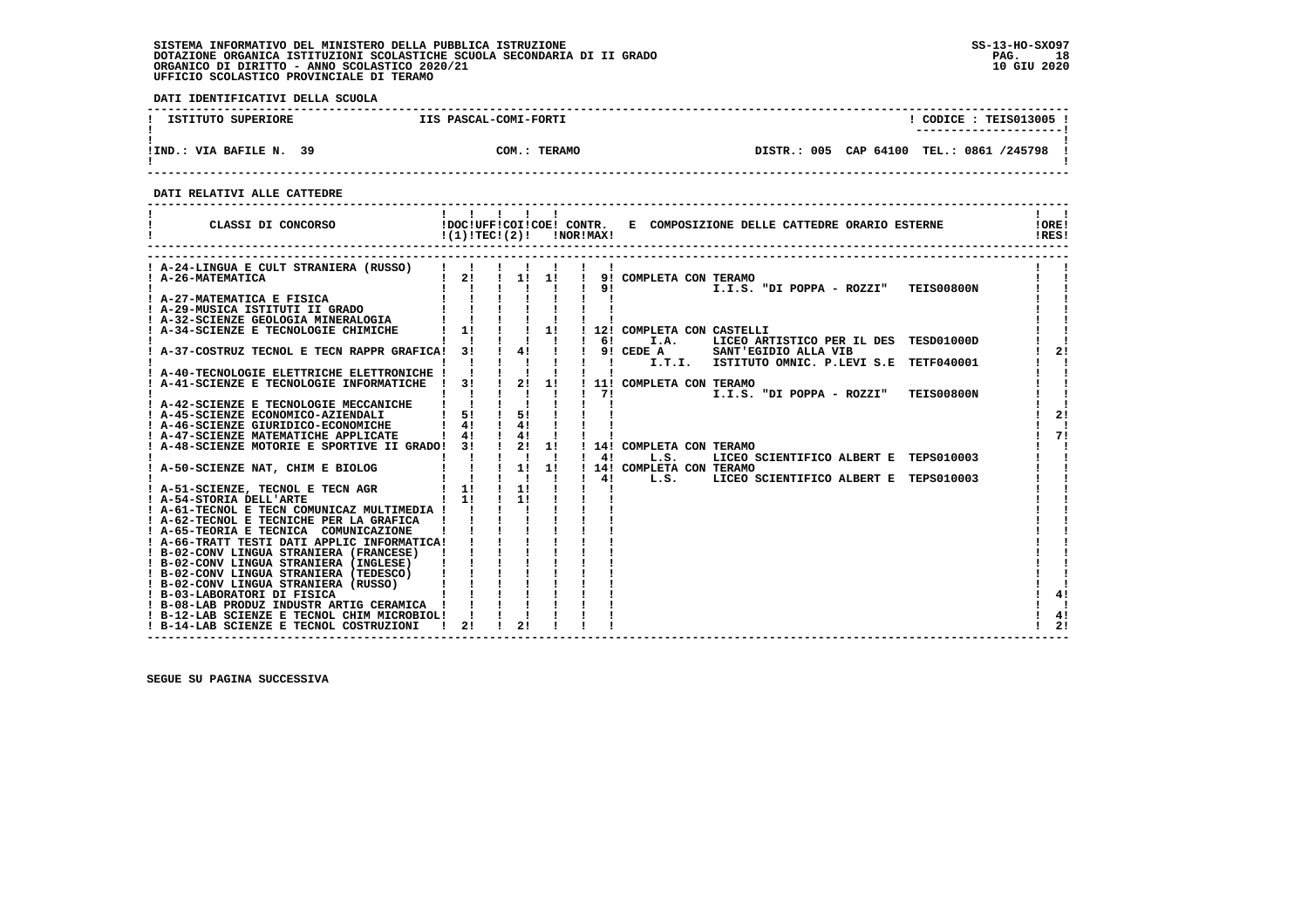**DATI IDENTIFICATIVI DELLA SCUOLA**

| ISTITUTO SUPERIORE      | IIS PASCAL-COMI-FORTI |  | CODICE: TEIS013005 !                     |  |
|-------------------------|-----------------------|--|------------------------------------------|--|
|                         |                       |  | ----------------------                   |  |
| IIND.: VIA BAFILE N. 39 | COM.: TERAMO          |  | DISTR.: 005 CAP 64100 TEL.: 0861 /245798 |  |

 **------------------------------------------------------------------------------------------------------------------------------------**

 **DATI RELATIVI ALLE CATTEDRE**

| CLASSI DI CONCORSO                                                                                                                                                                                                                                                             | !DOC!UFF!COI!COE! CONTR.<br>!(1)!TECI(2)! |               | !NOR!MAX! |  | E COMPOSIZIONE DELLE CATTEDRE ORARIO ESTERNE | ! ORE!<br>IRES! |
|--------------------------------------------------------------------------------------------------------------------------------------------------------------------------------------------------------------------------------------------------------------------------------|-------------------------------------------|---------------|-----------|--|----------------------------------------------|-----------------|
| $!$ B-16-LAB SCIENZE E TECNOL INFORMATICHE $!$ 2!<br>! B-17-LAB SCIENZE E TECNOL MECCANICHE<br>! B-18-LAB SC E TECNOL TESS ABBIGL MODA<br>! B-22-LAB TECNOL E TECN COMUNICAZ MULTIME!<br>! B-26-LABORATORIO DI TECNOLOGIE DEL LEGNO!<br>! B-28-LABORATORIO DI TECNOLOGIE ORAFE |                                           | $\frac{1}{2}$ |           |  |                                              | 41<br>71        |

 **(1) TITOLARI/INCARICATI**

 **(2) CATTEDRE/POSTI POTENZ.**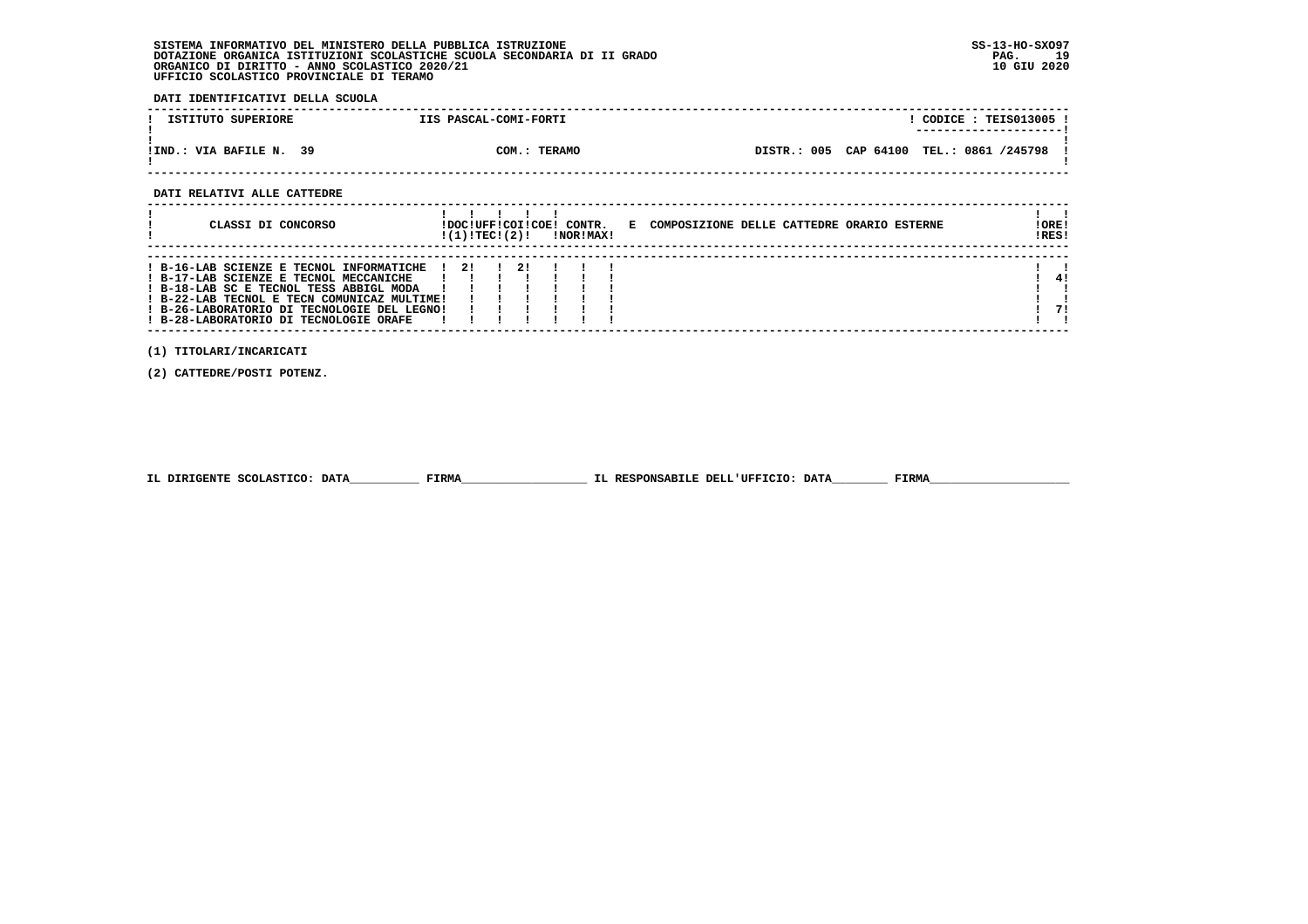**DATI IDENTIFICATIVI DELLA SCUOLA**

| ISTITUTO SUPERIORE          | I.I.S. "ADONE ZOLI" - ATRI | CODICE: TEIS014001 !<br>----------------------- |
|-----------------------------|----------------------------|-------------------------------------------------|
| !IND.: VIA CARDINALE CICADA | COM.: ATRI                 | DISTR.: 008 CAP 64032 TEL.: 085 /8780006 !      |

# **DATI RELATIVI ALLE CLASSI - SEDI EROGAZIONE DI COMPETENZA**

| CORSI - INDIRIZZI - SPECIALIZZAZIONI                            | ! ANNI DI CORSO !<br>CORSI - INDIRIZZI - SPECIALIZZAZIONI<br>-----------------                                         | ANNI DI CORSO !<br>! -----------------! |
|-----------------------------------------------------------------|------------------------------------------------------------------------------------------------------------------------|-----------------------------------------|
|                                                                 | ! 1! 2! 3! 4! 5! 6!                                                                                                    | ! 1! 2! 3! 4! 5! 6!                     |
| !IP02 SERVIZI SOCIO-SANITARI BIENNIO-TRIENNIO ! ! ! !!!!!       | !IP05 SER. ENOG. OSP. ALBERG. - BIENNIO COMUN                                                                          |                                         |
| $1IP06$ SERVIZI DI SALA E DI VENDITA - TRIENNIO !!!!!!!!        | IIP09 MAN.NE ASSIS.ZA TEC. BIENNIO - TRIENNIO                                                                          | 1111                                    |
| $IIP14$ MANUTENZ. E ASSIST. TECN. $I11111$                      | !IP17 ENOGASTR. E OSPITAL. ALBERGH.                                                                                    | 12121211                                |
| $IIP19$ SERVIZI SANITA' E ASSIST. SOC. $I11111$                 | IIPC1 INDIRIZZO A ELABORAZIONE MANUALE                                                                                 |                                         |
| !IPEN ENOGASTRONOMIA - TRIENNIO                                 | 1 1 1 1 2 1 1 1 1 2 1 1 1 1 2 1 2 1 1 1 2 1 2 1 1 1 2 1 2 1 1 1 $\sim$<br>!IT01 AMM. FINAN. MARKETING - BIENNIO COMUNE | 1211                                    |
| !IT05 MECC, MECCATRON, ENER, - BIENNIO COMUNE ! 1! ! ! ! !      | !IT21 AGRARIA, AGROAL. E AGROIND.-BIENNIO COM                                                                          | 12121                                   |
| !ITAF AMM.NE FINAN. E MARKETING - TRIENNIO                      | !ITML TECNOLOGIE DEL LEGNO- OPZIONE                                                                                    |                                         |
| IITMM MECCANICA E MECCATRONICA                                  | IITPT PRODUZIONI E TRASFORMAZIONI                                                                                      | 111111                                  |
| !ITRI REL. INTERNAZIONALI PER IL MARKETING                      | IITVE VITICOLTURA ED ENOLOGIA<br>$\frac{1}{2}$                                                                         | 1 11 11                                 |
| !LI15 LICEO SCIENTIFICO - SEZIONE SPORTIVA     ! 1! 1! 2! 2! 1! | ILILS LICEO SPORTIVO                                                                                                   |                                         |
| !LIP2 POTENZIAMENTO LINGUISTICO                                 |                                                                                                                        |                                         |

# **DATI RELATIVI ALLE CATTEDRE**

| CLASSI DI CONCORSO                          | !DOC!UFF!COI!COE!<br>!(1)!TECI(2)! |     |     | CONTR.<br>!NOR!MAX! |    |                         | E COMPOSIZIONE DELLE CATTEDRE ORARIO ESTERNE |                   | !ORE!<br>!RES! |     |
|---------------------------------------------|------------------------------------|-----|-----|---------------------|----|-------------------------|----------------------------------------------|-------------------|----------------|-----|
| A-11-DISCIPLINE LETTERARIE E LATINO         | 21                                 | 11  | -11 |                     |    | ! 16! COMPLETA CON ATRI |                                              |                   |                |     |
|                                             |                                    |     |     |                     | 21 | L.C.                    | POLO LICEALE "LUIGI ILLUMI                   | <b>TEPC05000A</b> |                |     |
| ! A-12-DISCIPL LETTERARIE ISTITUTI II GR    | -11!                               | 12! |     |                     |    |                         |                                              |                   |                | 10! |
| A-15-DISCIPLINE SANITARIE                   |                                    |     |     |                     | 71 | CEDE A                  | <b>TERAMO</b>                                |                   |                | 31  |
|                                             |                                    |     |     |                     |    |                         | I.I.S. ALESSANDRINI- MARIN                   | <b>TEIS00900D</b> |                |     |
|                                             |                                    |     |     |                     | 31 | ED A                    | <b>GIULIANOVA</b>                            |                   |                |     |
|                                             |                                    |     |     |                     |    |                         | CROCETTI V. CERULLI                          | <b>TEIS01100D</b> |                |     |
| ! A-16-DISEG ARTIST MODELLAZ ODONTOTEC      |                                    |     |     |                     |    |                         |                                              |                   |                |     |
| ! A-17-DISEG STORIA ARTE ISTITUTI II GR     |                                    |     |     |                     |    |                         |                                              |                   |                |     |
| ! A-18-FILOSOFIA E SCIENZE UMANE            | 1!                                 |     |     |                     |    |                         |                                              |                   |                | 21  |
| ! A-19-FILOSOFIA E STORIA                   |                                    |     |     |                     |    |                         |                                              |                   |                | 21  |
| ! A-20-FISICA                               |                                    |     |     |                     |    |                         |                                              |                   |                |     |
| ! A-21-GEOGRAFIA                            |                                    |     |     |                     |    |                         |                                              |                   |                | 21  |
| ! A-24-LINGUA E CULT STRANIERA (INGLESE)    | 61                                 |     |     |                     |    |                         |                                              |                   |                |     |
| ! A-24-LINGUA E CULT STRANIERA<br>(TEDESCO) | 11                                 |     |     |                     |    |                         |                                              |                   |                |     |
| ! A-24-LINGUA E CULT STRANIERA (FRANCESE)   | 21                                 | 21  |     |                     |    |                         |                                              |                   |                | 8!  |
| ! A-24-LINGUA E CULT STRANIERA (SPAGNOLO)   |                                    |     |     |                     |    |                         |                                              |                   |                | 6!  |
| ! A-24-LINGUA E CULT STRANIERA (RUSSO)      |                                    |     |     |                     |    |                         |                                              |                   |                |     |
| ! A-26-MATEMATICA                           |                                    |     |     |                     |    |                         |                                              |                   |                | 4!  |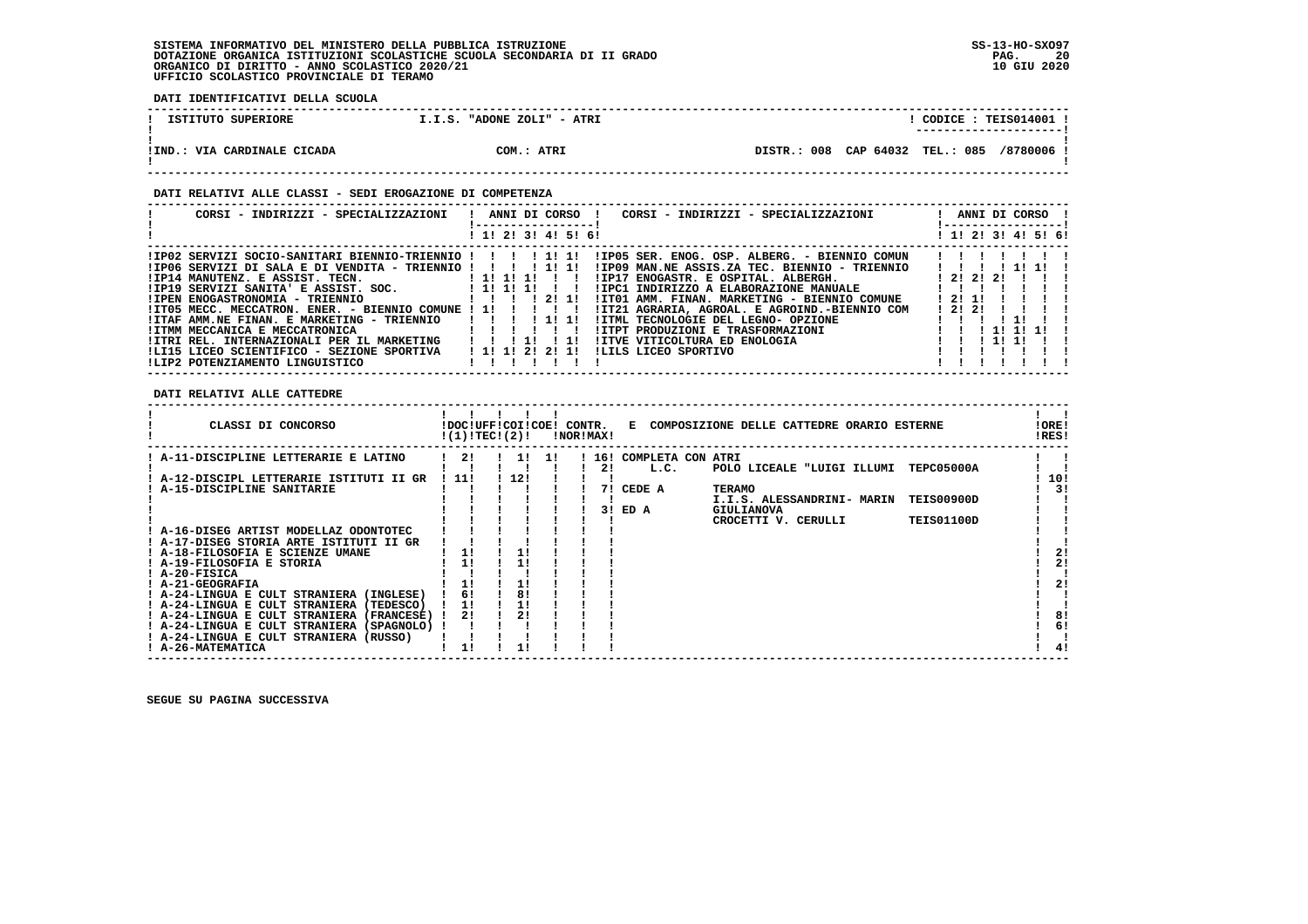**DATI IDENTIFICATIVI DELLA SCUOLA**

| ISTITUTO SUPERIORE          | I.I.S. "ADONE ZOLI" - ATRI | CODICE: TEIS014001 !<br>---------------------- |
|-----------------------------|----------------------------|------------------------------------------------|
| !IND.: VIA CARDINALE CICADA | COM.: ATRI                 | DISTR.: 008 CAP 64032 TEL.: 085<br>/8780006 !  |

 **------------------------------------------------------------------------------------------------------------------------------------**

 **DATI RELATIVI ALLE CATTEDRE**

| CLASSI DI CONCORSO                                                                                                                                                                                                                     | $!(1)!TEC!(2)!$ $INORIMAX!$   |               |                                              |  |           |      |      |  | !DOC!UFF!COI!COE! CONTR. E COMPOSIZIONE DELLE CATTEDRE ORARIO ESTERNE |  |  | !ORE!<br>!RES! |
|----------------------------------------------------------------------------------------------------------------------------------------------------------------------------------------------------------------------------------------|-------------------------------|---------------|----------------------------------------------|--|-----------|------|------|--|-----------------------------------------------------------------------|--|--|----------------|
| A-27-MATEMATICA E FISICA                                                                                                                                                                                                               | $1 \quad 2! \quad 1 \quad 4!$ |               |                                              |  |           |      |      |  |                                                                       |  |  | 9!             |
|                                                                                                                                                                                                                                        | $\frac{1}{2}$ 11              |               | $\frac{1}{1}$                                |  |           |      |      |  |                                                                       |  |  |                |
| ! A-29-MUSICA ISTITUTI II GRADO<br>! A-31-SCIENZE DEGLI ALIMENTI                                                                                                                                                                       | $\frac{1}{2}$                 |               | $\frac{1}{2}$                                |  |           |      |      |  |                                                                       |  |  |                |
| ! A-34-SCIENZE E TECNOLOGIE CHIMICHE   1!                                                                                                                                                                                              |                               |               | $\frac{1}{2}$                                |  |           |      |      |  |                                                                       |  |  |                |
| ! A-37-COSTRUZ TECNOL E TECN RAPPR GRAFICA! 1!                                                                                                                                                                                         |                               |               | $\begin{array}{ccc} & 1 & 1 & 1 \end{array}$ |  | 2! CEDE A |      | ATRI |  |                                                                       |  |  | 3!             |
|                                                                                                                                                                                                                                        | $\mathbf{1}$ $\mathbf{1}$     |               | $\mathbf{1}$ $\mathbf{1}$                    |  |           | L.C. |      |  | POLO LICEALE "LUIGI ILLUMI TEPC05000A                                 |  |  | $\blacksquare$ |
| ! A-40-TECNOLOGIE ELETTRICHE ELETTRONICHE ! 1!                                                                                                                                                                                         |                               |               | $\frac{1}{1}$                                |  |           |      |      |  |                                                                       |  |  | 61             |
| ! A-41-SCIENZE E TECNOLOGIE INFORMATICHE ! 1!                                                                                                                                                                                          |                               |               | $\frac{1}{1}$                                |  |           |      |      |  |                                                                       |  |  | 2!             |
| ! A-42-SCIENZE E TECNOLOGIE MECCANICHE                                                                                                                                                                                                 | $\frac{1}{3}$                 |               | $\frac{1}{3}$                                |  |           |      |      |  |                                                                       |  |  |                |
| ! A-45-SCIENZE ECONOMICO-AZIENDALI                                                                                                                                                                                                     | 51                            |               | 51                                           |  |           |      |      |  |                                                                       |  |  |                |
| A-46-SCIENZE GIURIDICO-ECONOMICHE                                                                                                                                                                                                      | $1 \quad 41$                  |               | 4!                                           |  |           |      |      |  |                                                                       |  |  |                |
| ! A-47-SCIENZE MATEMATICHE APPLICATE                                                                                                                                                                                                   | $1 \quad 4!$                  |               | $\frac{1}{5!}$                               |  |           |      |      |  |                                                                       |  |  | 2!             |
| ! A-48-SCIENZE MOTORIE E SPORTIVE II GRADO! 7!                                                                                                                                                                                         |                               |               | $\frac{1}{2}$                                |  |           |      |      |  |                                                                       |  |  | 3!             |
| $\frac{1}{2}$ $\frac{4!}{2}$<br>! A-50-SCIENZE NAT, CHIM E BIOLOG                                                                                                                                                                      |                               | $\frac{1}{4}$ |                                              |  |           |      |      |  |                                                                       |  |  |                |
| ! A-51-SCIENZE, TECNOL E TECN AGR [ 3!                                                                                                                                                                                                 |                               | $\frac{1}{3}$ |                                              |  |           |      |      |  |                                                                       |  |  | 4!             |
| ! A-52-SCIENZE, TECNOL E TECN PROD ANIMALI! 1!                                                                                                                                                                                         |                               |               | $\frac{1}{1}$                                |  |           |      |      |  |                                                                       |  |  |                |
| and the contract of the contract of the contract of the contract of the contract of the contract of the contract of<br>! A-54-STORIA DELL'ARTE                                                                                         |                               |               |                                              |  |           |      |      |  |                                                                       |  |  |                |
|                                                                                                                                                                                                                                        |                               |               |                                              |  |           |      |      |  |                                                                       |  |  |                |
|                                                                                                                                                                                                                                        |                               |               |                                              |  |           |      |      |  |                                                                       |  |  |                |
|                                                                                                                                                                                                                                        |                               |               |                                              |  |           |      |      |  |                                                                       |  |  |                |
|                                                                                                                                                                                                                                        |                               |               |                                              |  |           |      |      |  |                                                                       |  |  |                |
| A-66-TRATT TESTI DATI APPLIC INFORMATICA!<br>1 B-02-CONV LINGUA STRANIERA (FRANCESE) !!!!<br>1 B-02-CONV LINGUA STRANIERA (INGLESE) !!!!<br>1 B-02-CONV LINGUA STRANIERA (TEDESCO) !!!!!<br>1 B-02-CONV LINGUA STRANIERA (REDESCO) !!! |                               |               |                                              |  |           |      |      |  |                                                                       |  |  |                |
|                                                                                                                                                                                                                                        |                               |               |                                              |  |           |      |      |  |                                                                       |  |  |                |
|                                                                                                                                                                                                                                        |                               |               |                                              |  |           |      |      |  |                                                                       |  |  |                |
|                                                                                                                                                                                                                                        |                               |               |                                              |  |           |      |      |  |                                                                       |  |  |                |
| ! B-08-LAB PRODUZ INDUSTR ARTIG CERAMICA !                                                                                                                                                                                             |                               |               |                                              |  |           |      |      |  |                                                                       |  |  |                |
| ! B-11-LAB SCIENZE E TECNOL AGRARIE   2!                                                                                                                                                                                               |                               |               | 21                                           |  |           |      |      |  |                                                                       |  |  | 71             |
| ! B-12-LAB SCIENZE E TECNOL CHIM MICROBIOL! !                                                                                                                                                                                          |                               |               |                                              |  |           |      |      |  |                                                                       |  |  | 5!             |
| ! B-14-LAB SCIENZE E TECNOL COSTRUZIONI                                                                                                                                                                                                |                               |               |                                              |  |           |      |      |  |                                                                       |  |  |                |
| ! B-15-LAB SC E TECNOL ELETTR ELETTRONIC                                                                                                                                                                                               |                               |               |                                              |  |           |      |      |  |                                                                       |  |  | 4!             |
| ! B-16-LAB SCIENZE E TECNOL INFORMATICHE                                                                                                                                                                                               |                               |               | 11                                           |  |           |      |      |  |                                                                       |  |  | 5!             |
| ! B-17-LAB SCIENZE E TECNOL MECCANICHE                                                                                                                                                                                                 | 21                            |               | 3 I                                          |  |           |      |      |  |                                                                       |  |  | 8!             |
| ! B-18-LAB SC E TECNOL TESS ABBIGL MODA                                                                                                                                                                                                |                               |               |                                              |  |           |      |      |  |                                                                       |  |  |                |
| ! B-19-LAB SERVIZI RICETTIVITA' ALBERGHIER!                                                                                                                                                                                            |                               |               |                                              |  |           |      |      |  |                                                                       |  |  | 8!             |
| ! B-20-LAB SERV ENOGASTRON, SETT CUCINA                                                                                                                                                                                                | $\frac{1}{3!}$                |               | 31                                           |  |           |      |      |  |                                                                       |  |  | 8!             |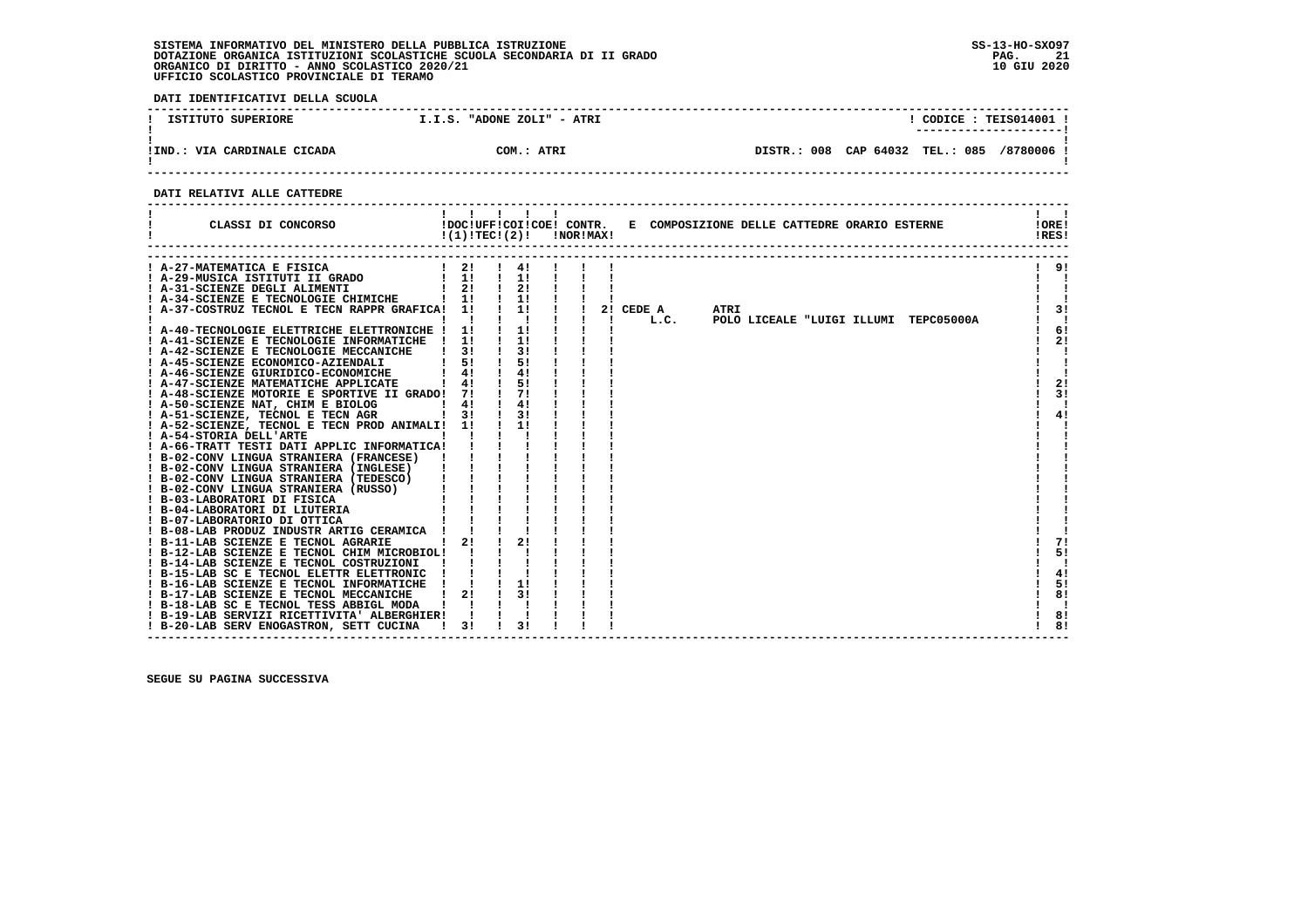**DATI IDENTIFICATIVI DELLA SCUOLA**

| ISTITUTO SUPERIORE          | I.I.S. "ADONE ZOLI" - ATRI | $CODE: TEE3014001$ !<br>---------------------- |
|-----------------------------|----------------------------|------------------------------------------------|
| !IND.: VIA CARDINALE CICADA | COM.: ATRI                 | DISTR.: 008 CAP 64032 TEL.: 085<br>/8780006    |

 **------------------------------------------------------------------------------------------------------------------------------------**

 **DATI RELATIVI ALLE CATTEDRE**

| CLASSI DI CONCORSO                                                                                                                                                                                                                                                                                                                                         | !DOC!UFF!COI!COE! CONTR.<br>!(1)!TECI(2)! |               |  | !NOR!MAX! | E COMPOSIZIONE DELLE CATTEDRE ORARIO ESTERNE | !ORE!<br>!RES! |
|------------------------------------------------------------------------------------------------------------------------------------------------------------------------------------------------------------------------------------------------------------------------------------------------------------------------------------------------------------|-------------------------------------------|---------------|--|-----------|----------------------------------------------|----------------|
| ! B-21-LAB SERV ENOGASTRON, SETT SALA VEND!<br>! B-22-LAB TECNOL E TECN COMUNICAZ MULTIME!<br>! B-23-LAB SERVIZI SOCIO-SANITARI<br>! B-24-LAB SCIENZE E TECNOL NAUTICHE<br>! B-25-LAB SCIENZE E TECNOLCOSTR NAVALI<br>! B-26-LABORATORIO DI TECNOLOGIE DEL LEGNO!<br>! B-27-LABORATORIO DI TECNOLOGIE DEL MARMO!<br>! B-28-LABORATORIO DI TECNOLOGIE ORAFE | -21                                       | $\frac{1}{2}$ |  |           |                                              | 8!<br>41       |

 **(1) TITOLARI/INCARICATI**

 **(2) CATTEDRE/POSTI POTENZ.**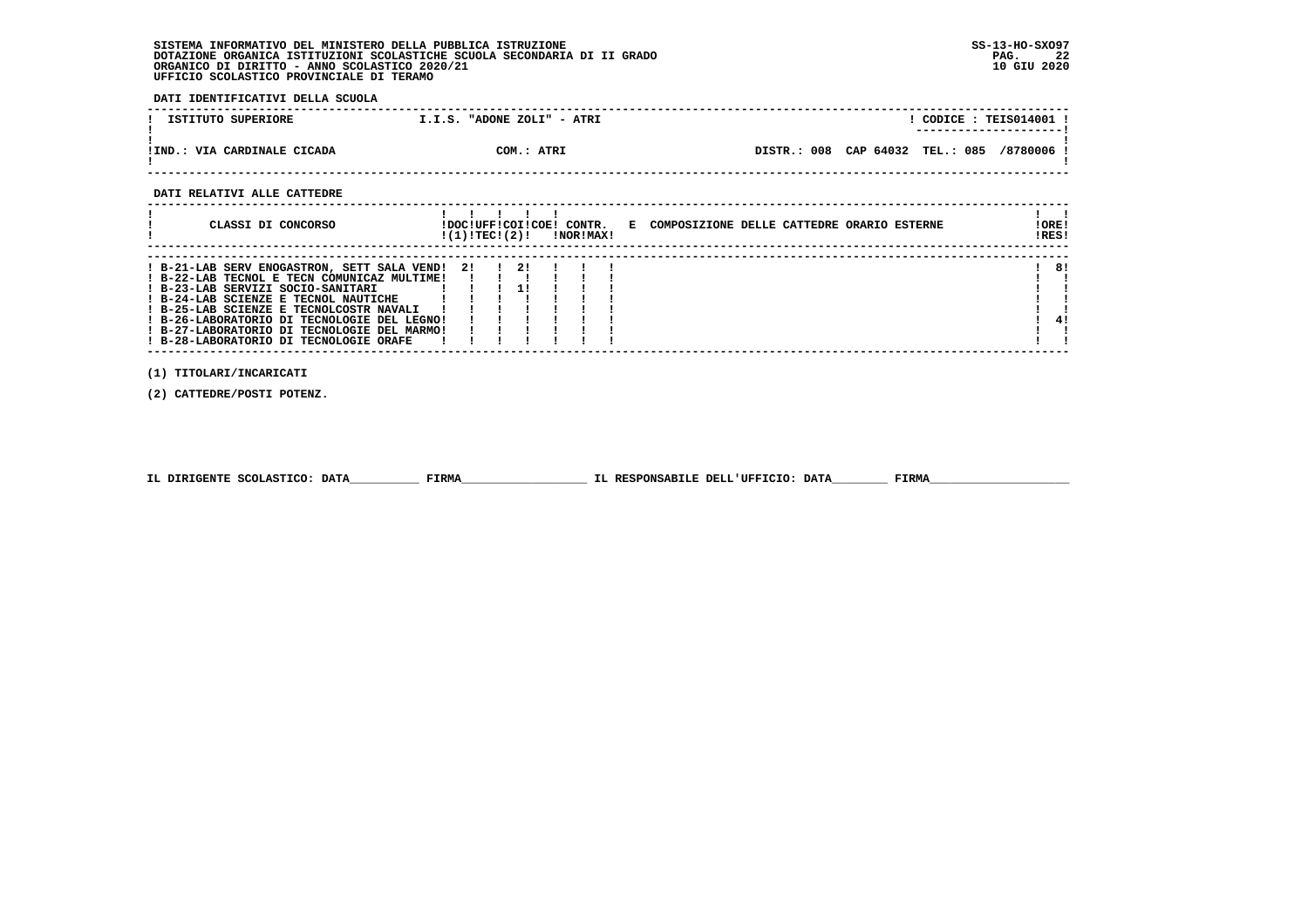**DATI IDENTIFICATIVI DELLA SCUOLA**

| ! LICEO CLASSICO           | LICEO CLASSICO MELCHIORRE DELFICO                                           | CODICE: TEPC01201L!<br>---------------------- |
|----------------------------|-----------------------------------------------------------------------------|-----------------------------------------------|
| !IND.: PIAZZA DANTE, N. 20 | ALL' ISTITUTO SUPERIORE I. I. S. DELFICO-MONTAUTI DI TERAMO<br>COM.: TERAMO | DISTR.: 005 CAP 64100 TEL.: 0861 /250664 !    |

 **------------------------------------------------------------------------------------------------------------------------------------**

## **DATI RELATIVI ALLE CLASSI - SEDI EROGAZIONE DI COMPETENZA**

| CORSI - INDIRIZZI - SPECIALIZZAZIONI           | ANNI DI CORSO<br>CORSI - INDIRIZZI - SPECIALIZZAZIONI<br>$1$ , 1, 2, 3, 4, 5, 6, | ANNI DI CORSO<br>1 1 2 2 1 3 1 4 1 5 1 6 1 |
|------------------------------------------------|----------------------------------------------------------------------------------|--------------------------------------------|
| ILIO1 CLASSICO<br>IPCFC LICEO CLASSICO EUROPEO | ! 3! 3! 4! 4! 5! !LI13 MUSICALE E COREUTICO - SEZ. MUSICALE<br>! 1! 1! 1! 1! 1!  | 1 1 1 1 1 1 1 1 1                          |

#### **DATI RELATIVI ALLE CATTEDRE**

| CLASSI DI CONCORSO                                                                        | !DOC!UFF!COI!COE! CONTR.<br>!(1)!TEC!(2)! |      |    | !NOR!MAX! | E COMPOSIZIONE DELLE CATTEDRE ORARIO ESTERNE  | ! ORE!<br>!RES! |
|-------------------------------------------------------------------------------------------|-------------------------------------------|------|----|-----------|-----------------------------------------------|-----------------|
| A-11-DISCIPLINE LETTERARIE E LATINO                                                       | 51                                        | 51   |    |           |                                               | -61             |
| ! A-12-DISCIPL LETTERARIE ISTITUTI II GR                                                  |                                           |      |    |           |                                               |                 |
| A-13-DISCIPL LETTERARIE, LATINO E GRECO ! 13!                                             |                                           | 1131 |    |           |                                               | 2!              |
| ! A-17-DISEG STORIA ARTE ISTITUTI II GR                                                   |                                           |      |    |           |                                               |                 |
| ! A-18-FILOSOFIA E SCIENZE UMANE                                                          |                                           |      |    |           |                                               |                 |
| A-19-FILOSOFIA E STORIA                                                                   | 6!                                        | 5!   | 11 | 61        | COMPLETA CON TERAMO                           | 12!             |
|                                                                                           |                                           |      |    | 12!       | <b>TEIS012009</b><br>I.I.S. DELFICO-MONTAUTI  |                 |
| ! A-24-LINGUA E CULT STRANIERA (FRANCESE) !                                               | 1!                                        | 1!   |    |           |                                               | 3!              |
| ! A-24-LINGUA E CULT STRANIERA (INGLESE)                                                  | 5!                                        | 5!   |    |           |                                               |                 |
| A-24-LINGUA E CULT STRANIERA (SPAGNOLO) !                                                 |                                           |      |    |           |                                               |                 |
| ! A-24-LINGUA E CULT STRANIERA (TEDESCO)                                                  |                                           |      |    |           |                                               |                 |
| ! A-24-LINGUA E CULT STRANIERA (ALBANESE) !                                               |                                           |      |    |           |                                               |                 |
| ! A-24-LINGUA E CULT STRANIERA (SLOVENO)                                                  |                                           |      |    |           |                                               |                 |
| ! A-24-LINGUA E CULT STRAN (SERBO-CROATO) !                                               |                                           |      |    |           |                                               |                 |
| ! A-24-LINGUA E CULT STRANIERA (CINESE)                                                   |                                           |      |    |           |                                               |                 |
| ! A-24-LINGUA E CULT STRANIERA (GIAPPONESE) !<br>! A-24-LINGUA E CULT STRANIERA (EBRAICO) |                                           |      |    |           |                                               |                 |
| ! A-24-LINGUA E CULT STRANIERA (ARABO)                                                    |                                           |      |    |           |                                               |                 |
| ! A-24-LINGUA E CULT STRANIERA (NEO-GRECO)!                                               |                                           |      |    |           |                                               |                 |
| ! A-24-LINGUA E CULT STRANIERA (PORTOGHESE) !                                             |                                           |      |    |           |                                               |                 |
| ! A-26-MATEMATICA                                                                         | 1!                                        |      |    |           |                                               | 31              |
| A-27-MATEMATICA E FISICA                                                                  | 6!                                        | 6!   |    |           |                                               |                 |
| A-46-SCIENZE GIURIDICO-ECONOMICHE                                                         | 2!                                        |      |    | 10!       | COMPLETA CON TERAMO                           |                 |
|                                                                                           |                                           |      |    |           | I.P.AG.<br><b>TERAMO</b><br><b>TERA00802P</b> |                 |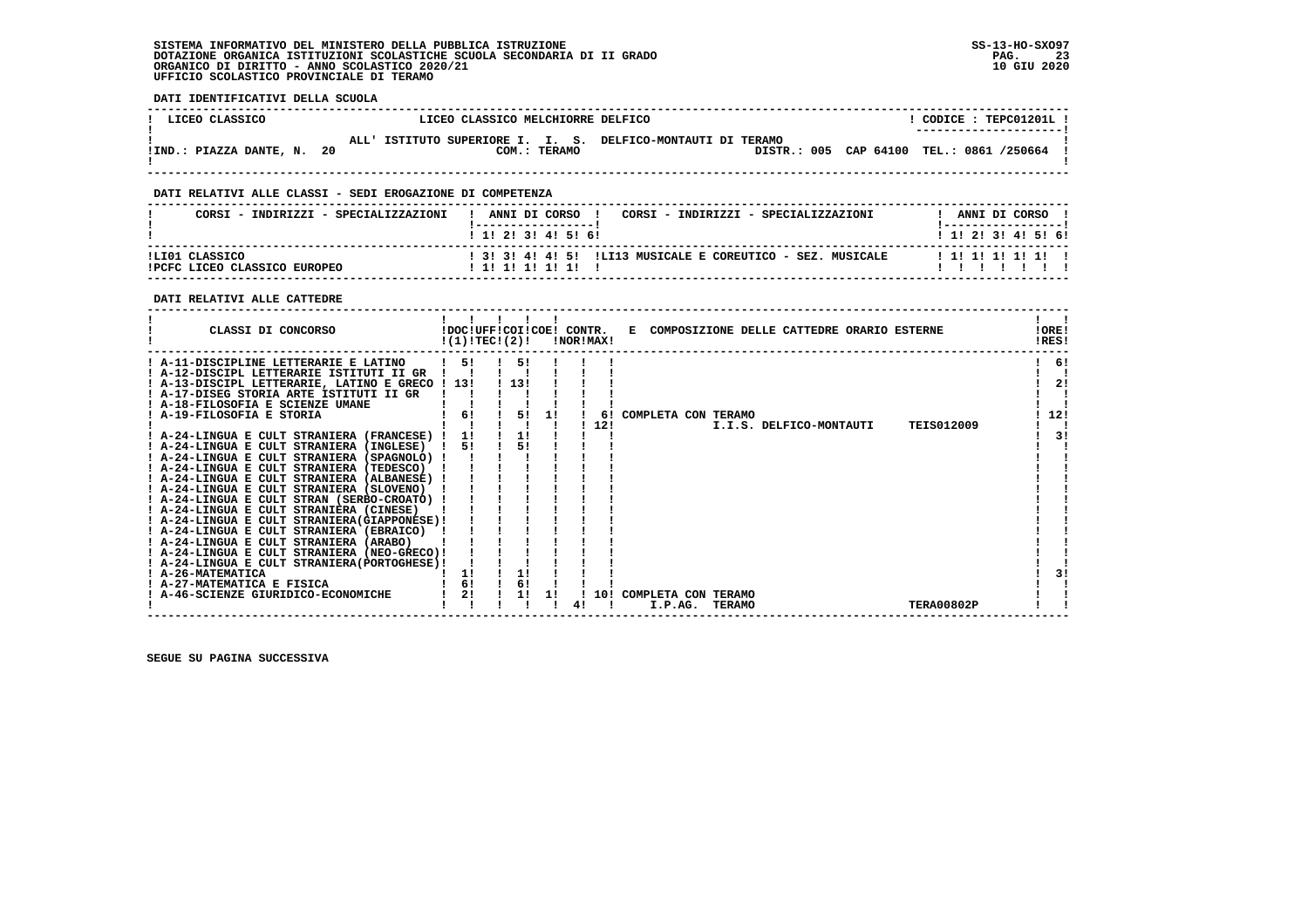**DATI IDENTIFICATIVI DELLA SCUOLA**

| ! LICEO CLASSICO           | LICEO CLASSICO MELCHIORRE DELFICO                                 | CODICE: TEPC01201L!                      |
|----------------------------|-------------------------------------------------------------------|------------------------------------------|
|                            | ISTITUTO SUPERIORE I. I. S. DELFICO-MONTAUTI DI TERAMO<br>AT.T. I | ---------------------                    |
| !IND.: PIAZZA DANTE, N. 20 | COM.: TERAMO                                                      | DISTR.: 005 CAP 64100 TEL.: 0861 /250664 |

 **------------------------------------------------------------------------------------------------------------------------------------**

 **DATI RELATIVI ALLE CATTEDRE**

| CLASSI DI CONCORSO                                                              |    | $!(1)!TEC!(2)!$ $INORIMAX!$    |    |     |                         |        | !DOC!UFF!COI!COE! CONTR. E COMPOSIZIONE DELLE CATTEDRE ORARIO ESTERNE |                   | !ORE!<br>!RES! |
|---------------------------------------------------------------------------------|----|--------------------------------|----|-----|-------------------------|--------|-----------------------------------------------------------------------|-------------------|----------------|
|                                                                                 |    |                                |    |     | ! E CON                 | TERAMO |                                                                       |                   |                |
|                                                                                 |    |                                |    | 3!  |                         |        | I.I.S. "DI POPPA - ROZZI"                                             | <b>TEIS00800N</b> |                |
| ! A-48-SCIENZE MOTORIE E SPORTIVE II GRADO!                                     | 31 | $\frac{1}{3}$                  |    |     |                         |        |                                                                       |                   | 2!             |
| A-50-SCIENZE NAT, CHIM E BIOLOG                                                 | 41 | $\frac{1}{3!}$ $\frac{3!}{1!}$ |    |     | 15! COMPLETA CON TERAMO |        |                                                                       |                   |                |
|                                                                                 |    |                                |    | 31  |                         |        | I.I.S. DELFICO-MONTAUTI                                               | <b>TEIS012009</b> |                |
| ! A-53-STORIA DELLA MUSICA                                                      |    |                                |    |     |                         |        |                                                                       |                   |                |
| ! A-54-STORIA DELL'ARTE                                                         | 31 | 2!                             | 1! |     | 10! COMPLETA CON TERAMO |        |                                                                       |                   |                |
|                                                                                 |    |                                |    | 8!  |                         |        | I.I.S. DELFICO-MONTAUTI                                               | <b>TEIS012009</b> |                |
| ! A-63-TECNOLOGIE MUSICALI                                                      |    |                                |    |     |                         |        |                                                                       |                   |                |
| ! A-64-TEORIA, ANALISI E COMPOSIZIONE                                           |    |                                |    |     |                         |        |                                                                       |                   |                |
| ! B-02-CONV LINGUA STRANIERA (FRANCESE)                                         | 1! | 1!                             |    |     |                         |        |                                                                       |                   | 12!            |
| ! B-02-CONV LINGUA STRANIERA (INGLESE)                                          | 2! | 1 1 1 1                        |    |     | 12! COMPLETA CON TERAMO |        |                                                                       |                   |                |
|                                                                                 |    |                                |    | 6 ! | I.M.                    |        | LICEO STATALE " G. MILLI "                                            | TEPM010004        |                |
| ! B-02-CONV LINGUA STRANIERA (SPAGNOLO)                                         |    |                                |    |     |                         |        |                                                                       |                   |                |
| ! B-02-CONV LINGUA STRANIERA (TEDESCO)                                          |    |                                |    |     |                         |        |                                                                       |                   |                |
| ! B-02-CONV LINGUA STRANIERA (RUSSO)<br>! B-02-CONV LINGUA STRANIERA (ALBANESE) |    |                                |    |     |                         |        |                                                                       |                   |                |
| ! B-02-CONV LINGUA STRANIERA (SLOVENO)                                          |    |                                |    |     |                         |        |                                                                       |                   |                |
| ! B-02-CONV LINGUA STRANIERA (SERBO-CROATO)!                                    |    |                                |    |     |                         |        |                                                                       |                   |                |
| ! B-02-CONV LINGUA STRANIERA (CINESE)                                           |    |                                |    |     |                         |        |                                                                       |                   |                |
| ! B-02-CONV LINGUA STRANIERA (GIAPPONESE) !                                     |    |                                |    |     |                         |        |                                                                       |                   |                |
| ! B-02-CONV LINGUA STRANIERA (EBRAICO)                                          |    |                                |    |     |                         |        |                                                                       |                   |                |
| ! B-02-CONV LINGUA STRANIERA (ARABO)                                            |    |                                |    |     |                         |        |                                                                       |                   |                |
| ! B-02-CONV LINGUA STRANIERA (NEO-GRECO)                                        |    |                                |    |     |                         |        |                                                                       |                   |                |
| ! B-02-CONV LINGUA STRANIERA (PORTOGHESE) !                                     |    |                                |    |     |                         |        |                                                                       |                   |                |
|                                                                                 |    |                                |    |     |                         |        |                                                                       |                   |                |
| (1) TITOLARI/INCARICATI                                                         |    |                                |    |     |                         |        |                                                                       |                   |                |

 **(2) CATTEDRE/POSTI POTENZ.**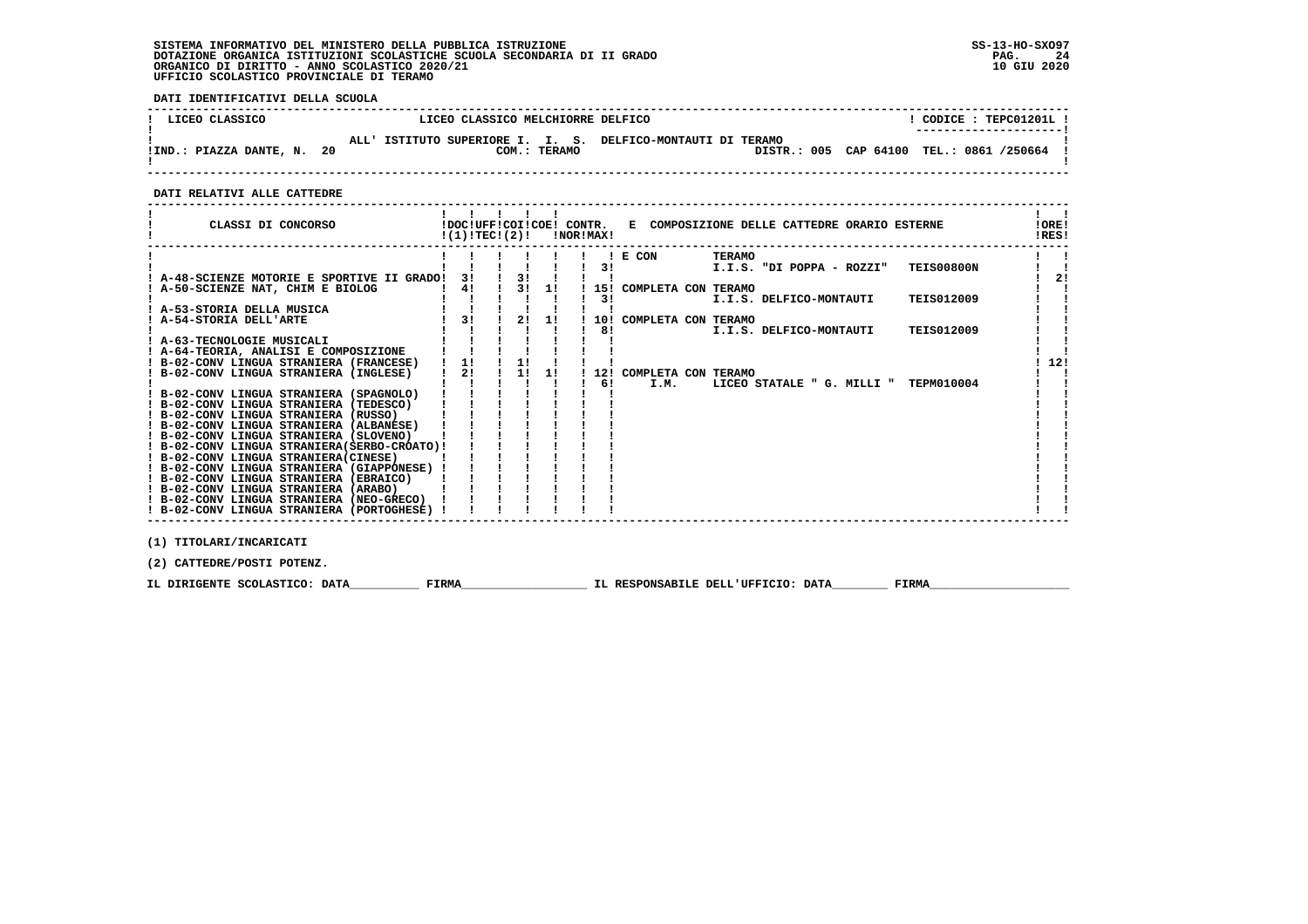**DATI IDENTIFICATIVI DELLA SCUOLA**

|                                    |                                           |                            |                                            |  | $'$ CODICE : TEPC030005 : |
|------------------------------------|-------------------------------------------|----------------------------|--------------------------------------------|--|---------------------------|
|                                    |                                           |                            |                                            |  | ----------------------    |
|                                    | LICEO CLASSICO POLO LICEALE STATALE SAFFO |                            |                                            |  |                           |
| !IND.: VIA SILVIO PELLICO S. N. C. |                                           | COM.: ROSETO DEGLI ABRUZZI | DISTR.: 006 CAP 64026 TEL.: 085 /8944094-! |  |                           |
|                                    |                                           |                            |                                            |  |                           |

 **------------------------------------------------------------------------------------------------------------------------------------**

 **------------------------------------------------------------------------------------------------------------------------------------**

 **DATI RELATIVI ALLE CLASSI - SEDI EROGAZIONE DI COMPETENZA**

| CORSI - INDIRIZZI - SPECIALIZZAZIONI                                                            | CORSI - INDIRIZZI - SPECIALIZZAZIONI<br>ANNI DI CORSO                                                                                                                                                               | ANNI DI CORSO                                                  |
|-------------------------------------------------------------------------------------------------|---------------------------------------------------------------------------------------------------------------------------------------------------------------------------------------------------------------------|----------------------------------------------------------------|
|                                                                                                 | 1 1 2 3 3 4 5 5 6                                                                                                                                                                                                   | ! 1! 2! 3! 4! 5! 6!                                            |
| ILIO1 CLASSICO<br>ILI03 SCIENTIFICO -<br>!LI11 SCIENZE UMANE<br>!LIP2 POTENZIAMENTO LINGUISTICO | 1 21 11 21 21 11 1LI02 SCIENTIFICO<br>OPZIONE SCIENZE APPLICAT ! 3! 2! 2! 2! 2! !LI04 LINGUISTICO<br>! 2! 2! 2! 2! 1! !LI12 SCIENZE UMANE - OPZ. ECONOMICO SOCIALE<br>!LIP4 POTENZIAMENTO ARTISTICO E MUSICALE<br>. | $1$ 3! 2! 3! 2! 3!!<br>$1$ 21 21 31 21 21<br>1 1 1 1 1 1 1 1 1 |

 **DATI RELATIVI ALLE CATTEDRE**

| CLASSI DI CONCORSO                          |      |                | !DOC!UFF!COI!COE! CONTR.<br>!(1)!TEC!(2)! |     | !NOR!MAX! |                             |                   |            |  | E COMPOSIZIONE DELLE CATTEDRE ORARIO ESTERNE | !ORE!<br>!RES! |
|---------------------------------------------|------|----------------|-------------------------------------------|-----|-----------|-----------------------------|-------------------|------------|--|----------------------------------------------|----------------|
| ! A-02-DESIGN MET.OREF.PIET.DURE GEMME      |      |                |                                           |     |           |                             |                   |            |  |                                              |                |
| ! A-03-DESIGN DELLA CERAMICA                |      |                |                                           |     |           |                             |                   |            |  |                                              |                |
| ! A-05-DESIGN DEL TESSUTO E DELLA MODA      |      |                |                                           |     |           |                             |                   |            |  |                                              |                |
| ! A-06-DESIGN DEL VETRO                     |      |                |                                           |     |           |                             |                   |            |  |                                              |                |
| ! A-07-DISCIPLINE AUDIOVISIVE               |      |                |                                           |     |           |                             |                   |            |  |                                              |                |
| ! A-08-DISCIP GEOM, ARCH, ARRED, SCENOTEC ! |      |                |                                           |     |           |                             |                   |            |  |                                              |                |
| ! A-09-DISCIP GRAFICHE, PITTORICHE, SCENOG! |      |                |                                           |     |           |                             |                   |            |  |                                              |                |
| ! A-10-DISCIPLINE GRAFICO-PUBBLICITARIE     |      |                |                                           |     |           |                             |                   |            |  |                                              |                |
| ! A-11-DISCIPLINE LETTERARIE E LATINO       | -201 |                | 20!                                       |     |           |                             |                   |            |  |                                              |                |
| ! A-12-DISCIPL LETTERARIE ISTITUTI II GR    | 2!   |                | 2!                                        |     |           |                             |                   |            |  |                                              |                |
| ! A-13-DISCIPL LETTERARIE, LATINO E GRECO ! |      | 51             | 51                                        |     |           |                             |                   |            |  |                                              | 21             |
| ! A-14-DISCIP PLAST. SCUL. SCENOPLAST.      |      |                |                                           |     |           |                             |                   |            |  |                                              |                |
| ! A-16-DISEG ARTIST MODELLAZ ODONTOTEC      |      |                |                                           |     |           |                             |                   |            |  |                                              |                |
| ! A-17-DISEG STORIA ARTE ISTITUTI II GR     | 2!   |                | 3!                                        |     |           |                             |                   |            |  |                                              | 8!             |
| ! A-18-FILOSOFIA E SCIENZE UMANE            |      | 3 <sub>1</sub> | 3!                                        |     |           |                             |                   |            |  |                                              | 21             |
| ! A-19-FILOSOFIA E STORIA                   |      | 6!             | 8!                                        |     |           | 9! CEDE A                   | <b>GIULIANOVA</b> |            |  |                                              |                |
|                                             |      |                |                                           |     |           | L.S.                        | LS M.CURIE        |            |  | <b>TEPS02000N</b>                            |                |
| ! A-20-FISICA                               |      |                |                                           |     |           |                             |                   |            |  |                                              |                |
| ! A-24-LINGUA E CULT STRANIERA (INGLESE)    | 111  |                | 10!                                       | -11 |           | 13! COMPLETA CON GIULIANOVA |                   |            |  |                                              |                |
|                                             |      |                |                                           |     | 5!        | L.S.                        |                   | LS M.CURIE |  | <b>TEPS02000N</b>                            |                |
| ! A-24-LINGUA E CULT STRANIERA (FRANCESE) ! | 1!   |                | 1!                                        |     |           |                             |                   |            |  |                                              |                |
| ! A-24-LINGUA E CULT STRANIERA (SPAGNOLO)   |      | 31             | 31                                        |     |           |                             |                   |            |  |                                              |                |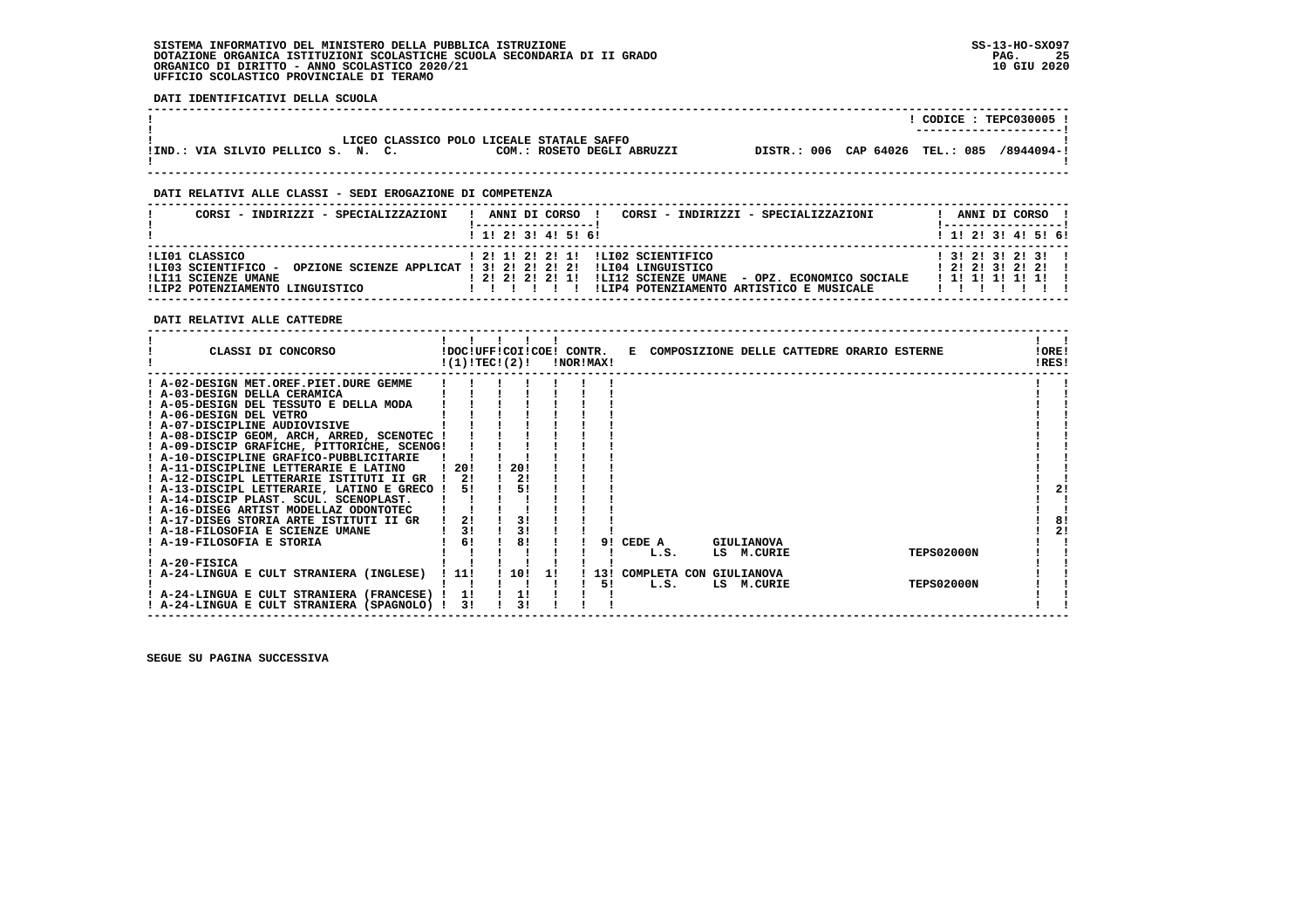**DATI IDENTIFICATIVI DELLA SCUOLA**

|                                    |                                           |                            |                                            | $\overline{CODICE}$ : TEPC030005 ! |
|------------------------------------|-------------------------------------------|----------------------------|--------------------------------------------|------------------------------------|
|                                    | LICEO CLASSICO POLO LICEALE STATALE SAFFO |                            |                                            | ----------------------             |
| !IND.: VIA SILVIO PELLICO S. N. C. |                                           | COM.: ROSETO DEGLI ABRUZZI | DISTR.: 006 CAP 64026 TEL.: 085 /8944094-! |                                    |
|                                    |                                           |                            |                                            |                                    |

 **DATI RELATIVI ALLE CATTEDRE**

| CLASSI DI CONCORSO                                                                |      | !(1)!TECI(2)! |    | !NOR!MAX! |                         | IDOCIUFFICOIICOEI CONTR. E COMPOSIZIONE DELLE CATTEDRE ORARIO ESTERNE |                   | !ORE!<br>IRES! |
|-----------------------------------------------------------------------------------|------|---------------|----|-----------|-------------------------|-----------------------------------------------------------------------|-------------------|----------------|
| ! A-24-LINGUA E CULT STRANIERA (TEDESCO) ! 1!                                     |      |               |    |           | 4! CEDE A<br>L.S.       | GIULIANOVA<br>LS M.CURIE                                              | <b>TEPS02000N</b> |                |
| ! A-24-LINGUA E CULT STRANIERA (RUSSO)<br>! A-26-MATEMATICA                       |      |               |    |           |                         |                                                                       |                   |                |
| ! A-27-MATEMATICA E FISICA                                                        | 1171 | 1 1 7 1       |    |           |                         |                                                                       |                   |                |
| ! A-29-MUSICA ISTITUTI II GRADO                                                   |      |               |    |           |                         |                                                                       |                   |                |
| ! A-34-SCIENZE E TECNOLOGIE CHIMICHE                                              |      |               |    |           |                         |                                                                       |                   |                |
| ! A-37-COSTRUZ TECNOL E TECN RAPPR GRAFICA!                                       |      |               |    |           |                         |                                                                       |                   |                |
| ! A-40-TECNOLOGIE ELETTRICHE ELETTRONICHE !                                       |      |               |    |           |                         |                                                                       |                   |                |
| A-41-SCIENZE E TECNOLOGIE INFORMATICHE                                            | 1!   | 1!            |    |           | 4! CEDE A               | <b>TERAMO</b>                                                         |                   |                |
|                                                                                   |      |               |    |           | L.S.                    | LICEO SCIENTIFICO ANNESSO                                             | <b>TEPS04000V</b> |                |
| A-46-SCIENZE GIURIDICO-ECONOMICHE                                                 | 11   | 2!            |    |           | 5! CEDE A               | <b>TERAMO</b>                                                         |                   |                |
|                                                                                   |      |               |    |           | L.S.                    | LICEO SCIENTIFICO ALBERT E TEPS010003                                 |                   |                |
| ! A-47-SCIENZE MATEMATICHE APPLICATE<br>A-48-SCIENZE MOTORIE E SPORTIVE II GRADO! | 71   | 71            |    |           | 2! CEDE A               | ROSETO DEGLI ABRUZZI                                                  |                   |                |
|                                                                                   |      |               |    |           |                         | IST.ST. D'ISTR.SUP. V.MORE                                            | <b>TEIS00400A</b> |                |
| ! A-50-SCIENZE NAT, CHIM E BIOLOG                                                 | 9!   | 8!            | 1! |           |                         | 15! COMPLETA CON ROSETO DEGLI ABRUZZI                                 |                   |                |
|                                                                                   |      |               |    | 3 I       |                         | IST.ST. D'ISTR.SUP. V.MORE TEIS00400A                                 |                   |                |
| ! A-54-STORIA DELL'ARTE                                                           | 1!   | 2!            |    |           |                         |                                                                       |                   |                |
| ! A-61-TECNOL E TECN COMUNICAZ MULTIMEDIA !                                       |      |               |    |           |                         |                                                                       |                   |                |
| ! A-62-TECNOL E TECNICHE PER LA GRAFICA                                           |      |               |    |           |                         |                                                                       |                   |                |
| ! B-02-CONV LINGUA STRANIERA (FRANCESE)                                           |      |               |    |           |                         |                                                                       |                   | 51             |
| ! B-02-CONV LINGUA STRANIERA (INGLESE)                                            |      |               |    |           |                         |                                                                       |                   | 11!            |
| ! B-02-CONV LINGUA STRANIERA (SPAGNOLO)                                           |      |               | 1! |           | 11! COMPLETA CON NERETO |                                                                       |                   |                |
|                                                                                   |      |               |    | 21        |                         | <b>IIS NERETO</b>                                                     | <b>TEIS00100V</b> |                |
|                                                                                   |      |               |    | 51        | E CON<br>I.M.           | <b>TERAMO</b><br>LICEO STATALE " G. MILLI "                           | TEPM010004        |                |
| B-02-CONV LINGUA STRANIERA (TEDESCO)                                              |      |               |    | 6 !       | CEDE A                  | <b>NERETO</b>                                                         |                   |                |
|                                                                                   |      |               |    |           |                         | IIS NERETO                                                            | <b>TEIS00100V</b> |                |
| ! B-02-CONV LINGUA STRANIERA (RUSSO)                                              |      |               |    |           |                         |                                                                       |                   |                |
| ! B-08-LAB PRODUZ INDUSTR ARTIG CERAMICA                                          |      |               |    |           |                         |                                                                       |                   |                |
| ! B-18-LAB SC E TECNOL TESS ABBIGL MODA                                           |      |               |    |           |                         |                                                                       |                   |                |
| ! B-28-LABORATORIO DI TECNOLOGIE ORAFE                                            |      |               |    |           |                         |                                                                       |                   |                |

 **(1) TITOLARI/INCARICATI**

 **(2) CATTEDRE/POSTI POTENZ.**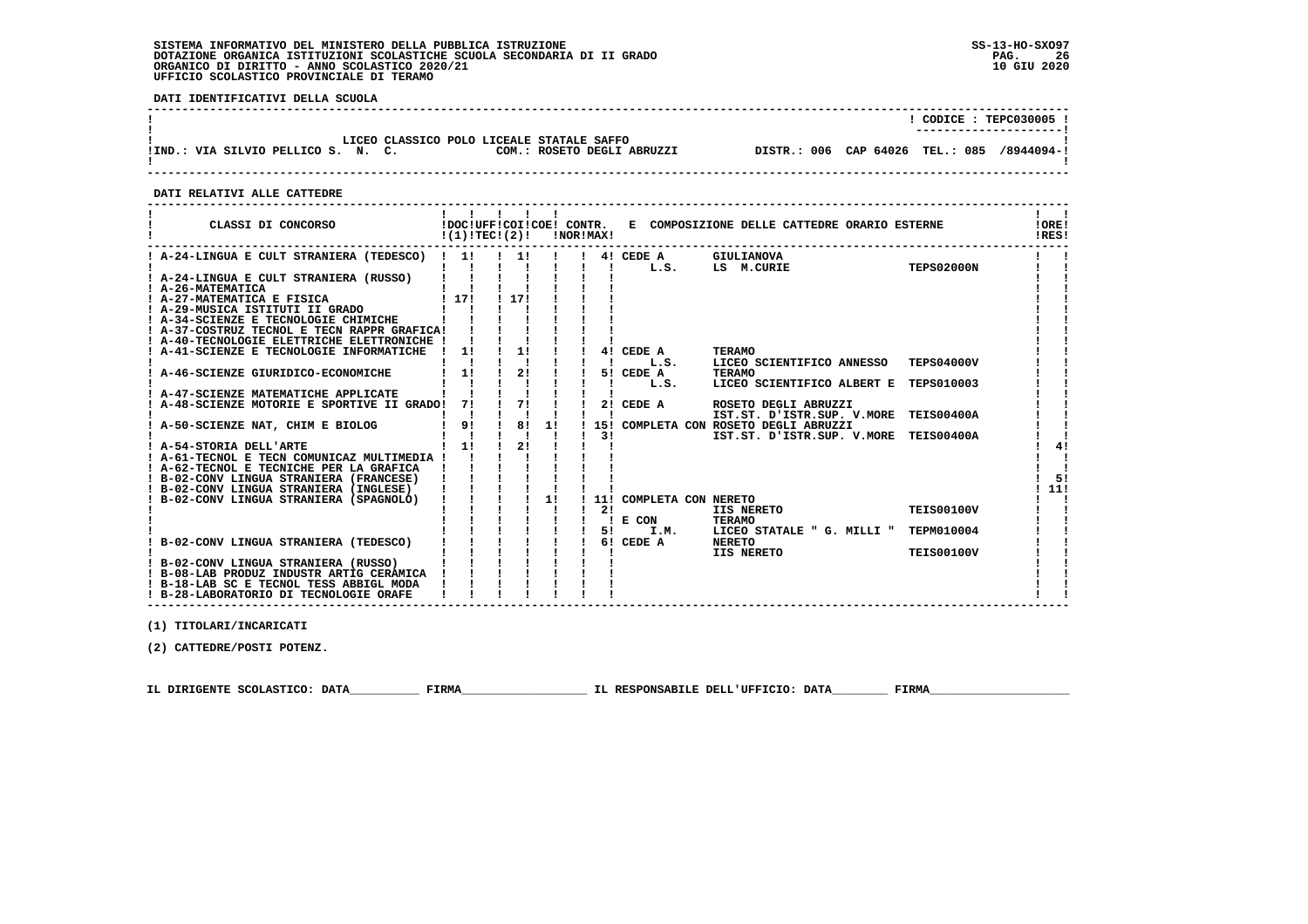**DATI IDENTIFICATIVI DELLA SCUOLA**

|                             |                                                                     |                                 | CODICE: TEPC05000A !<br>---------------------- |
|-----------------------------|---------------------------------------------------------------------|---------------------------------|------------------------------------------------|
| !IND.: PIAZZA ILLUMINATI, 1 | LICEO CLASSICO POLO LICEALE "LUIGI ILLUMINATI" - ATRI<br>COM.: ATRI | DISTR.: 008 CAP 64032 TEL.: 085 | /87269                                         |

 **------------------------------------------------------------------------------------------------------------------------------------**

## **DATI RELATIVI ALLE CLASSI - SEDI EROGAZIONE DI COMPETENZA**

| CORST - INDIRIZZI - SPECIALIZZAZIONI                                                 | CORSI - INDIRIZZI - SPECIALIZZAZIONI<br>ANNI DI CORSO !                                                                                                                                             | ANNI DI CORSO                                   |
|--------------------------------------------------------------------------------------|-----------------------------------------------------------------------------------------------------------------------------------------------------------------------------------------------------|-------------------------------------------------|
|                                                                                      | $1$ , 1! 2! 3! 4! 5! 6!                                                                                                                                                                             | $1$ 1! 2! 3! 4! 5! 6!                           |
| ILIO1 CLASSICO<br>!LI03 SCIENTIFICO -<br>!LI11 SCIENZE UMANE<br>ILILS LICEO SPORTIVO | ! 2! 1! 1! 1! 1! !LI02 SCIENTIFICO<br>OPZIONE SCIENZE APPLICAT ! 1! 2! 2! 2! 1! !LI04 LINGUISTICO<br>!LI12 SCIENZE UMANE - OPZ. ECONOMICO SOCIALE<br>!!!!!!!!!!!<br>ILIP2 POTENZIAMENTO LINGUISTICO | $1$ 1! 2! 2! 2! 2! 1<br>1 3 1 4 1 3 1 3 1 3 1 1 |

 **DATI RELATIVI ALLE CATTEDRE**

|                                           |                                                                                                              |          |                                                                   |                          |                                                                                   | !ORE!<br>!RES!                                                                                                                                                                                                                                                                                                                                                                    |
|-------------------------------------------|--------------------------------------------------------------------------------------------------------------|----------|-------------------------------------------------------------------|--------------------------|-----------------------------------------------------------------------------------|-----------------------------------------------------------------------------------------------------------------------------------------------------------------------------------------------------------------------------------------------------------------------------------------------------------------------------------------------------------------------------------|
| ! 15!                                     |                                                                                                              |          |                                                                   | CEDE A                   | ATRI                                                                              | 51                                                                                                                                                                                                                                                                                                                                                                                |
|                                           |                                                                                                              |          |                                                                   |                          |                                                                                   |                                                                                                                                                                                                                                                                                                                                                                                   |
|                                           |                                                                                                              |          |                                                                   |                          |                                                                                   |                                                                                                                                                                                                                                                                                                                                                                                   |
| ! A-13-DISCIPL LETTERARIE, LATINO E GRECO |                                                                                                              |          |                                                                   |                          |                                                                                   |                                                                                                                                                                                                                                                                                                                                                                                   |
|                                           |                                                                                                              |          |                                                                   |                          |                                                                                   |                                                                                                                                                                                                                                                                                                                                                                                   |
|                                           |                                                                                                              |          |                                                                   |                          |                                                                                   |                                                                                                                                                                                                                                                                                                                                                                                   |
|                                           |                                                                                                              |          |                                                                   |                          |                                                                                   |                                                                                                                                                                                                                                                                                                                                                                                   |
|                                           |                                                                                                              |          |                                                                   |                          |                                                                                   | 2!                                                                                                                                                                                                                                                                                                                                                                                |
|                                           |                                                                                                              |          |                                                                   |                          |                                                                                   | 5!                                                                                                                                                                                                                                                                                                                                                                                |
|                                           |                                                                                                              |          |                                                                   |                          |                                                                                   |                                                                                                                                                                                                                                                                                                                                                                                   |
|                                           |                                                                                                              |          |                                                                   |                          |                                                                                   | 10!                                                                                                                                                                                                                                                                                                                                                                               |
|                                           |                                                                                                              |          |                                                                   |                          |                                                                                   |                                                                                                                                                                                                                                                                                                                                                                                   |
|                                           |                                                                                                              |          |                                                                   |                          |                                                                                   | 71                                                                                                                                                                                                                                                                                                                                                                                |
|                                           |                                                                                                              |          |                                                                   |                          |                                                                                   |                                                                                                                                                                                                                                                                                                                                                                                   |
|                                           |                                                                                                              |          |                                                                   |                          |                                                                                   |                                                                                                                                                                                                                                                                                                                                                                                   |
|                                           |                                                                                                              |          |                                                                   |                          |                                                                                   | 81                                                                                                                                                                                                                                                                                                                                                                                |
|                                           |                                                                                                              |          |                                                                   |                          |                                                                                   |                                                                                                                                                                                                                                                                                                                                                                                   |
|                                           |                                                                                                              | 1 I      |                                                                   |                          |                                                                                   |                                                                                                                                                                                                                                                                                                                                                                                   |
|                                           |                                                                                                              |          |                                                                   |                          |                                                                                   |                                                                                                                                                                                                                                                                                                                                                                                   |
|                                           |                                                                                                              |          |                                                                   |                          |                                                                                   |                                                                                                                                                                                                                                                                                                                                                                                   |
|                                           |                                                                                                              |          |                                                                   |                          |                                                                                   |                                                                                                                                                                                                                                                                                                                                                                                   |
|                                           |                                                                                                              |          |                                                                   |                          |                                                                                   |                                                                                                                                                                                                                                                                                                                                                                                   |
|                                           |                                                                                                              |          |                                                                   |                          |                                                                                   |                                                                                                                                                                                                                                                                                                                                                                                   |
|                                           | 41<br>11<br>21<br>71<br>91<br>21<br>31<br>11<br>2!<br>11!<br>A-37-COSTRUZ TECNOL E TECN RAPPR GRAFICA!<br>11 | 91<br>2! | !(1)!TEC!(2)!<br>! 16!<br>11<br>2!<br>21<br>31<br>21<br>11!<br>11 | !DOC!UFF!COI!COE! CONTR. | !NOR!MAX!<br>21<br>CEDE A<br>61<br>71<br>CEDE A<br>151<br>I.M.<br>31<br>16!<br>2! | E COMPOSIZIONE DELLE CATTEDRE ORARIO ESTERNE<br>I.I.S. "ADONE ZOLI" - ATRI<br><b>TEIS014001</b><br><b>TERAMO</b><br>L.S.<br>LICEO SCIENTIFICO ALBERT E<br><b>TEPS010003</b><br><b>NERETO</b><br><b>TEIS00100V</b><br>IIS NERETO<br>COMPLETA CON TERAMO<br><b>TEPM010004</b><br>LICEO STATALE " G. MILLI "<br>COMPLETA CON ATRI<br>I.I.S. "ADONE ZOLI" - ATRI<br><b>TEIS014001</b> |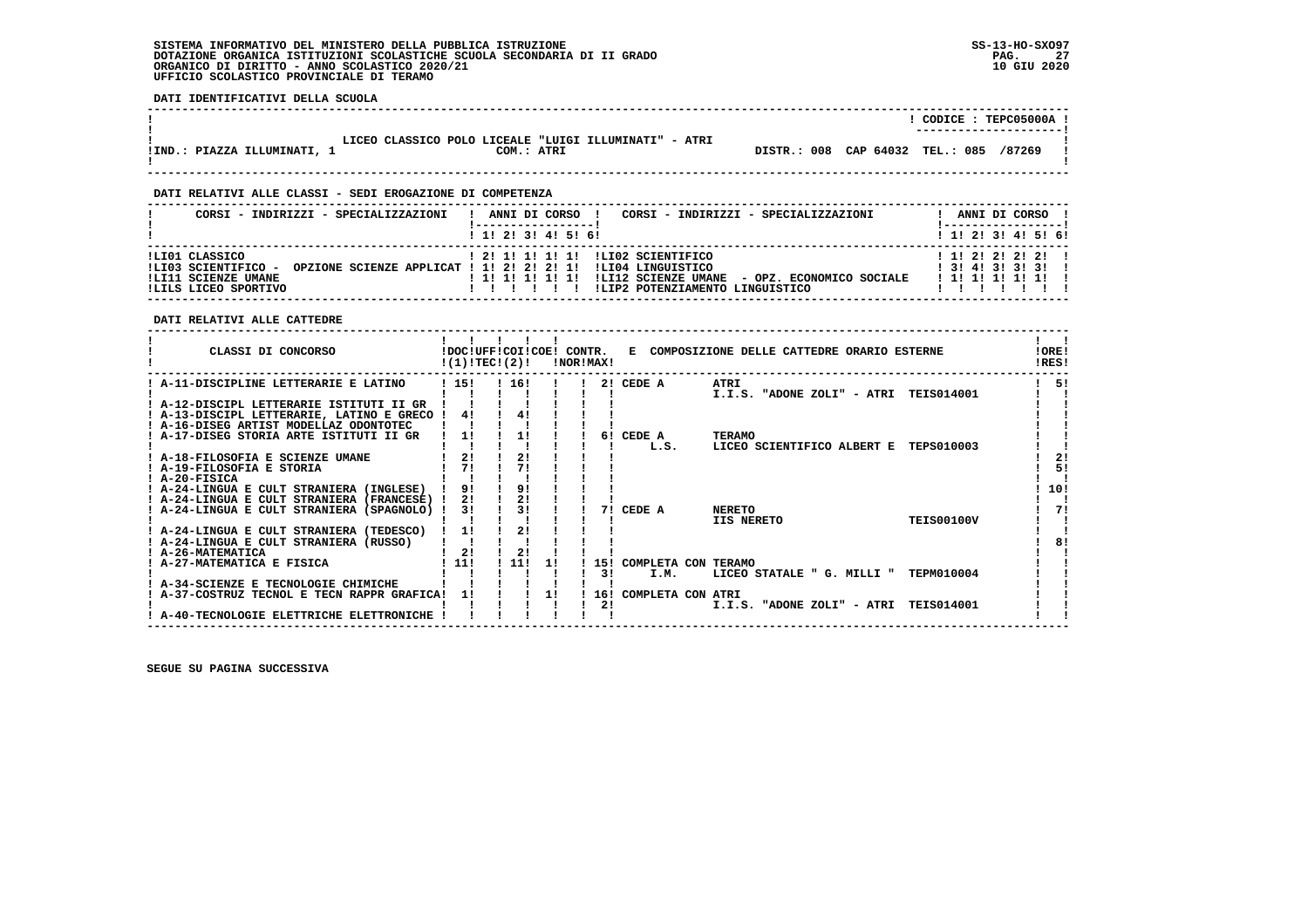**DATI IDENTIFICATIVI DELLA SCUOLA**

|                             |                                                                     | CODICE: TEPC05000A !                      |  |
|-----------------------------|---------------------------------------------------------------------|-------------------------------------------|--|
| !IND.: PIAZZA ILLUMINATI, 1 | LICEO CLASSICO POLO LICEALE "LUIGI ILLUMINATI" - ATRI<br>COM.: ATRI | DISTR.: 008 CAP 64032 TEL.: 085<br>/87269 |  |

 **------------------------------------------------------------------------------------------------------------------------------------**

 **DATI RELATIVI ALLE CATTEDRE**

| CLASSI DI CONCORSO                          | !DOC!UFF!COI!COE! CONTR.<br>!(1)!TEC!(2)! |    |    | !NOR!MAX! | E COMPOSIZIONE DELLE CATTEDRE ORARIO ESTERNE     | ! ORE!<br>IRES! |
|---------------------------------------------|-------------------------------------------|----|----|-----------|--------------------------------------------------|-----------------|
| ! A-41-SCIENZE E TECNOLOGIE INFORMATICHE    |                                           |    | 11 | 16!       | COMPLETA CON GIULIANOVA                          |                 |
|                                             |                                           |    |    | 21        | <b>TEIS01100D</b><br>CROCETTI V. CERULLI         |                 |
| ! A-46-SCIENZE GIURIDICO-ECONOMICHE         |                                           |    |    |           |                                                  |                 |
| ! A-47-SCIENZE MATEMATICHE APPLICATE        |                                           |    |    |           |                                                  |                 |
| ! A-48-SCIENZE MOTORIE E SPORTIVE II GRADO! | 51                                        | 51 |    |           |                                                  | 6!              |
| ! A-50-SCIENZE NAT, CHIM E BIOLOG           | 71                                        | 81 |    |           |                                                  |                 |
| ! A-54-STORIA DELL'ARTE                     | 21                                        | 2! |    |           |                                                  |                 |
| ! B-02-CONV LINGUA STRANIERA (FRANCESE)     |                                           |    |    | 10 !      | COMPLETA CON TERAMO                              |                 |
|                                             |                                           |    |    | 81        | I.M.<br>TEPM010004<br>LICEO STATALE " G. MILLI " |                 |
| ! B-02-CONV LINGUA STRANIERA (INGLESE)      |                                           |    |    |           |                                                  |                 |
| ! B-02-CONV LINGUA STRANIERA (SPAGNOLO)     |                                           |    |    |           |                                                  |                 |
| ! B-02-CONV LINGUA STRANIERA (TEDESCO)      |                                           |    |    |           |                                                  | 71              |
| ! B-02-CONV LINGUA STRANIERA (RUSSO)        |                                           |    |    |           |                                                  | 21              |
|                                             |                                           |    |    |           |                                                  |                 |

 **(1) TITOLARI/INCARICATI**

 **(2) CATTEDRE/POSTI POTENZ.**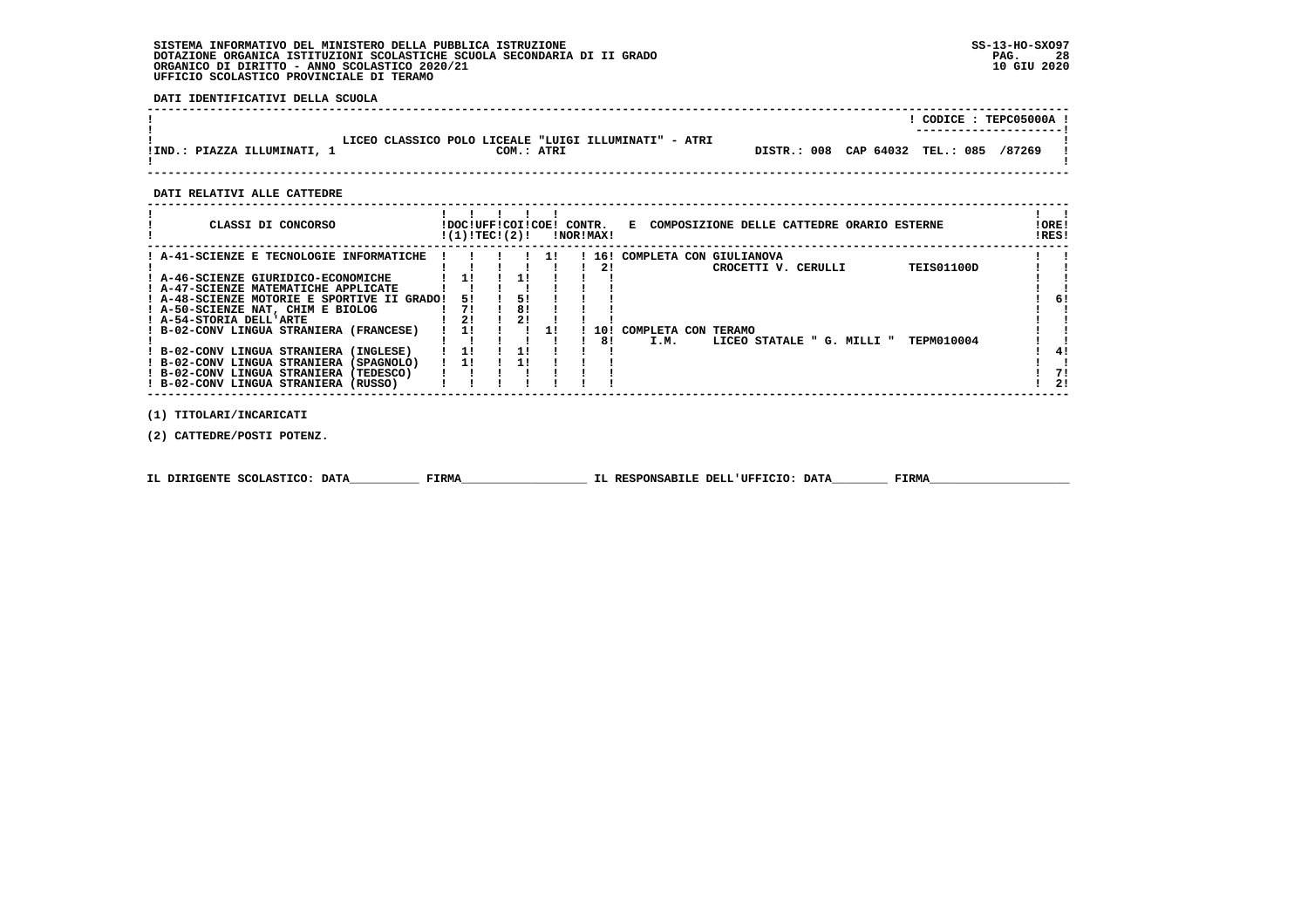**DATI IDENTIFICATIVI DELLA SCUOLA**

|                            |                                                       |  | CODICE: TEPM010004 !<br>---------------------- |  |
|----------------------------|-------------------------------------------------------|--|------------------------------------------------|--|
|                            | ISTITUTO MAGISTRALE LICEO STATALE " G. MILLI " TERAMO |  |                                                |  |
| !IND.: VIA CARDUCCI, N. 38 | COM.: TERAMO                                          |  | DISTR.: 005 CAP 64100 TEL.: 0861 /247750 !     |  |
|                            |                                                       |  |                                                |  |

 **------------------------------------------------------------------------------------------------------------------------------------**

# **DATI RELATIVI ALLE CLASSI - SEDI EROGAZIONE DI COMPETENZA**

| $1$ , 1! 2! 3! 4! 5! 6!<br>ILI04 LINGUISTICO<br>! 2! 2! 2! 3! 2! !LI11 SCIENZE UMANE | CORSI - INDIRIZZI - SPECIALIZZAZIONI | ANNI DI CORSO !<br>CORSI - INDIRIZZI - SPECIALIZZAZIONI | ANNI DI CORSO                                |
|--------------------------------------------------------------------------------------|--------------------------------------|---------------------------------------------------------|----------------------------------------------|
| - OPZ, ECONOMICO SOCIALE ! 1! 2! 1! 1! 1! !LIP2 POTENZIAMENTO LINGUISTICO            | ILT12 SCIENZE UMANE                  |                                                         | ! 1! 2! 3! 4! 5! 6!<br>1 2 1 3 1 3 1 2 1 2 1 |

## **DATI RELATIVI ALLE CATTEDRE**

| CLASSI DI CONCORSO                        | !DOC!UFF!COI!COE! CONTR.<br>!(1)!TEC!(2)! |                |    |    | !NOR!MAX! | к.                  | COMPOSIZIONE DELLE CATTEDRE ORARIO ESTERNE |                   | ! ORE!<br>IRES! |
|-------------------------------------------|-------------------------------------------|----------------|----|----|-----------|---------------------|--------------------------------------------|-------------------|-----------------|
| A-11-DISCIPLINE LETTERARIE E LATINO       |                                           | 51             | 51 |    |           |                     |                                            |                   |                 |
| A-12-DISCIPL LETTERARIE ISTITUTI II GR    |                                           | 71             | 71 |    |           |                     |                                            |                   | 31              |
| A-17-DISEG STORIA ARTE ISTITUTI II GR     |                                           | 3 <sub>1</sub> | 21 | 11 | 14!       | COMPLETA CON TERAMO |                                            |                   |                 |
|                                           |                                           |                |    |    | 41        | L.S.                | LICEO SCIENTIFICO ANNESSO                  | <b>TEPS04000V</b> |                 |
| A-18-FILOSOFIA E SCIENZE UMANE            |                                           | 4!             | 51 | 11 | 10!       | COMPLETA CON NERETO |                                            |                   |                 |
|                                           |                                           |                |    |    | 81        |                     | IIS NERETO                                 | <b>TEIS00100V</b> |                 |
| A-19-FILOSOFIA E STORIA                   |                                           | 21             | 11 | 1! | 10!       | COMPLETA CON NERETO |                                            |                   |                 |
|                                           |                                           |                |    |    | 41        |                     | IIS NERETO                                 | <b>TEIS00100V</b> |                 |
|                                           |                                           |                |    |    |           | E CON               | <b>TERAMO</b>                              |                   |                 |
|                                           |                                           |                |    |    | 41        | L.S.                | LICEO SCIENTIFICO ANNESSO                  | <b>TEPS04000V</b> |                 |
| A-24-LINGUA E CULT STRANIERA (FRANCESE) ! |                                           | 3!             | 3! |    |           |                     |                                            |                   |                 |
| A-24-LINGUA E CULT STRANIERA (INGLESE)    |                                           | 4!             | 41 |    | 61        | CEDE A              | <b>TERAMO</b>                              |                   |                 |
|                                           |                                           |                |    |    |           |                     | I.I.S. DELFICO-MONTAUTI                    | <b>TEIS012009</b> |                 |
|                                           |                                           |                |    |    | 61        | ED A<br>L.S.        | <b>TERAMO</b><br>LICEO SCIENTIFICO ANNESSO | <b>TEPS04000V</b> |                 |
| A-24-LINGUA E CULT STRANIERA (SPAGNOLO)   |                                           | 21             | 21 |    |           |                     |                                            |                   |                 |
| ! A-24-LINGUA E CULT STRANIERA (TEDESCO)  |                                           | 21             | 2! |    |           |                     |                                            |                   |                 |
| A-24-LINGUA E CULT STRANIERA (RUSSO)      |                                           |                |    |    |           |                     |                                            |                   |                 |
| A-26-MATEMATICA                           |                                           |                |    |    |           |                     |                                            |                   |                 |
| ! A-27-MATEMATICA E FISICA                |                                           | 6!             | 6! |    | 3 I       | CEDE A              | ATRI                                       |                   |                 |
|                                           |                                           |                |    |    |           | L.C.                | POLO LICEALE "LUIGI ILLUMI                 | TEPC05000A        |                 |
| A-46-SCIENZE GIURIDICO-ECONOMICHE         |                                           | 4!             | 31 | 1! | 10!       | COMPLETA CON        | <b>TERAMO</b>                              |                   |                 |
|                                           |                                           |                |    |    | 81        |                     | I.I.S. "DI POPPA - ROZZI"                  | <b>TEIS00800N</b> |                 |
| A-48-SCIENZE MOTORIE E SPORTIVE II GRADO! |                                           | 41             | 41 |    |           |                     |                                            |                   |                 |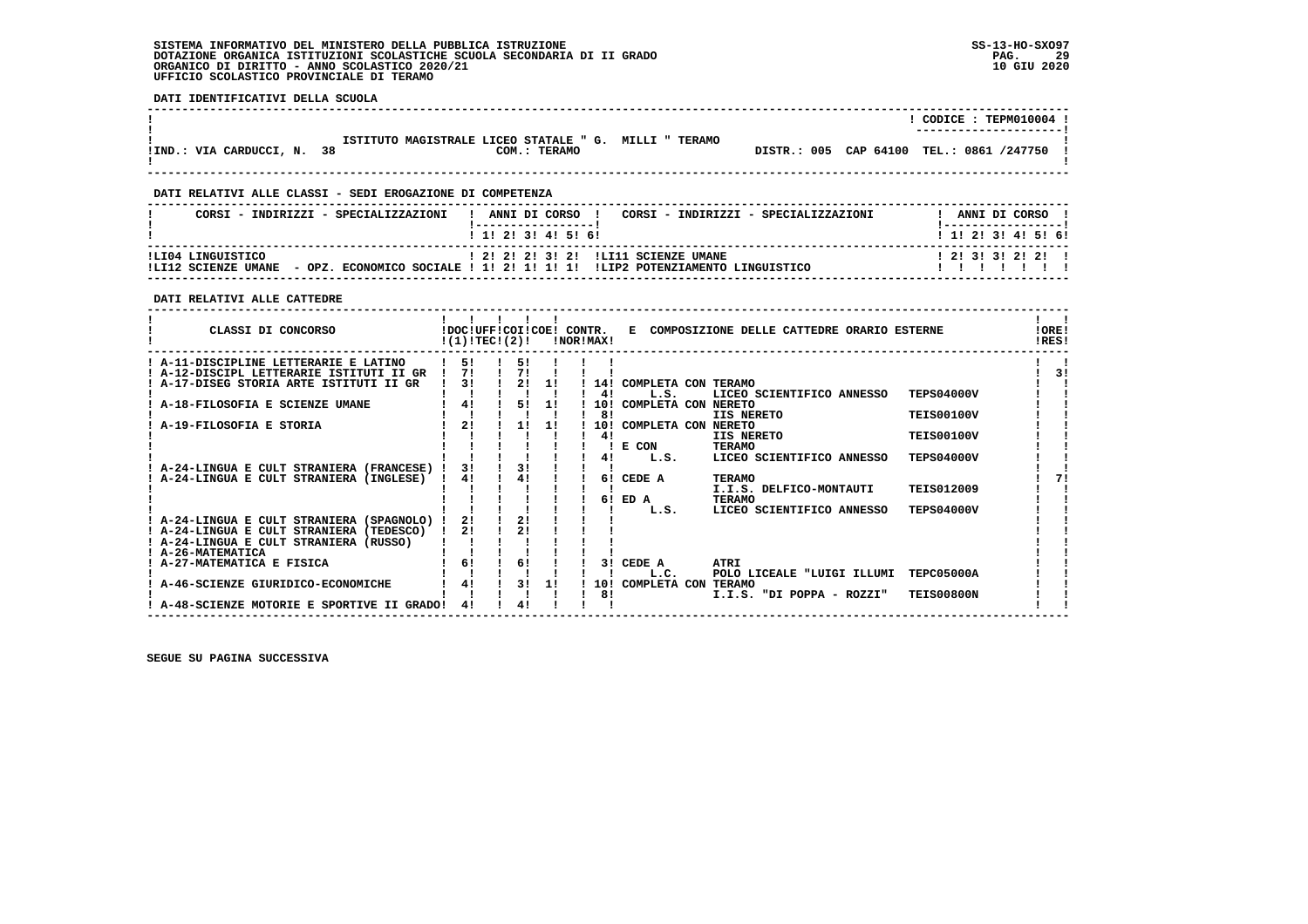**DATI IDENTIFICATIVI DELLA SCUOLA**

|                            |                                                                       |                                            |  | CODICE: TEPM010004 !<br>---------------------- |  |
|----------------------------|-----------------------------------------------------------------------|--------------------------------------------|--|------------------------------------------------|--|
| !IND.: VIA CARDUCCI, N. 38 | ISTITUTO MAGISTRALE LICEO STATALE " G. MILLI " TERAMO<br>COM.: TERAMO | DISTR.: 005 CAP 64100 TEL.: 0861 /247750 ! |  |                                                |  |

 **------------------------------------------------------------------------------------------------------------------------------------**

 **DATI RELATIVI ALLE CATTEDRE**

| CLASSI DI CONCORSO                      | !DOC!UFF!COI!COE!<br>!(1)!TEC!(2)! |    |    | CONTR. | !NOR!MAX! | Е                                 | COMPOSIZIONE DELLE CATTEDRE ORARIO ESTERNE        | !ORE!<br>!RES! |
|-----------------------------------------|------------------------------------|----|----|--------|-----------|-----------------------------------|---------------------------------------------------|----------------|
| ! A-50-SCIENZE NAT, CHIM E BIOLOG       | 31                                 | 21 | 11 |        | 21        | ! 16! COMPLETA CON TERAMO<br>L.S. | <b>TEPS04000V</b><br>LICEO SCIENTIFICO ANNESSO    |                |
| A-54-STORIA DELL'ARTE                   |                                    |    |    |        |           |                                   |                                                   |                |
| ! B-02-CONV LINGUA STRANIERA (FRANCESE) |                                    |    |    |        | 81        | CEDE A                            | ATRI                                              | 31             |
|                                         |                                    |    |    |        |           | L.C.                              | TEPC05000A<br>POLO LICEALE "LUIGI ILLUMI          |                |
| B-02-CONV LINGUA STRANIERA (INGLESE)    |                                    |    |    |        |           | 6! CEDE A                         | <b>TERAMO</b>                                     | 5!             |
|                                         |                                    |    |    |        |           | L.C.                              | TEPC01201L<br>LICEO CLASSICO MELCHIORRE           |                |
| ! B-02-CONV LINGUA STRANIERA (SPAGNOLO) |                                    |    |    |        | 51.       | CEDE A                            | ROSETO DEGLI ABRUZZI                              |                |
|                                         |                                    |    |    |        |           | L.C.                              | TEPC030005<br>POLO LICEALE STATALE<br><b>SAFF</b> |                |
| ! B-02-CONV LINGUA STRANIERA (TEDESCO)  |                                    |    |    |        |           |                                   |                                                   | 51             |
| ! B-02-CONV LINGUA STRANIERA (RUSSO)    |                                    |    |    |        |           |                                   |                                                   |                |
|                                         |                                    |    |    |        |           |                                   |                                                   |                |

 **(1) TITOLARI/INCARICATI**

 **(2) CATTEDRE/POSTI POTENZ.**

|  | IL DIRIGENTE SCOLASTICO: DATA | FIRMA | IL RESPONSABILE DELL'UFFICIO: DATA | FIRM |
|--|-------------------------------|-------|------------------------------------|------|
|--|-------------------------------|-------|------------------------------------|------|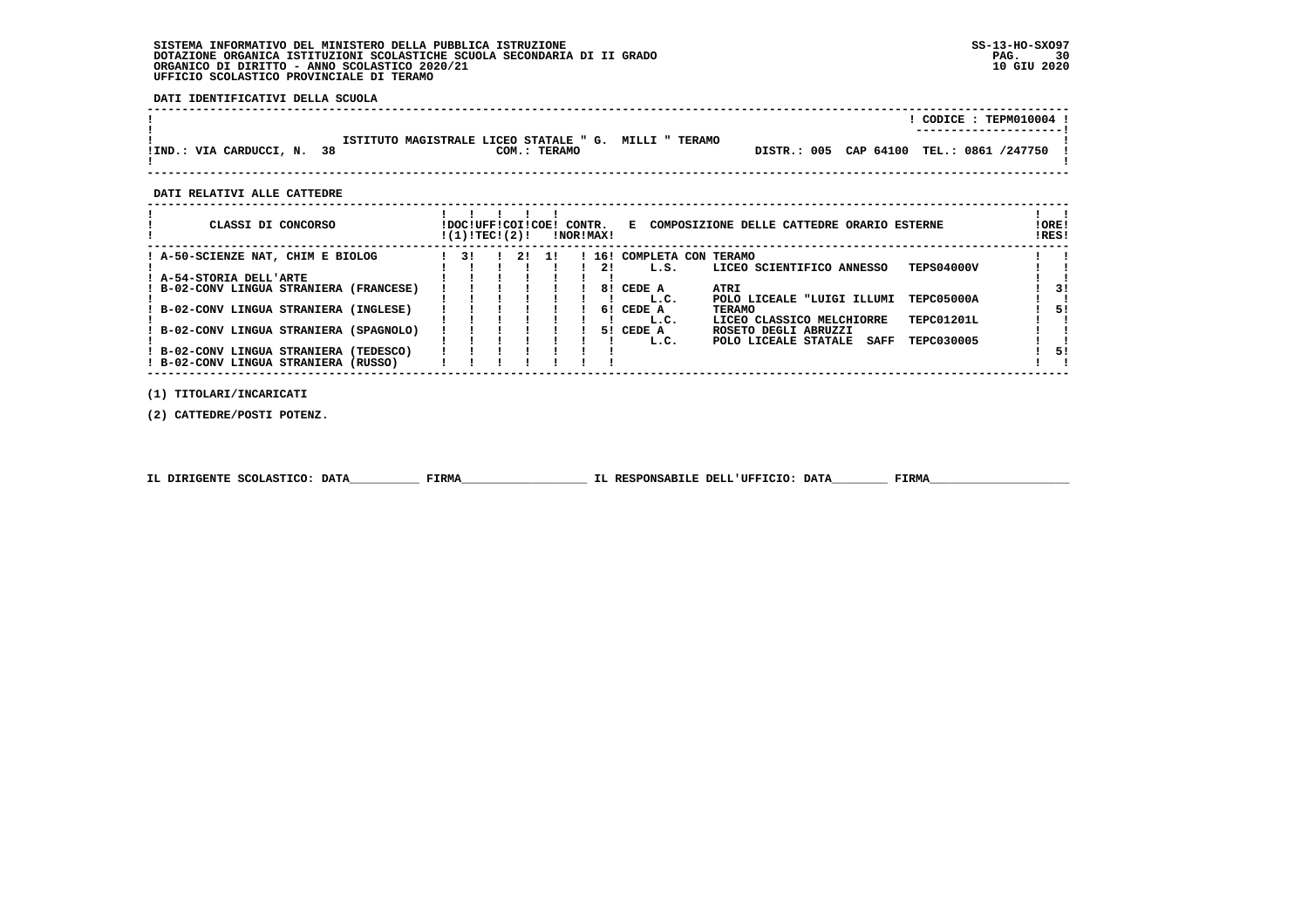**DATI IDENTIFICATIVI DELLA SCUOLA**

|                         |                                                                     | CODICE: TEPS010003 !<br>---------------------- |
|-------------------------|---------------------------------------------------------------------|------------------------------------------------|
| IIND.: VIA STURZO, N. 5 | LICEO SCIENTIFICO LICEO SCIENTIFICO ALBERT EINSTEIN<br>COM.: TERAMO | DISTR.: 005 CAP 64100 TEL.: 0861 /<br>413747!  |

 **------------------------------------------------------------------------------------------------------------------------------------**

 **------------------------------------------------------------------------------------------------------------------------------------**

# **DATI RELATIVI ALLE CLASSI - SEDI EROGAZIONE DI COMPETENZA**

| CORSI - INDIRIZZI - SPECIALIZZAZIONI                                                               | CORSI - INDIRIZZI - SPECIALIZZAZIONI<br>ANNI DI CORSO !                                               | ANNI DI CORSO !              |  |
|----------------------------------------------------------------------------------------------------|-------------------------------------------------------------------------------------------------------|------------------------------|--|
|                                                                                                    | ! 1! 2! 3! 4! 5! 6!                                                                                   | $1$ , 1!, 2!, 3!, 4!, 5!, 6! |  |
| ILI02 SCIENTIFICO<br>!LI15 LICEO SCIENTIFICO - SEZIONE SPORTIVA<br>!LIP2 POTENZIAMENTO LINGUISTICO | ! 8! 8! 7! 6! 5! !LIO3 SCIENTIFICO - OPZIONE SCIENZE APPLICAT<br>1 1 1 1 1 2 1 1 LLILS LICEO SPORTIVO | 1 1 1 2 1 2 1 2 1 1 1        |  |

# **DATI RELATIVI ALLE CATTEDRE**

| ! A-11-DISCIPLINE LETTERARIE E LATINO<br>1201<br>120!11<br>! 15! COMPLETA CON NERETO<br><b>TEIS00100V</b><br>31<br>IIS NERETO<br>A-12-DISCIPL LETTERARIE ISTITUTI II GR<br>! A-16-DISEG ARTIST MODELLAZ ODONTOTEC<br>A-17-DISEG STORIA ARTE ISTITUTI II GR<br>5!<br>51<br>12!<br>COMPLETA CON ATRI<br>11<br><b>TEPC05000A</b><br>61<br>L.C.<br>POLO LICEALE "LUIGI ILLUMI<br>! A-18-FILOSOFIA E SCIENZE UMANE<br>71<br>81<br>! A-19-FILOSOFIA E STORIA<br>! A-20-FISICA<br>81<br>71<br>A-24-LINGUA E CULT STRANIERA (INGLESE)<br>! A-24-LINGUA E CULT STRANIERA (FRANCESE)<br>! A-24-LINGUA E CULT STRANIERA (SPAGNOLO)<br>! A-24-LINGUA E CULT STRANIERA (TEDESCO)<br>A-24-LINGUA E CULT STRANIERA (RUSSO)<br>31<br>! A-26-MATEMATICA<br>31<br>117!<br>! 13!<br>5! CEDE A<br>! A-27-MATEMATICA E FISICA<br><b>NERETO</b><br><b>TEIS00100V</b><br>IIS NERETO<br>! A-34-SCIENZE E TECNOLOGIE CHIMICHE<br>! A-37-COSTRUZ TECNOL E TECN RAPPR GRAFICA!<br>A-40-TECNOLOGIE ELETTRICHE ELETTRONICHE<br>A-41-SCIENZE E TECNOLOGIE INFORMATICHE<br>16! COMPLETA CON TERAMO<br>11<br>11<br>2!<br><b>TEIS00800N</b><br>I.I.S. "DI POPPA - ROZZI"<br>21<br>A-46-SCIENZE GIURIDICO-ECONOMICHE<br>12! COMPLETA CON ROSETO DEGLI ABRUZZI<br>11<br>11<br>5!<br><b>TEPC030005</b><br>L.C.<br>POLO LICEALE STATALE<br><b>SAFF</b><br>A-47-SCIENZE MATEMATICHE APPLICATE | CLASSI DI CONCORSO |  | !DOC!UFF!COI!COE! CONTR.<br>!(1)!TEC!(2)! |  | !NOR!MAX! |  | E COMPOSIZIONE DELLE CATTEDRE ORARIO ESTERNE | <b>!ORE!</b><br>IRES! |
|---------------------------------------------------------------------------------------------------------------------------------------------------------------------------------------------------------------------------------------------------------------------------------------------------------------------------------------------------------------------------------------------------------------------------------------------------------------------------------------------------------------------------------------------------------------------------------------------------------------------------------------------------------------------------------------------------------------------------------------------------------------------------------------------------------------------------------------------------------------------------------------------------------------------------------------------------------------------------------------------------------------------------------------------------------------------------------------------------------------------------------------------------------------------------------------------------------------------------------------------------------------------------------------------------------------------------------------------------------|--------------------|--|-------------------------------------------|--|-----------|--|----------------------------------------------|-----------------------|
|                                                                                                                                                                                                                                                                                                                                                                                                                                                                                                                                                                                                                                                                                                                                                                                                                                                                                                                                                                                                                                                                                                                                                                                                                                                                                                                                                         |                    |  |                                           |  |           |  |                                              |                       |
|                                                                                                                                                                                                                                                                                                                                                                                                                                                                                                                                                                                                                                                                                                                                                                                                                                                                                                                                                                                                                                                                                                                                                                                                                                                                                                                                                         |                    |  |                                           |  |           |  |                                              |                       |
|                                                                                                                                                                                                                                                                                                                                                                                                                                                                                                                                                                                                                                                                                                                                                                                                                                                                                                                                                                                                                                                                                                                                                                                                                                                                                                                                                         |                    |  |                                           |  |           |  |                                              |                       |
|                                                                                                                                                                                                                                                                                                                                                                                                                                                                                                                                                                                                                                                                                                                                                                                                                                                                                                                                                                                                                                                                                                                                                                                                                                                                                                                                                         |                    |  |                                           |  |           |  |                                              |                       |
|                                                                                                                                                                                                                                                                                                                                                                                                                                                                                                                                                                                                                                                                                                                                                                                                                                                                                                                                                                                                                                                                                                                                                                                                                                                                                                                                                         |                    |  |                                           |  |           |  |                                              |                       |
|                                                                                                                                                                                                                                                                                                                                                                                                                                                                                                                                                                                                                                                                                                                                                                                                                                                                                                                                                                                                                                                                                                                                                                                                                                                                                                                                                         |                    |  |                                           |  |           |  |                                              |                       |
|                                                                                                                                                                                                                                                                                                                                                                                                                                                                                                                                                                                                                                                                                                                                                                                                                                                                                                                                                                                                                                                                                                                                                                                                                                                                                                                                                         |                    |  |                                           |  |           |  |                                              |                       |
|                                                                                                                                                                                                                                                                                                                                                                                                                                                                                                                                                                                                                                                                                                                                                                                                                                                                                                                                                                                                                                                                                                                                                                                                                                                                                                                                                         |                    |  |                                           |  |           |  |                                              |                       |
|                                                                                                                                                                                                                                                                                                                                                                                                                                                                                                                                                                                                                                                                                                                                                                                                                                                                                                                                                                                                                                                                                                                                                                                                                                                                                                                                                         |                    |  |                                           |  |           |  |                                              |                       |
|                                                                                                                                                                                                                                                                                                                                                                                                                                                                                                                                                                                                                                                                                                                                                                                                                                                                                                                                                                                                                                                                                                                                                                                                                                                                                                                                                         |                    |  |                                           |  |           |  |                                              |                       |
|                                                                                                                                                                                                                                                                                                                                                                                                                                                                                                                                                                                                                                                                                                                                                                                                                                                                                                                                                                                                                                                                                                                                                                                                                                                                                                                                                         |                    |  |                                           |  |           |  |                                              |                       |
|                                                                                                                                                                                                                                                                                                                                                                                                                                                                                                                                                                                                                                                                                                                                                                                                                                                                                                                                                                                                                                                                                                                                                                                                                                                                                                                                                         |                    |  |                                           |  |           |  |                                              |                       |
|                                                                                                                                                                                                                                                                                                                                                                                                                                                                                                                                                                                                                                                                                                                                                                                                                                                                                                                                                                                                                                                                                                                                                                                                                                                                                                                                                         |                    |  |                                           |  |           |  |                                              |                       |
|                                                                                                                                                                                                                                                                                                                                                                                                                                                                                                                                                                                                                                                                                                                                                                                                                                                                                                                                                                                                                                                                                                                                                                                                                                                                                                                                                         |                    |  |                                           |  |           |  |                                              |                       |
|                                                                                                                                                                                                                                                                                                                                                                                                                                                                                                                                                                                                                                                                                                                                                                                                                                                                                                                                                                                                                                                                                                                                                                                                                                                                                                                                                         |                    |  |                                           |  |           |  |                                              |                       |
|                                                                                                                                                                                                                                                                                                                                                                                                                                                                                                                                                                                                                                                                                                                                                                                                                                                                                                                                                                                                                                                                                                                                                                                                                                                                                                                                                         |                    |  |                                           |  |           |  |                                              |                       |
|                                                                                                                                                                                                                                                                                                                                                                                                                                                                                                                                                                                                                                                                                                                                                                                                                                                                                                                                                                                                                                                                                                                                                                                                                                                                                                                                                         |                    |  |                                           |  |           |  |                                              |                       |
|                                                                                                                                                                                                                                                                                                                                                                                                                                                                                                                                                                                                                                                                                                                                                                                                                                                                                                                                                                                                                                                                                                                                                                                                                                                                                                                                                         |                    |  |                                           |  |           |  |                                              |                       |
|                                                                                                                                                                                                                                                                                                                                                                                                                                                                                                                                                                                                                                                                                                                                                                                                                                                                                                                                                                                                                                                                                                                                                                                                                                                                                                                                                         |                    |  |                                           |  |           |  |                                              |                       |
|                                                                                                                                                                                                                                                                                                                                                                                                                                                                                                                                                                                                                                                                                                                                                                                                                                                                                                                                                                                                                                                                                                                                                                                                                                                                                                                                                         |                    |  |                                           |  |           |  |                                              |                       |
|                                                                                                                                                                                                                                                                                                                                                                                                                                                                                                                                                                                                                                                                                                                                                                                                                                                                                                                                                                                                                                                                                                                                                                                                                                                                                                                                                         |                    |  |                                           |  |           |  |                                              |                       |
|                                                                                                                                                                                                                                                                                                                                                                                                                                                                                                                                                                                                                                                                                                                                                                                                                                                                                                                                                                                                                                                                                                                                                                                                                                                                                                                                                         |                    |  |                                           |  |           |  |                                              |                       |
|                                                                                                                                                                                                                                                                                                                                                                                                                                                                                                                                                                                                                                                                                                                                                                                                                                                                                                                                                                                                                                                                                                                                                                                                                                                                                                                                                         |                    |  |                                           |  |           |  |                                              |                       |
|                                                                                                                                                                                                                                                                                                                                                                                                                                                                                                                                                                                                                                                                                                                                                                                                                                                                                                                                                                                                                                                                                                                                                                                                                                                                                                                                                         |                    |  |                                           |  |           |  |                                              |                       |
|                                                                                                                                                                                                                                                                                                                                                                                                                                                                                                                                                                                                                                                                                                                                                                                                                                                                                                                                                                                                                                                                                                                                                                                                                                                                                                                                                         |                    |  |                                           |  |           |  |                                              |                       |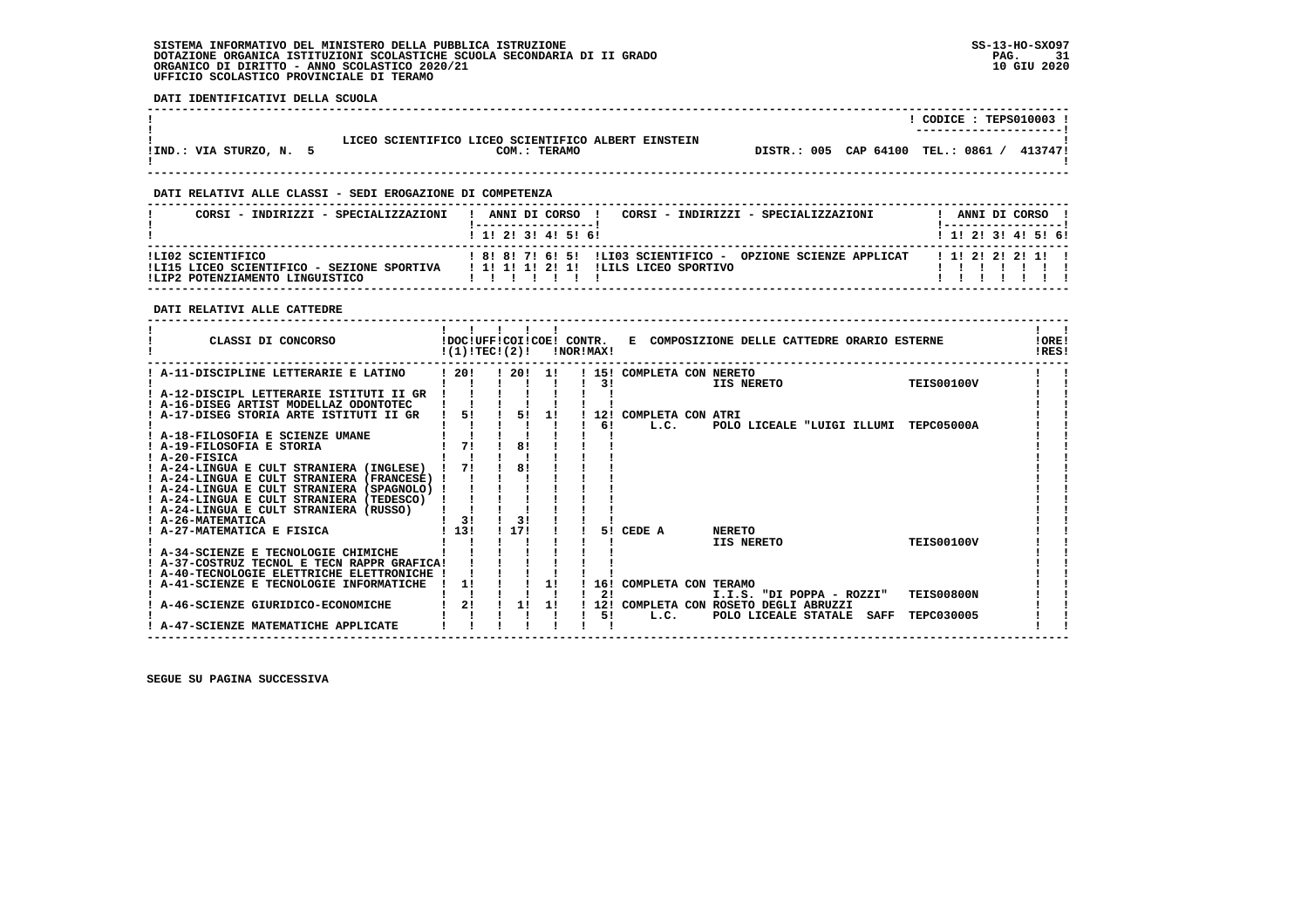**DATI IDENTIFICATIVI DELLA SCUOLA**

|                         |                                                                     | CODICE: TEPS010003 !                              |
|-------------------------|---------------------------------------------------------------------|---------------------------------------------------|
| !IND.: VIA STURZO, N. 5 | LICEO SCIENTIFICO LICEO SCIENTIFICO ALBERT EINSTEIN<br>COM.: TERAMO | 0861<br>DISTR.: 005 CAP 64100<br>TEL.:<br>413747! |

 **------------------------------------------------------------------------------------------------------------------------------------**

 **DATI RELATIVI ALLE CATTEDRE**

| CLASSI DI CONCORSO                                                                                                                                                                                                                                              | !DOC!UFF!COI!COE!<br>!(1)!TEC!(2)! |          | CONTR.<br>!NOR!MAX! |          | Е                | COMPOSIZIONE DELLE CATTEDRE ORARIO ESTERNE                                       |                                        | ! ORE!<br>IRES! |
|-----------------------------------------------------------------------------------------------------------------------------------------------------------------------------------------------------------------------------------------------------------------|------------------------------------|----------|---------------------|----------|------------------|----------------------------------------------------------------------------------|----------------------------------------|-----------------|
| ! A-48-SCIENZE MOTORIE E SPORTIVE II GRADO!<br>: A-50-SCIENZE NAT, CHIM E BIOLOG<br>(FRANCESE)<br>B-02-CONV LINGUA STRANIERA<br>B-02-CONV LINGUA STRANIERA<br>(INGLESE)<br>! B-02-CONV LINGUA STRANIERA<br>(TEDESCO)<br>! B-02-CONV LINGUA STRANIERA<br>(RUSSO) | 81<br>81                           | 81<br>81 |                     | 41<br>41 | CEDE A<br>CEDE A | <b>TERAMO</b><br>IIS PASCAL-COMI-FORTI<br><b>TERAMO</b><br>IIS PASCAL-COMI-FORTI | <b>TEIS013005</b><br><b>TEIS013005</b> | 31              |

 **(1) TITOLARI/INCARICATI**

 **(2) CATTEDRE/POSTI POTENZ.**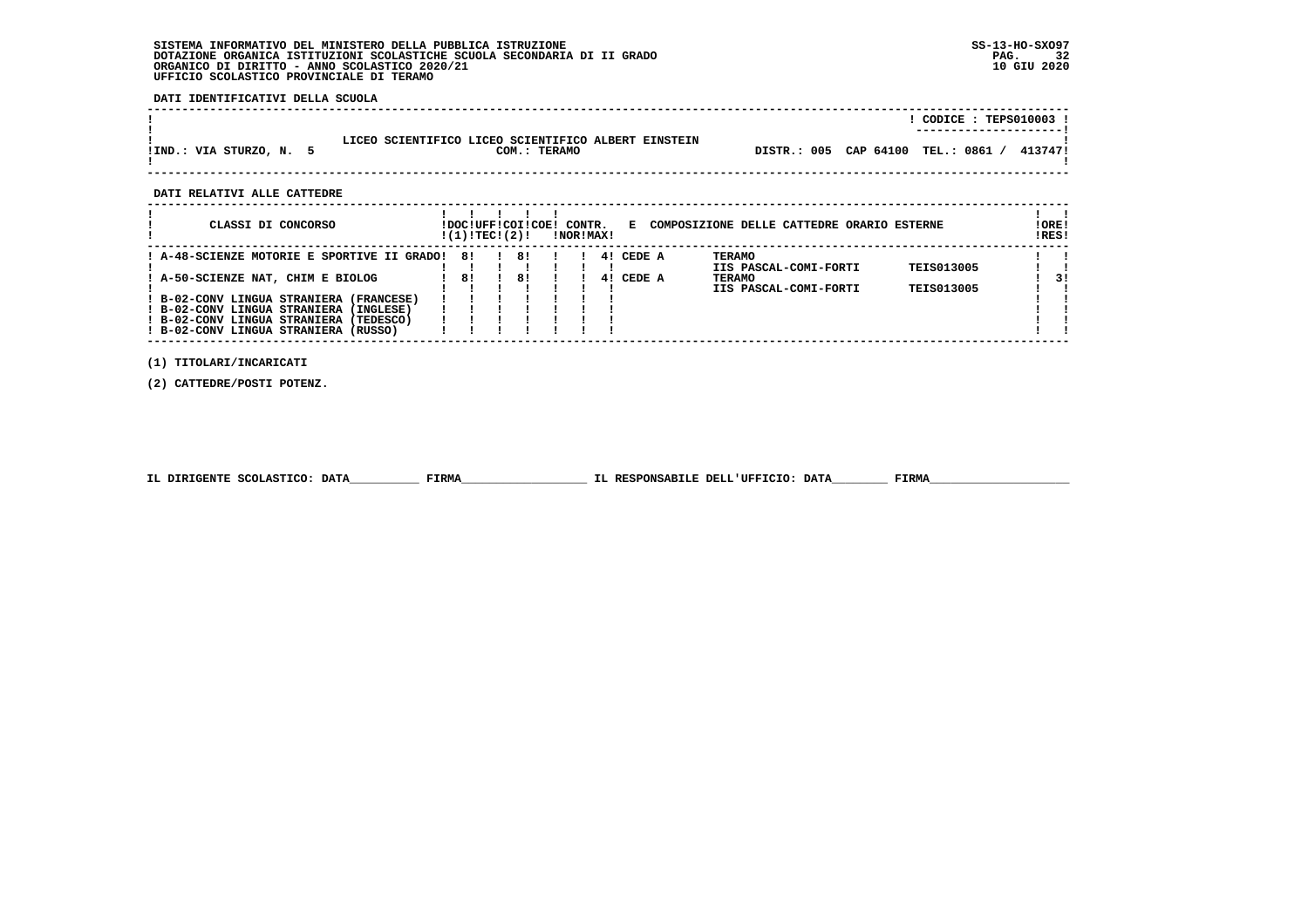**DATI IDENTIFICATIVI DELLA SCUOLA**

|                    |                               | CODICE : TEPS02000N                           |
|--------------------|-------------------------------|-----------------------------------------------|
|                    |                               | ---------------------                         |
|                    | LICEO SCIENTIFICO LS M. CURIE |                                               |
| !IND.: VIA GRAMSCI | COM.: GIULIANOVA              | DISTR.: 006 CAP 64021 TEL.: 085<br>/8008915 ! |
|                    |                               |                                               |

 **------------------------------------------------------------------------------------------------------------------------------------**

 **------------------------------------------------------------------------------------------------------------------------------------**

## **DATI RELATIVI ALLE CLASSI - SEDI EROGAZIONE DI COMPETENZA**

| CORSI - INDIRIZZI - SPECIALIZZAZIONI                                                                                                                                                                  | ANNI DI CORSO<br>CORSI - INDIRIZZI - SPECIALIZZAZIONI | ANNI DI CORSO !                             |
|-------------------------------------------------------------------------------------------------------------------------------------------------------------------------------------------------------|-------------------------------------------------------|---------------------------------------------|
|                                                                                                                                                                                                       | 1 1 2 3 3 4 5 5 6                                     | 1 1 2 3 3 4 5 5 6 1                         |
| !ITP5 POT. SOCIO ECONOMICO E PER LA LEGALITA' ! ! ! ! ! ! ! ! !LI02 SCIENTIFICO<br>!LI03 SCIENTIFICO - OPZIONE SCIENZE APPLICAT ! 3! 3! 4! 2! 2! !LI04 LINGUISTICO<br>ILIP2 POTENZIAMENTO LINGUISTICO |                                                       | $1$ 4! 4! 3! 4! 3!!<br>$1$ 31 31 21 21 21 1 |

# **DATI RELATIVI ALLE CATTEDRE**

| CLASSI DI CONCORSO                          | !(1)!TEC!(2)! |      |    | !NOR!MAX! |                         | !DOC!UFF!COI!COE! CONTR. E COMPOSIZIONE DELLE CATTEDRE ORARIO ESTERNE |                   | <b>!ORE!</b><br>!RES! |  |
|---------------------------------------------|---------------|------|----|-----------|-------------------------|-----------------------------------------------------------------------|-------------------|-----------------------|--|
| A-11-DISCIPLINE LETTERARIE E LATINO         | 1151          | 1171 | 11 |           | 10! COMPLETA CON TERAMO |                                                                       |                   |                       |  |
|                                             |               |      |    | 81        | L.S.                    | LICEO SCIENTIFICO ANNESSO                                             | <b>TEPS04000V</b> |                       |  |
| A-12-DISCIPL LETTERARIE ISTITUTI II GR      |               |      |    |           |                         |                                                                       |                   |                       |  |
| ! A-16-DISEG ARTIST MODELLAZ ODONTOTEC      |               |      |    |           |                         |                                                                       |                   |                       |  |
| ! A-17-DISEG STORIA ARTE ISTITUTI II GR     | 5!            | 51   |    |           |                         |                                                                       |                   |                       |  |
| ! A-18-FILOSOFIA E SCIENZE UMANE            |               |      |    |           |                         |                                                                       |                   |                       |  |
| A-19-FILOSOFIA E STORIA                     | 6!            | 61   | 11 | 91        |                         | COMPLETA CON ROSETO DEGLI ABRUZZI                                     |                   |                       |  |
|                                             |               |      |    | 91        | L.C.                    | POLO LICEALE STATALE<br>SAFF                                          | TEPC030005        |                       |  |
| ! A-20-FISICA                               |               | 1!   |    |           |                         |                                                                       |                   |                       |  |
| A-24-LINGUA E CULT STRANIERA (INGLESE)      | 71            | 81   |    | 3 I       | CEDE A                  | GIULIANOVA                                                            |                   | 41                    |  |
|                                             |               |      |    |           |                         | CROCETTI V. CERULLI                                                   | <b>TEIS01100D</b> |                       |  |
|                                             |               |      |    | 51        | ED A                    | ROSETO DEGLI ABRUZZI                                                  |                   |                       |  |
|                                             |               |      |    |           | L.C.                    | POLO LICEALE STATALE<br><b>SAFF</b>                                   | TEPC030005        |                       |  |
| A-24-LINGUA E CULT STRANIERA (SPAGNOLO)     | 2!            | 21   |    | 3 I       | CEDE A                  | ROSETO DEGLI ABRUZZI                                                  |                   | 31                    |  |
|                                             |               |      |    |           |                         | IST.ST. D'ISTR.SUP. V.MORE                                            | <b>TEIS00400A</b> |                       |  |
| A-24-LINGUA E CULT STRANIERA (TEDESCO)      |               |      | 1! |           |                         | 14! COMPLETA CON ROSETO DEGLI ABRUZZI                                 |                   |                       |  |
|                                             |               |      |    | 41        | L.C.                    | POLO LICEALE STATALE<br><b>SAFF</b>                                   | TEPC030005        |                       |  |
| A-24-LINGUA E CULT STRANIERA (CINESE)       | 11            | 11   |    |           |                         |                                                                       |                   |                       |  |
| ! A-24-LINGUA E CULT STRANIERA (FRANCESE) ! |               |      |    |           |                         |                                                                       |                   | 6!                    |  |
| ! A-24-LINGUA E CULT STRANIERA (RUSSO)      |               |      |    |           |                         |                                                                       |                   |                       |  |
| ! A-26-MATEMATICA                           | 3!            | 3!   |    |           |                         |                                                                       |                   |                       |  |
| A-27-MATEMATICA E FISICA                    | 71            | 81   | 1! | 12!       | COMPLETA CON TERAMO     |                                                                       |                   |                       |  |
|                                             |               |      |    | 61        | L.S.                    | LICEO SCIENTIFICO ANNESSO                                             | <b>TEPS04000V</b> |                       |  |
| ! A-34-SCIENZE E TECNOLOGIE CHIMICHE        |               |      |    |           |                         |                                                                       |                   |                       |  |
| ! A-37-COSTRUZ TECNOL E TECN RAPPR GRAFICA! |               |      |    |           |                         |                                                                       |                   |                       |  |
| ! A-40-TECNOLOGIE ELETTRICHE ELETTRONICHE ! |               |      |    |           |                         |                                                                       |                   |                       |  |
|                                             |               |      |    |           |                         |                                                                       |                   |                       |  |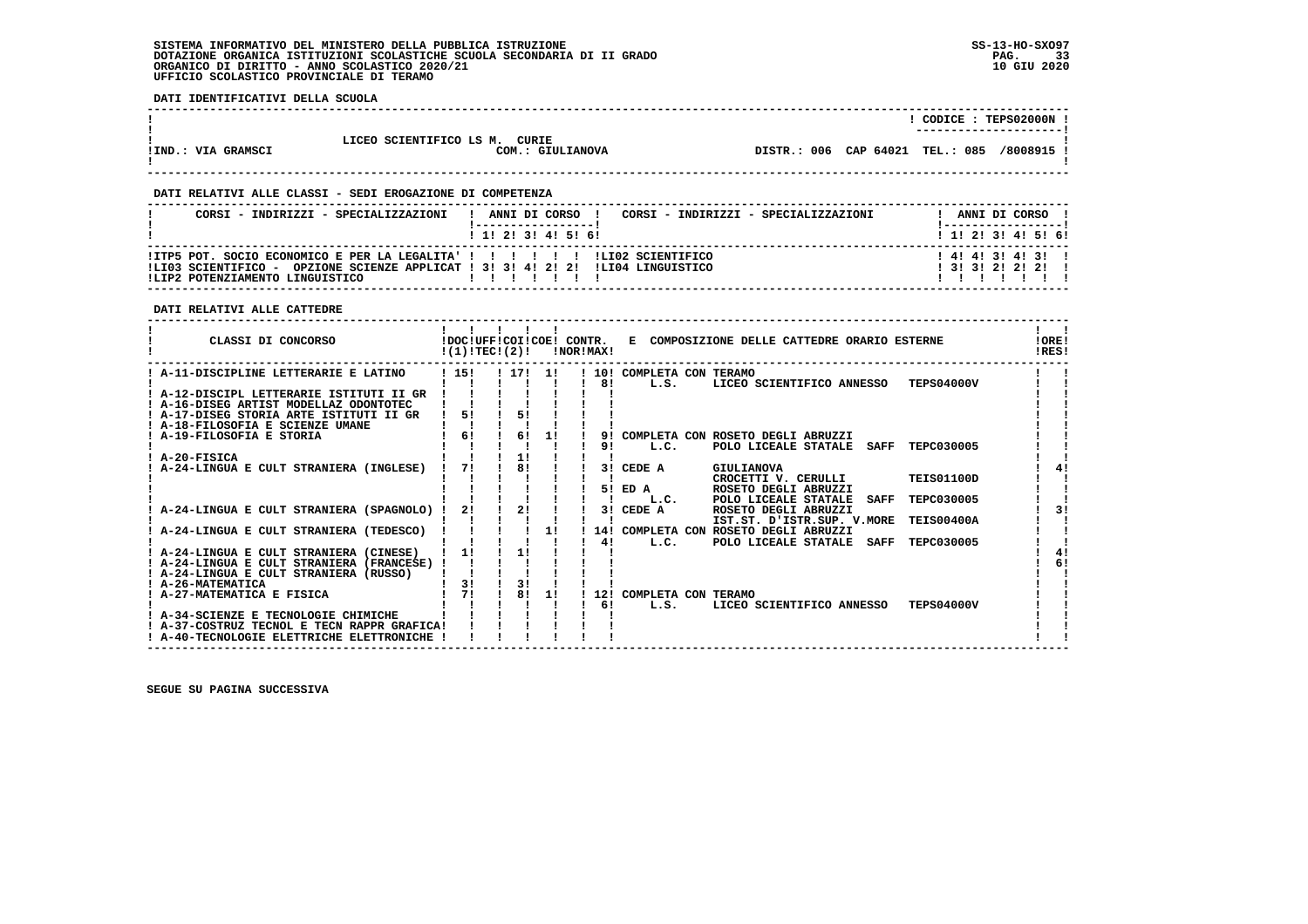**DATI IDENTIFICATIVI DELLA SCUOLA**

|                    |                                                   |                                 |  | CODICE: TEPS02000N !                 |
|--------------------|---------------------------------------------------|---------------------------------|--|--------------------------------------|
| !IND.: VIA GRAMSCI | LICEO SCIENTIFICO LS M. CURIE<br>COM.: GIULIANOVA | DISTR.: 006 CAP 64021 TEL.: 085 |  | ----------------------<br>/8008915 ! |
|                    |                                                   |                                 |  |                                      |

 **------------------------------------------------------------------------------------------------------------------------------------**

 **DATI RELATIVI ALLE CATTEDRE**

| CLASSI DI CONCORSO                        | !DOC!UFF!COI!COE!<br>!(1)!TEC!(2)! |    |    | CONTR. | !NOR!MAX! | Е                   | COMPOSIZIONE DELLE CATTEDRE ORARIO ESTERNE |                   | !ORE!<br>!RES! |
|-------------------------------------------|------------------------------------|----|----|--------|-----------|---------------------|--------------------------------------------|-------------------|----------------|
| A-41-SCIENZE E TECNOLOGIE INFORMATICHE    | 11                                 |    |    |        | 81        | CEDE A              | <b>NERETO</b>                              |                   | 21             |
|                                           |                                    |    |    |        |           |                     | <b>IIS NERETO</b>                          | <b>TEIS00100V</b> |                |
| A-45-SCIENZE ECONOMICO-AZIENDALI          |                                    |    |    |        |           |                     |                                            |                   |                |
| A-46-SCIENZE GIURIDICO-ECONOMICHE         | 1!                                 |    |    |        |           |                     |                                            |                   |                |
| A-47-SCIENZE MATEMATICHE APPLICATE        | 2!                                 | 2! | 11 |        |           | COMPLETA CON NERETO |                                            |                   |                |
|                                           |                                    |    |    |        | 31        |                     | IIS NERETO                                 | <b>TEIS00100V</b> |                |
| A-48-SCIENZE MOTORIE E SPORTIVE II GRADO! | 31                                 | 4! | 1! |        | 12!       | COMPLETA CON NERETO |                                            |                   |                |
|                                           |                                    |    |    |        | 61        |                     | IIS NERETO                                 | <b>TEIS00100V</b> |                |
|                                           |                                    |    |    |        |           | CEDE A              | GIULIANOVA                                 |                   |                |
|                                           |                                    |    |    |        |           |                     | CROCETTI V. CERULLI                        | <b>TEIS01100D</b> |                |
| ! A-50-SCIENZE NAT, CHIM E BIOLOG         |                                    | 81 |    |        |           |                     |                                            |                   | 51             |
| ! A-54-STORIA DELL'ARTE                   |                                    |    |    |        |           |                     |                                            |                   |                |
| A-65-TEORIA E TECNICA<br>COMUNICAZIONE    |                                    |    |    |        |           |                     |                                            |                   |                |
| B-02-CONV LINGUA STRANIERA (INGLESE)      |                                    |    |    |        | 81        | CEDE A              | <b>NERETO</b>                              |                   | 4!             |
|                                           |                                    |    |    |        |           |                     | IIS NERETO                                 | <b>TEIS00100V</b> |                |
| B-02-CONV LINGUA STRANIERA (SPAGNOLO)     |                                    |    |    |        | 12!       | COMPLETA CON NERETO |                                            |                   |                |
|                                           |                                    |    |    |        | 6!        |                     | IIS NERETO                                 | <b>TEIS00100V</b> |                |
| B-02-CONV LINGUA STRANIERA (TEDESCO)      |                                    |    |    |        |           |                     |                                            |                   | 41             |
| ! B-02-CONV LINGUA STRANIERA(CINESE)      |                                    |    |    |        |           |                     |                                            |                   | 6!             |
| ! B-02-CONV LINGUA STRANIERA (FRANCESE)   |                                    |    |    |        |           |                     |                                            |                   | 2!             |
| ! B-02-CONV LINGUA STRANIERA (RUSSO)      |                                    |    |    |        |           |                     |                                            |                   |                |

 **(1) TITOLARI/INCARICATI**

 **(2) CATTEDRE/POSTI POTENZ.**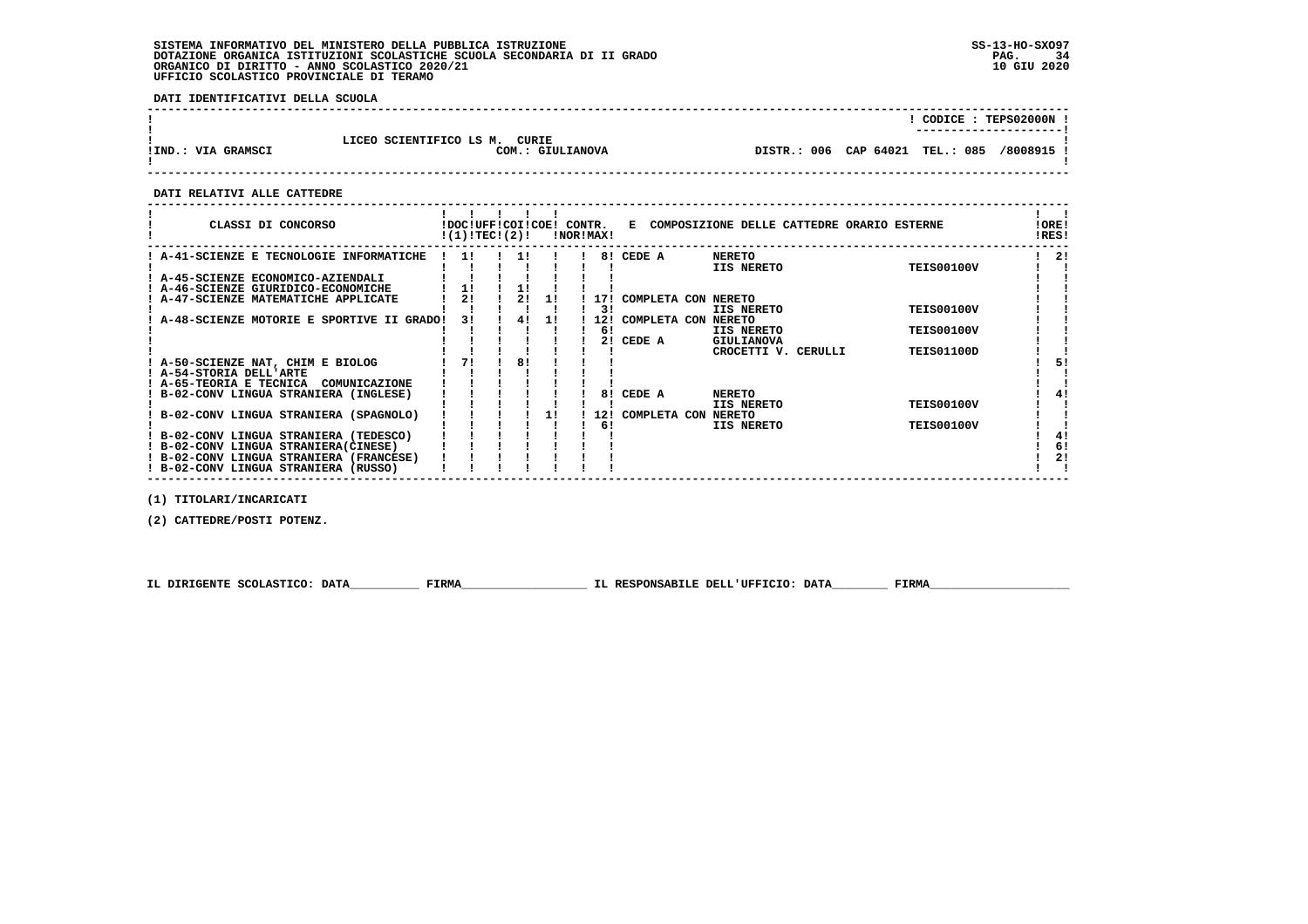**DATI IDENTIFICATIVI DELLA SCUOLA**

|                        |     |                                                                      |  | CODICE: TEPS04000V !<br>----------------------- |
|------------------------|-----|----------------------------------------------------------------------|--|-------------------------------------------------|
| !IND.: PIAZZA DANTE N. | -20 | LICEO SCIENTIFICO LICEO SCIENTIFICO ANNESSO CONVITTO<br>COM.: TERAMO |  | DISTR.: 005 CAP 64100 TEL.: 0861 /243807        |

 **DATI RELATIVI ALLE CLASSI - SEDI EROGAZIONE DI COMPETENZA**

| CORSI - INDIRIZZI - SPECIALIZZAZIONI                                                                                     | CORSI - INDIRIZZI - SPECIALIZZAZIONI<br>ANNI DI CORSO !                                                                                                                                          |         | ANNI DI CORSO !                             |  |  |
|--------------------------------------------------------------------------------------------------------------------------|--------------------------------------------------------------------------------------------------------------------------------------------------------------------------------------------------|---------|---------------------------------------------|--|--|
|                                                                                                                          | 1 1! 2! 3! 4! 5! 6!                                                                                                                                                                              |         | $1 \; 1 \; 2 \; 3 \; 1 \; 4 \; 5 \; 6 \; 6$ |  |  |
| !ITP5 POT. SOCIO ECONOMICO E PER LA LEGALITA' ! ! ! ! ! ! ! LIO2 SCIENTIFICO<br>!LIP4 POTENZIAMENTO ARTISTICO E MUSICALE | ILI03 SCIENTIFICO - OPZIONE SCIENZE APPLICAT ! 2! 1! 2! 1! 1! !LI09 BIENNIO LICEO COREUTICO<br>ILI14 MUS. E COREUTICO- SEZ. COREUTICA TRENNI ! ! ! 1! 1! 1! ILIP2 POTENZIAMENTO LINGUISTICO<br>. | ! 1! 1! | 1 2 1 2 1 2 1 1 1 3 1                       |  |  |

 **DATI RELATIVI ALLE CATTEDRE**

| CLASSI DI CONCORSO                          |    | !DOC!UFF!COI!COE! CONTR.<br>!(1)!TEC!(2)! |    | !NOR!MAX! |    |                         | E COMPOSIZIONE DELLE CATTEDRE ORARIO ESTERNE |                   | !ORE!<br>IRES! |  |
|---------------------------------------------|----|-------------------------------------------|----|-----------|----|-------------------------|----------------------------------------------|-------------------|----------------|--|
| ! A-02-DESIGN MET.OREF.PIET.DURE GEMME      |    |                                           |    |           |    |                         |                                              |                   |                |  |
| ! A-03-DESIGN DELLA CERAMICA                |    |                                           |    |           |    |                         |                                              |                   |                |  |
| ! A-05-DESIGN DEL TESSUTO E DELLA MODA      |    |                                           |    |           |    |                         |                                              |                   |                |  |
| ! A-06-DESIGN DEL VETRO                     |    |                                           |    |           |    |                         |                                              |                   |                |  |
| ! A-07-DISCIPLINE AUDIOVISIVE               |    |                                           |    |           |    |                         |                                              |                   |                |  |
| ! A-08-DISCIP GEOM, ARCH, ARRED, SCENOTEC ! |    |                                           |    |           |    |                         |                                              |                   |                |  |
| ! A-09-DISCIP GRAFICHE, PITTORICHE, SCENOG! |    |                                           |    |           |    |                         |                                              |                   |                |  |
| ! A-10-DISCIPLINE GRAFICO-PUBBLICITARIE     |    |                                           |    |           |    |                         |                                              |                   |                |  |
| ! A-11-DISCIPLINE LETTERARIE E LATINO       | 61 | 71                                        |    |           |    | 8! CEDE A               | GIULIANOVA                                   |                   |                |  |
|                                             |    |                                           |    |           |    | L.S.                    | LS M.CURIE                                   | <b>TEPS02000N</b> |                |  |
| ! A-12-DISCIPL LETTERARIE ISTITUTI II GR    | 11 | 11                                        |    |           | 81 | CEDE A                  | TERAMO                                       |                   |                |  |
|                                             |    |                                           |    |           |    |                         | I.I.S. "DI POPPA - ROZZI"                    | <b>TEIS00800N</b> |                |  |
| ! A-14-DISCIP PLAST. SCUL. SCENOPLAST.      |    |                                           |    |           |    |                         |                                              |                   |                |  |
| ! A-16-DISEG ARTIST MODELLAZ ODONTOTEC      |    |                                           |    |           |    |                         |                                              |                   |                |  |
| ! A-17-DISEG STORIA ARTE ISTITUTI II GR     | 31 | 31                                        |    |           |    | 4! CEDE A               | <b>TERAMO</b>                                |                   |                |  |
|                                             |    |                                           |    |           |    | I.M.                    | LICEO STATALE " G. MILLI "                   | TEPM010004        |                |  |
| ! A-18-FILOSOFIA E SCIENZE UMANE            |    |                                           |    |           |    |                         |                                              |                   |                |  |
| ! A-19-FILOSOFIA E STORIA                   | 31 | 31                                        |    |           | 41 | CEDE A                  | <b>TERAMO</b>                                |                   |                |  |
|                                             |    |                                           |    |           |    | I.M.                    | LICEO STATALE " G. MILLI "                   | TEPM010004        |                |  |
| ! A-20-FISICA                               |    |                                           |    |           |    |                         |                                              |                   |                |  |
| ! A-24-LINGUA E CULT STRANIERA (INGLESE)    | 5! | 4!                                        | 11 |           |    | 12! COMPLETA CON TERAMO |                                              |                   |                |  |
|                                             |    |                                           |    |           | 61 | I.M.                    | LICEO STATALE " G. MILLI "                   | TEPM010004        |                |  |
| ! A-24-LINGUA E CULT STRANIERA (FRANCESE)   |    |                                           |    |           |    |                         |                                              |                   |                |  |
| ! A-24-LINGUA E CULT STRANIERA (SPAGNOLO) ! |    |                                           |    |           |    |                         |                                              |                   |                |  |
| ! A-24-LINGUA E CULT STRANIERA (TEDESCO)    |    |                                           |    |           |    |                         |                                              |                   |                |  |
| ! A-24-LINGUA E CULT STRANIERA (RUSSO)      |    |                                           |    |           |    |                         |                                              |                   |                |  |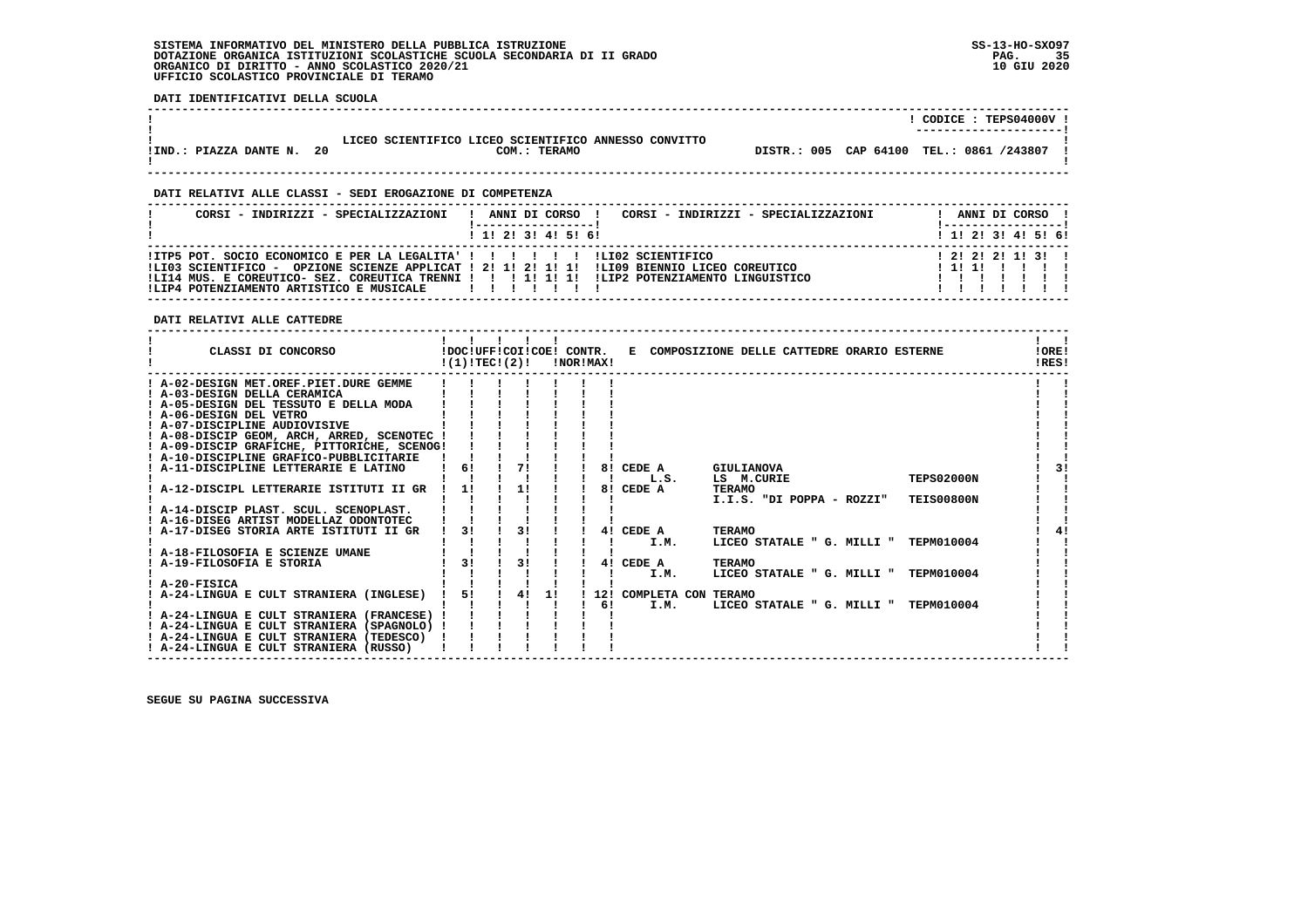**DATI IDENTIFICATIVI DELLA SCUOLA**

|                        |     |                                                                      |  | CODICE: TEPS04000V !<br>----------------------- |
|------------------------|-----|----------------------------------------------------------------------|--|-------------------------------------------------|
| !IND.: PIAZZA DANTE N. | -20 | LICEO SCIENTIFICO LICEO SCIENTIFICO ANNESSO CONVITTO<br>COM.: TERAMO |  | DISTR.: 005 CAP 64100 TEL.: 0861 /243807        |

 **DATI RELATIVI ALLE CATTEDRE**

| ! A-26-MATEMATICA<br>$1 \quad 11$<br>$1 \quad 11$<br>A-27-MATEMATICA E FISICA<br>4!<br>71<br>4!<br>6! CEDE A<br><b>GIULIANOVA</b><br><b>TEPS02000N</b><br>L.S.<br>LS M.CURIE<br>11<br>$1 \quad 11$<br>! A-29-MUSICA ISTITUTI II GRADO<br>! A-34-SCIENZE E TECNOLOGIE CHIMICHE<br>! A-37-COSTRUZ TECNOL E TECN RAPPR GRAFICA!<br>! A-40-TECNOLOGIE ELETTRICHE ELETTRONICHE !<br>1!<br>! A-41-SCIENZE E TECNOLOGIE INFORMATICHE<br>11<br>14! COMPLETA CON ROSETO DEGLI ABRUZZI<br>$\mathbf{I}$<br>4!<br>L.C.<br>POLO LICEALE STATALE SAFF TEPC030005<br>! A-45-SCIENZE ECONOMICO-AZIENDALI<br>11<br>11<br>! A-46-SCIENZE GIURIDICO-ECONOMICHE<br>! A-47-SCIENZE MATEMATICHE APPLICATE<br>2!<br>1!<br>1!<br>A-48-SCIENZE MOTORIE E SPORTIVE II GRADO!<br>16! COMPLETA CON CASTELLI<br>I.A.<br>LICEO ARTISTICO PER IL DES TESD01000D<br>21<br>31<br>3!<br>4! CEDE A<br>A-50-SCIENZE NAT, CHIM E BIOLOG<br><b>TERAMO</b><br>I.I.S. ALESSANDRINI- MARIN<br><b>TEIS00900D</b><br>$2!$ ED A<br><b>TERAMO</b><br>I.M.<br>LICEO STATALE " G. MILLI "<br><b>TEPM010004</b><br>! A-53-STORIA DELLA MUSICA<br>! A-54-STORIA DELL'ARTE<br>21<br>! A-57-TECNICA DELLA DANZA CLASSICA<br>4!<br>11<br>5!<br>! A-58-TECNICA DELLA DANZA CONTEMPORANEA !<br>31<br>71<br>! A-59-TECN ACCOMP DANZA PRAT MUSIC DANZA!<br>! A-61-TECNOL E TECN COMUNICAZ MULTIMEDIA !<br>! A-62-TECNOL E TECNICHE PER LA GRAFICA<br>! A-65-TEORIA E TECNICA COMUNICAZIONE<br>! B-02-CONV LINGUA STRANIERA (FRANCESE)<br>! B-02-CONV LINGUA STRANIERA (INGLESE)<br>! B-02-CONV LINGUA STRANIERA (TEDESCO)<br>! B-02-CONV LINGUA STRANIERA (RUSSO)<br>! B-08-LAB PRODUZ INDUSTR ARTIG CERAMICA<br>! B-18-LAB SC E TECNOL TESS ABBIGL MODA<br>! B-28-LABORATORIO DI TECNOLOGIE ORAFE | CLASSI DI CONCORSO | $!(1)!TEC!(2)!$ $INORIMAX!$ |  |  |  | !DOC!UFF!COI!COE! CONTR. E COMPOSIZIONE DELLE CATTEDRE ORARIO ESTERNE |  | !ORE!<br>!RES! |
|--------------------------------------------------------------------------------------------------------------------------------------------------------------------------------------------------------------------------------------------------------------------------------------------------------------------------------------------------------------------------------------------------------------------------------------------------------------------------------------------------------------------------------------------------------------------------------------------------------------------------------------------------------------------------------------------------------------------------------------------------------------------------------------------------------------------------------------------------------------------------------------------------------------------------------------------------------------------------------------------------------------------------------------------------------------------------------------------------------------------------------------------------------------------------------------------------------------------------------------------------------------------------------------------------------------------------------------------------------------------------------------------------------------------------------------------------------------------------------------------------------------------------------------------------------------------------------------------------------------------------------------------------------------------------------------------------------------------------------------------|--------------------|-----------------------------|--|--|--|-----------------------------------------------------------------------|--|----------------|
|                                                                                                                                                                                                                                                                                                                                                                                                                                                                                                                                                                                                                                                                                                                                                                                                                                                                                                                                                                                                                                                                                                                                                                                                                                                                                                                                                                                                                                                                                                                                                                                                                                                                                                                                            |                    |                             |  |  |  |                                                                       |  |                |
|                                                                                                                                                                                                                                                                                                                                                                                                                                                                                                                                                                                                                                                                                                                                                                                                                                                                                                                                                                                                                                                                                                                                                                                                                                                                                                                                                                                                                                                                                                                                                                                                                                                                                                                                            |                    |                             |  |  |  |                                                                       |  |                |
|                                                                                                                                                                                                                                                                                                                                                                                                                                                                                                                                                                                                                                                                                                                                                                                                                                                                                                                                                                                                                                                                                                                                                                                                                                                                                                                                                                                                                                                                                                                                                                                                                                                                                                                                            |                    |                             |  |  |  |                                                                       |  |                |
|                                                                                                                                                                                                                                                                                                                                                                                                                                                                                                                                                                                                                                                                                                                                                                                                                                                                                                                                                                                                                                                                                                                                                                                                                                                                                                                                                                                                                                                                                                                                                                                                                                                                                                                                            |                    |                             |  |  |  |                                                                       |  |                |
|                                                                                                                                                                                                                                                                                                                                                                                                                                                                                                                                                                                                                                                                                                                                                                                                                                                                                                                                                                                                                                                                                                                                                                                                                                                                                                                                                                                                                                                                                                                                                                                                                                                                                                                                            |                    |                             |  |  |  |                                                                       |  |                |
|                                                                                                                                                                                                                                                                                                                                                                                                                                                                                                                                                                                                                                                                                                                                                                                                                                                                                                                                                                                                                                                                                                                                                                                                                                                                                                                                                                                                                                                                                                                                                                                                                                                                                                                                            |                    |                             |  |  |  |                                                                       |  |                |
|                                                                                                                                                                                                                                                                                                                                                                                                                                                                                                                                                                                                                                                                                                                                                                                                                                                                                                                                                                                                                                                                                                                                                                                                                                                                                                                                                                                                                                                                                                                                                                                                                                                                                                                                            |                    |                             |  |  |  |                                                                       |  |                |
|                                                                                                                                                                                                                                                                                                                                                                                                                                                                                                                                                                                                                                                                                                                                                                                                                                                                                                                                                                                                                                                                                                                                                                                                                                                                                                                                                                                                                                                                                                                                                                                                                                                                                                                                            |                    |                             |  |  |  |                                                                       |  |                |
|                                                                                                                                                                                                                                                                                                                                                                                                                                                                                                                                                                                                                                                                                                                                                                                                                                                                                                                                                                                                                                                                                                                                                                                                                                                                                                                                                                                                                                                                                                                                                                                                                                                                                                                                            |                    |                             |  |  |  |                                                                       |  |                |
|                                                                                                                                                                                                                                                                                                                                                                                                                                                                                                                                                                                                                                                                                                                                                                                                                                                                                                                                                                                                                                                                                                                                                                                                                                                                                                                                                                                                                                                                                                                                                                                                                                                                                                                                            |                    |                             |  |  |  |                                                                       |  |                |
|                                                                                                                                                                                                                                                                                                                                                                                                                                                                                                                                                                                                                                                                                                                                                                                                                                                                                                                                                                                                                                                                                                                                                                                                                                                                                                                                                                                                                                                                                                                                                                                                                                                                                                                                            |                    |                             |  |  |  |                                                                       |  |                |
|                                                                                                                                                                                                                                                                                                                                                                                                                                                                                                                                                                                                                                                                                                                                                                                                                                                                                                                                                                                                                                                                                                                                                                                                                                                                                                                                                                                                                                                                                                                                                                                                                                                                                                                                            |                    |                             |  |  |  |                                                                       |  |                |
|                                                                                                                                                                                                                                                                                                                                                                                                                                                                                                                                                                                                                                                                                                                                                                                                                                                                                                                                                                                                                                                                                                                                                                                                                                                                                                                                                                                                                                                                                                                                                                                                                                                                                                                                            |                    |                             |  |  |  |                                                                       |  |                |
|                                                                                                                                                                                                                                                                                                                                                                                                                                                                                                                                                                                                                                                                                                                                                                                                                                                                                                                                                                                                                                                                                                                                                                                                                                                                                                                                                                                                                                                                                                                                                                                                                                                                                                                                            |                    |                             |  |  |  |                                                                       |  |                |
|                                                                                                                                                                                                                                                                                                                                                                                                                                                                                                                                                                                                                                                                                                                                                                                                                                                                                                                                                                                                                                                                                                                                                                                                                                                                                                                                                                                                                                                                                                                                                                                                                                                                                                                                            |                    |                             |  |  |  |                                                                       |  |                |
|                                                                                                                                                                                                                                                                                                                                                                                                                                                                                                                                                                                                                                                                                                                                                                                                                                                                                                                                                                                                                                                                                                                                                                                                                                                                                                                                                                                                                                                                                                                                                                                                                                                                                                                                            |                    |                             |  |  |  |                                                                       |  |                |
|                                                                                                                                                                                                                                                                                                                                                                                                                                                                                                                                                                                                                                                                                                                                                                                                                                                                                                                                                                                                                                                                                                                                                                                                                                                                                                                                                                                                                                                                                                                                                                                                                                                                                                                                            |                    |                             |  |  |  |                                                                       |  |                |
|                                                                                                                                                                                                                                                                                                                                                                                                                                                                                                                                                                                                                                                                                                                                                                                                                                                                                                                                                                                                                                                                                                                                                                                                                                                                                                                                                                                                                                                                                                                                                                                                                                                                                                                                            |                    |                             |  |  |  |                                                                       |  |                |
|                                                                                                                                                                                                                                                                                                                                                                                                                                                                                                                                                                                                                                                                                                                                                                                                                                                                                                                                                                                                                                                                                                                                                                                                                                                                                                                                                                                                                                                                                                                                                                                                                                                                                                                                            |                    |                             |  |  |  |                                                                       |  |                |
|                                                                                                                                                                                                                                                                                                                                                                                                                                                                                                                                                                                                                                                                                                                                                                                                                                                                                                                                                                                                                                                                                                                                                                                                                                                                                                                                                                                                                                                                                                                                                                                                                                                                                                                                            |                    |                             |  |  |  |                                                                       |  |                |
|                                                                                                                                                                                                                                                                                                                                                                                                                                                                                                                                                                                                                                                                                                                                                                                                                                                                                                                                                                                                                                                                                                                                                                                                                                                                                                                                                                                                                                                                                                                                                                                                                                                                                                                                            |                    |                             |  |  |  |                                                                       |  |                |
|                                                                                                                                                                                                                                                                                                                                                                                                                                                                                                                                                                                                                                                                                                                                                                                                                                                                                                                                                                                                                                                                                                                                                                                                                                                                                                                                                                                                                                                                                                                                                                                                                                                                                                                                            |                    |                             |  |  |  |                                                                       |  |                |
|                                                                                                                                                                                                                                                                                                                                                                                                                                                                                                                                                                                                                                                                                                                                                                                                                                                                                                                                                                                                                                                                                                                                                                                                                                                                                                                                                                                                                                                                                                                                                                                                                                                                                                                                            |                    |                             |  |  |  |                                                                       |  |                |
|                                                                                                                                                                                                                                                                                                                                                                                                                                                                                                                                                                                                                                                                                                                                                                                                                                                                                                                                                                                                                                                                                                                                                                                                                                                                                                                                                                                                                                                                                                                                                                                                                                                                                                                                            |                    |                             |  |  |  |                                                                       |  |                |
|                                                                                                                                                                                                                                                                                                                                                                                                                                                                                                                                                                                                                                                                                                                                                                                                                                                                                                                                                                                                                                                                                                                                                                                                                                                                                                                                                                                                                                                                                                                                                                                                                                                                                                                                            |                    |                             |  |  |  |                                                                       |  |                |
|                                                                                                                                                                                                                                                                                                                                                                                                                                                                                                                                                                                                                                                                                                                                                                                                                                                                                                                                                                                                                                                                                                                                                                                                                                                                                                                                                                                                                                                                                                                                                                                                                                                                                                                                            |                    |                             |  |  |  |                                                                       |  |                |
|                                                                                                                                                                                                                                                                                                                                                                                                                                                                                                                                                                                                                                                                                                                                                                                                                                                                                                                                                                                                                                                                                                                                                                                                                                                                                                                                                                                                                                                                                                                                                                                                                                                                                                                                            |                    |                             |  |  |  |                                                                       |  |                |
|                                                                                                                                                                                                                                                                                                                                                                                                                                                                                                                                                                                                                                                                                                                                                                                                                                                                                                                                                                                                                                                                                                                                                                                                                                                                                                                                                                                                                                                                                                                                                                                                                                                                                                                                            |                    |                             |  |  |  |                                                                       |  |                |
|                                                                                                                                                                                                                                                                                                                                                                                                                                                                                                                                                                                                                                                                                                                                                                                                                                                                                                                                                                                                                                                                                                                                                                                                                                                                                                                                                                                                                                                                                                                                                                                                                                                                                                                                            |                    |                             |  |  |  |                                                                       |  |                |
|                                                                                                                                                                                                                                                                                                                                                                                                                                                                                                                                                                                                                                                                                                                                                                                                                                                                                                                                                                                                                                                                                                                                                                                                                                                                                                                                                                                                                                                                                                                                                                                                                                                                                                                                            |                    |                             |  |  |  |                                                                       |  |                |
|                                                                                                                                                                                                                                                                                                                                                                                                                                                                                                                                                                                                                                                                                                                                                                                                                                                                                                                                                                                                                                                                                                                                                                                                                                                                                                                                                                                                                                                                                                                                                                                                                                                                                                                                            |                    |                             |  |  |  |                                                                       |  |                |

 **(1) TITOLARI/INCARICATI**

 **(2) CATTEDRE/POSTI POTENZ.**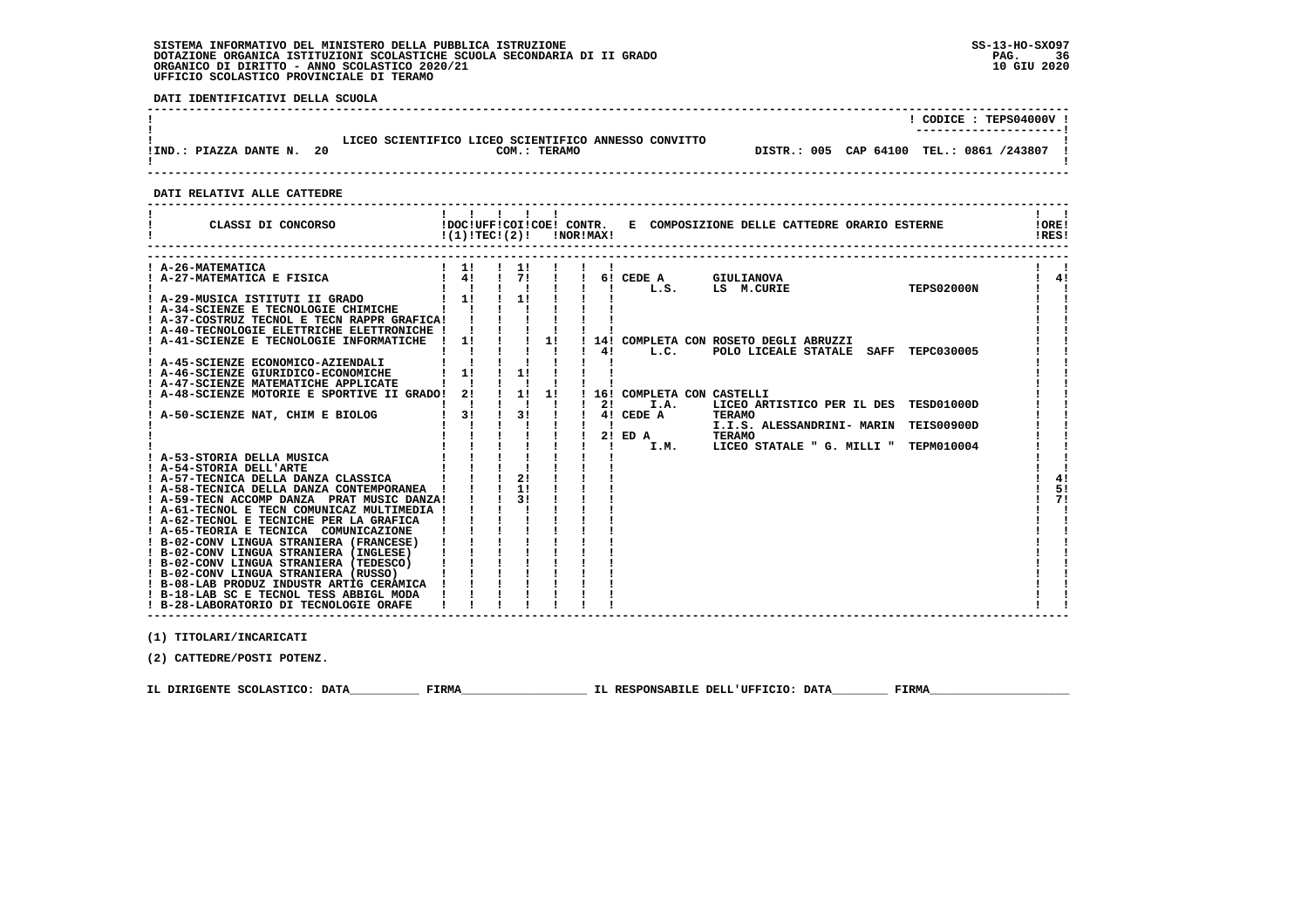$\mathbf{I}$ 

 $\blacksquare$ 

 $\blacksquare$ 

 $\overline{\phantom{a}}$  $\mathbf{i}$   $\mathbf{i}$  $\mathbf{I}$   $\mathbf{I}$ 

 $\blacksquare$  $1 \quad 51$  $1, 151$  $\frac{1}{2}$   $\frac{1}{2}$ 

 $\blacksquare$  $\blacksquare$  $1 \quad 51$ 

 $\mathbf{I}$  $\overline{1}$   $\overline{3}$   $\overline{1}$  $\overline{1}$  91

 $121$ 

 **DATI IDENTIFICATIVI DELLA SCUOLA ------------------------------------------------------------------------------------------------------------------------------------**! CODICE: TERA00802P ! *I* **IST PROF PER L'AGRICOLTURA TERAMO ! ---------------------! ! ALL' ISTITUTO SUPERIORE I. I. S. "DI POPPA - ROZZI" DI TERAMO !EXECUTE:** THE COM.: TERAMO COMENTELY DISTR.: 005 CAP TEL.: /  **! ! ------------------------------------------------------------------------------------------------------------------------------------ DATI RELATIVI ALLE CLASSI - SEDI EROGAZIONE DI COMPETENZA ------------------------------------------------------------------------------------------------------------------------------------ ! CORSI - INDIRIZZI - SPECIALIZZAZIONI ! ANNI DI CORSO ! CORSI - INDIRIZZI - SPECIALIZZAZIONI ! ANNI DI CORSO !**\_\_\_\_\_\_\_\_\_\_\_\_\_\_\_\_\_\_\_\_\_\_  **! !-----------------! !-----------------!**1 1 2 3 3 4 5 6  **! ! 1! 2! 3! 4! 5! 6! ! 1! 2! 3! 4! 5! 6! ------------------------------------------------------------------------------------------------------------------------------------ !IP01 SER.ZI AGRIC. S.PO RUR.LE BIEN. TRIEN. ! 1! 1! 1! 1! 1! !IP05 SER. ENOG. OSP. ALBERG. - BIENNIO COMUN ! 2! 2! ! ! ! ! ------------------------------------------------------------------------------------------------------------------------------------ DATI RELATIVI ALLE CATTEDRE ------------------------------------------------------------------------------------------------------------------------------------** $\mathbf{I}$  and  $\mathbf{I}$  **! ! ! ! ! ! ! !IORE! ! CLASSI DI CONCORSO !DOC!UFF!COI!COE! CONTR. E COMPOSIZIONE DELLE CATTEDRE ORARIO ESTERNE !ORE!** $RRSI$ **2 EXECUTE: EXECUTE: 1(1)!TEC!(2)! INOR!MAX! ------------------------------------------------------------------------------------------------------------------------------------** $\mathbf{1}$   $\mathbf{1}$  **! A-12-DISCIPL LETTERARIE ISTITUTI II GR ! 1! ! 1! ! ! ! ! ! ! A-20-FISICA ! ! ! ! ! ! ! ! ! ! A-21-GEOGRAFIA ! ! ! ! ! ! ! ! !** $\mathbf{I}$  $\blacksquare$  **! A-24-LINGUA E CULT STRANIERA (INGLESE) ! ! ! ! ! 8! ! CEDE A NERETO ! ! ! ! ! ! ! ! ! ! I.T.C. I.T.C. C. ROSA (SERALE) TETD00151E ! ! ! A-24-LINGUA E CULT STRANIERA (FRANCESE) ! ! ! ! ! ! ! ! !** $\blacksquare$  $\overline{\phantom{a}}$  **! A-26-MATEMATICA ! ! ! ! ! ! ! ! ! ! A-27-MATEMATICA E FISICA ! ! ! ! ! ! ! ! 12!** $\overline{1}$  121  $1 - 51$  **! A-31-SCIENZE DEGLI ALIMENTI ! ! ! ! ! ! ! ! 5! ! A-34-SCIENZE E TECNOLOGIE CHIMICHE ! ! ! ! ! ! ! ! ! ! A-41-SCIENZE E TECNOLOGIE INFORMATICHE ! ! ! ! ! ! ! ! 4! ! A-46-SCIENZE GIURIDICO-ECONOMICHE ! ! ! ! ! 4! ! CEDE A TERAMO ! ! ! ! ! ! ! ! ! ! L.C. LICEO CLASSICO MELCHIORRE TEPC01201L ! !** $\overline{\phantom{a}}$  $1 \quad 41$ 

 **! A-47-SCIENZE MATEMATICHE APPLICATE ! ! ! ! ! ! ! ! ! ! A-48-SCIENZE MOTORIE E SPORTIVE II GRADO! ! ! ! ! ! ! ! ! ! A-50-SCIENZE NAT, CHIM E BIOLOG ! ! ! ! ! ! ! ! 5! ! A-51-SCIENZE, TECNOL E TECN AGR ! ! ! ! ! ! ! ! 15! ! A-52-SCIENZE, TECNOL E TECN PROD ANIMALI! ! ! ! ! ! ! ! ! ! A-66-TRATT TESTI DATI APPLIC INFORMATICA! ! ! ! ! ! ! ! ! ! B-03-LABORATORI DI FISICA ! ! ! ! ! ! ! ! ! ! B-11-LAB SCIENZE E TECNOL AGRARIE ! ! ! ! ! ! ! ! 5! ! B-12-LAB SCIENZE E TECNOL CHIM MICROBIOL! ! ! ! ! ! ! ! ! ! B-19-LAB SERVIZI RICETTIVITA' ALBERGHIER! ! ! ! ! ! ! ! 3! ! B-20-LAB SERV ENOGASTRON, SETT CUCINA ! ! ! ! ! ! ! ! 9! ! B-21-LAB SERV ENOGASTRON, SETT SALA VEND! ! ! ! ! ! ! ! 2!**

 **(1) TITOLARI/INCARICATI**

 **(2) CATTEDRE/POSTI POTENZ.**

 **IL DIRIGENTE SCOLASTICO: DATA\_\_\_\_\_\_\_\_\_\_ FIRMA\_\_\_\_\_\_\_\_\_\_\_\_\_\_\_\_\_\_ IL RESPONSABILE DELL'UFFICIO: DATA\_\_\_\_\_\_\_\_ FIRMA\_\_\_\_\_\_\_\_\_\_\_\_\_\_\_\_\_\_\_\_**

 **------------------------------------------------------------------------------------------------------------------------------------**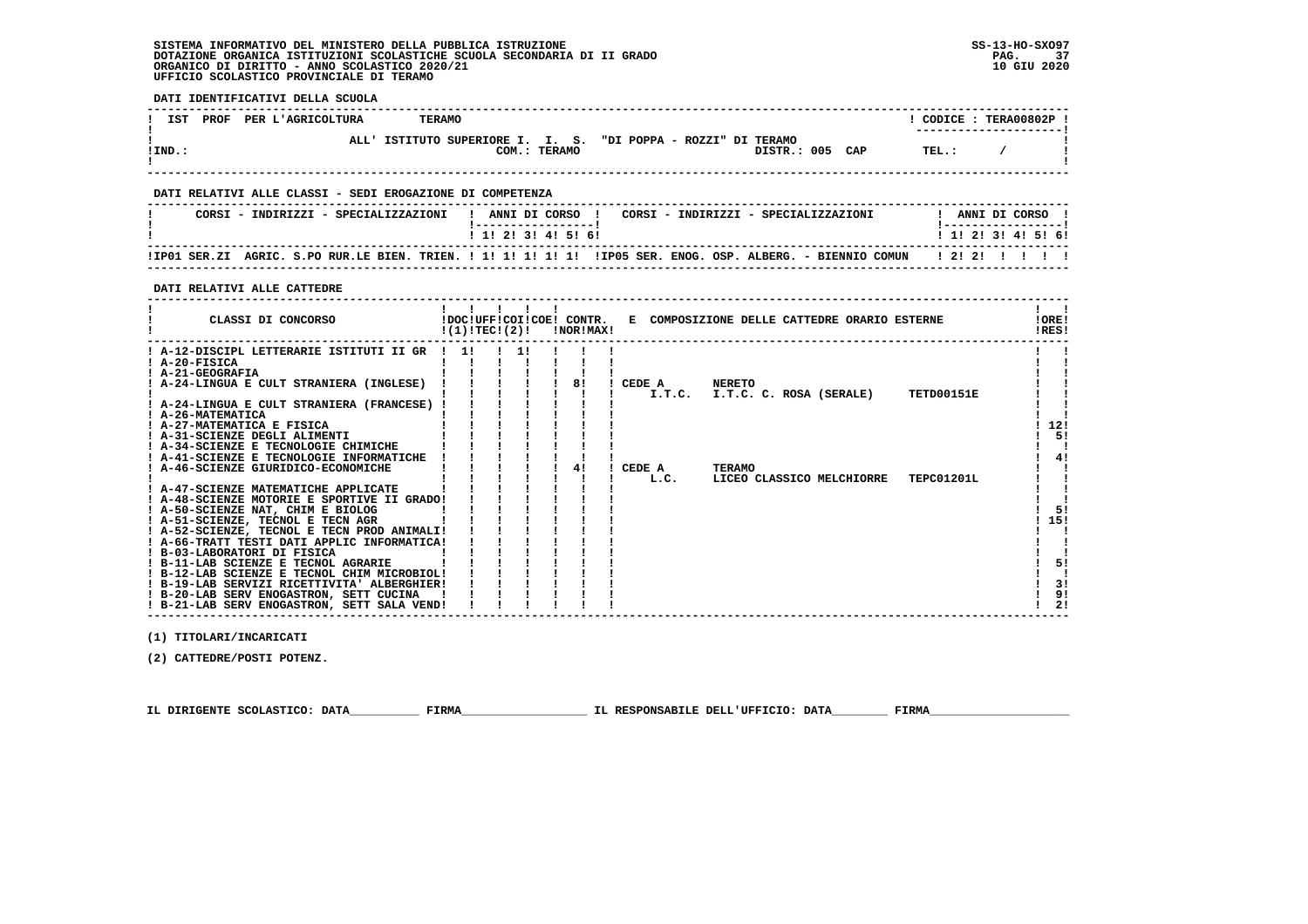**DATI IDENTIFICATIVI DELLA SCUOLA**

|                        |                                                                                                                             | CODICE: TESD01000D !<br>--------------------- |
|------------------------|-----------------------------------------------------------------------------------------------------------------------------|-----------------------------------------------|
| !IND.: VIA CONVENTO N. | ISTITUTO D'ARTE LICEO ARTISTICO PER IL DESIGN "F. A.<br>GRUE"<br>DISTR.: 005 CAP 64041 TEL.: 0861 /979221<br>COM.: CASTELLI |                                               |

 **------------------------------------------------------------------------------------------------------------------------------------**

## **DATI RELATIVI ALLE CLASSI - SEDI EROGAZIONE DI COMPETENZA**

| CORSI - INDIRIZZI - SPECIALIZZAZIONI                                                                                                              |  |  |                         | ANNI DI CORSO ! |                                       | CORSI - INDIRIZZI - SPECIALIZZAZIONI |  |  | ANNI DI CORSO !                  |  |
|---------------------------------------------------------------------------------------------------------------------------------------------------|--|--|-------------------------|-----------------|---------------------------------------|--------------------------------------|--|--|----------------------------------|--|
|                                                                                                                                                   |  |  | $1$ , 1! 2! 3! 4! 5! 6! |                 |                                       |                                      |  |  | $1$ 1! 2! 3! 4! 5! 6!            |  |
| ILI00 ARTISTICO NUOVO ORDINAMENTO - BIENNIO C ! ! ! ! ! ! !LI28 ARTIST. DESIGN CURVAT. ARTE CERAM. OUAD<br>!LIAI INDIRIZZO A ELABORAZIONE MANUALE |  |  |                         |                 | IIIIIIIIIIII I ILIC9 DESIGN- CERAMICA |                                      |  |  | 1 1 1 1 1 1 1 1<br>1 1 1 1 1 1 1 |  |
| !LIP2 POTENZIAMENTO LINGUISTICO                                                                                                                   |  |  |                         |                 |                                       |                                      |  |  |                                  |  |

# **DATI RELATIVI ALLE CATTEDRE**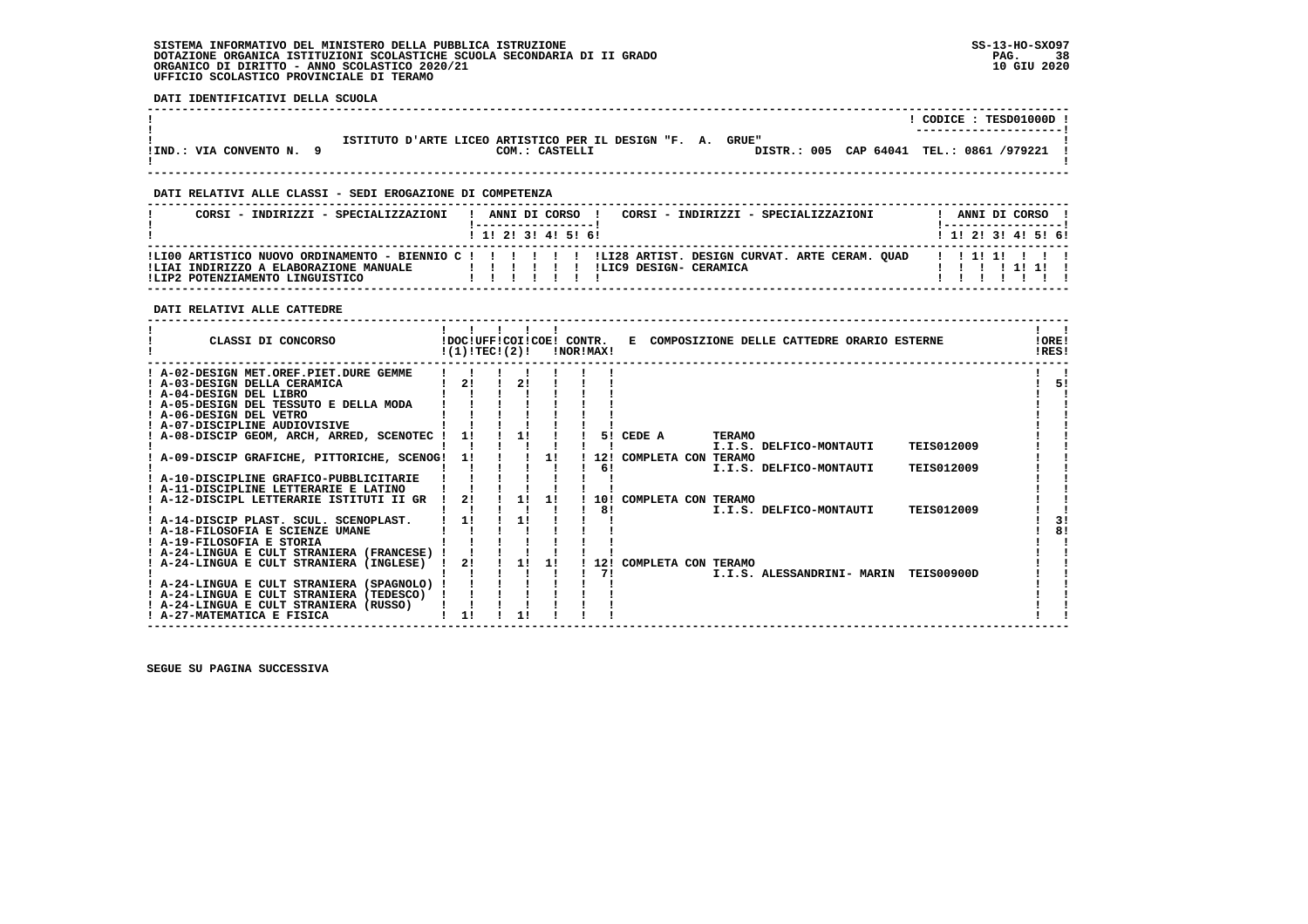**DATI IDENTIFICATIVI DELLA SCUOLA**

|                        |                                                                                                                             | CODICE: TESD01000D !<br>---------------------- |
|------------------------|-----------------------------------------------------------------------------------------------------------------------------|------------------------------------------------|
| !IND.: VIA CONVENTO N. | ISTITUTO D'ARTE LICEO ARTISTICO PER IL DESIGN "F. A.<br>GRUE"<br>DISTR.: 005 CAP 64041 TEL.: 0861 /979221<br>COM.: CASTELLI |                                                |

 **------------------------------------------------------------------------------------------------------------------------------------**

#### **DATI RELATIVI ALLE CATTEDRE**

| CLASSI DI CONCORSO                         | !DOC!UFF!COI!COE!<br>!(1)!TECI(2)! |  | CONTR. | !NOR!MAX! | Е                   | COMPOSIZIONE DELLE CATTEDRE ORARIO ESTERNE |                   | IRES! | ! ORE! |
|--------------------------------------------|------------------------------------|--|--------|-----------|---------------------|--------------------------------------------|-------------------|-------|--------|
| ! A-34-SCIENZE E TECNOLOGIE CHIMICHE       |                                    |  |        |           | 6! CEDE A           | <b>TERAMO</b>                              |                   |       |        |
|                                            |                                    |  |        |           |                     | IIS PASCAL-COMI-FORTI                      | <b>TEIS013005</b> |       |        |
| A-48-SCIENZE MOTORIE E SPORTIVE II GRADO!  | 11                                 |  |        | 21        | CEDE A              | <b>TERAMO</b>                              |                   |       | 8!     |
|                                            |                                    |  |        |           | L.S.                | LICEO SCIENTIFICO ANNESSO                  | <b>TEPS04000V</b> |       |        |
| ! A-50-SCIENZE NAT, CHIM E BIOLOG          |                                    |  |        |           |                     |                                            |                   |       |        |
| ! A-54-STORIA DELL'ARTE                    |                                    |  |        | 14 !      | COMPLETA CON TERAMO |                                            |                   |       |        |
|                                            |                                    |  |        | 41        |                     | I.I.S. DELFICO-MONTAUTI                    | <b>TEIS012009</b> |       |        |
| ! A-61-TECNOL E TECN COMUNICAZ MULTIMEDIA  |                                    |  |        |           |                     |                                            |                   |       |        |
| ! B-02-CONV LINGUA STRANIERA<br>(FRANCESE) |                                    |  |        |           |                     |                                            |                   |       |        |
| ! B-02-CONV LINGUA STRANIERA (INGLESE)     |                                    |  |        |           |                     |                                            |                   |       |        |
| ! B-02-CONV LINGUA STRANIERA (TEDESCO)     |                                    |  |        |           |                     |                                            |                   |       |        |
| ! B-02-CONV LINGUA STRANIERA<br>(RUSSO)    |                                    |  |        |           |                     |                                            |                   |       |        |
|                                            |                                    |  |        |           |                     |                                            |                   |       |        |

 **(1) TITOLARI/INCARICATI**

 **(2) CATTEDRE/POSTI POTENZ.**

| IL DIRIGENTE SCOLASTICO: DATA | <b>FIRMA</b> | IL RESPONSABILE DELL'UFFICIO: DATA | FIRM |
|-------------------------------|--------------|------------------------------------|------|
|                               |              |                                    |      |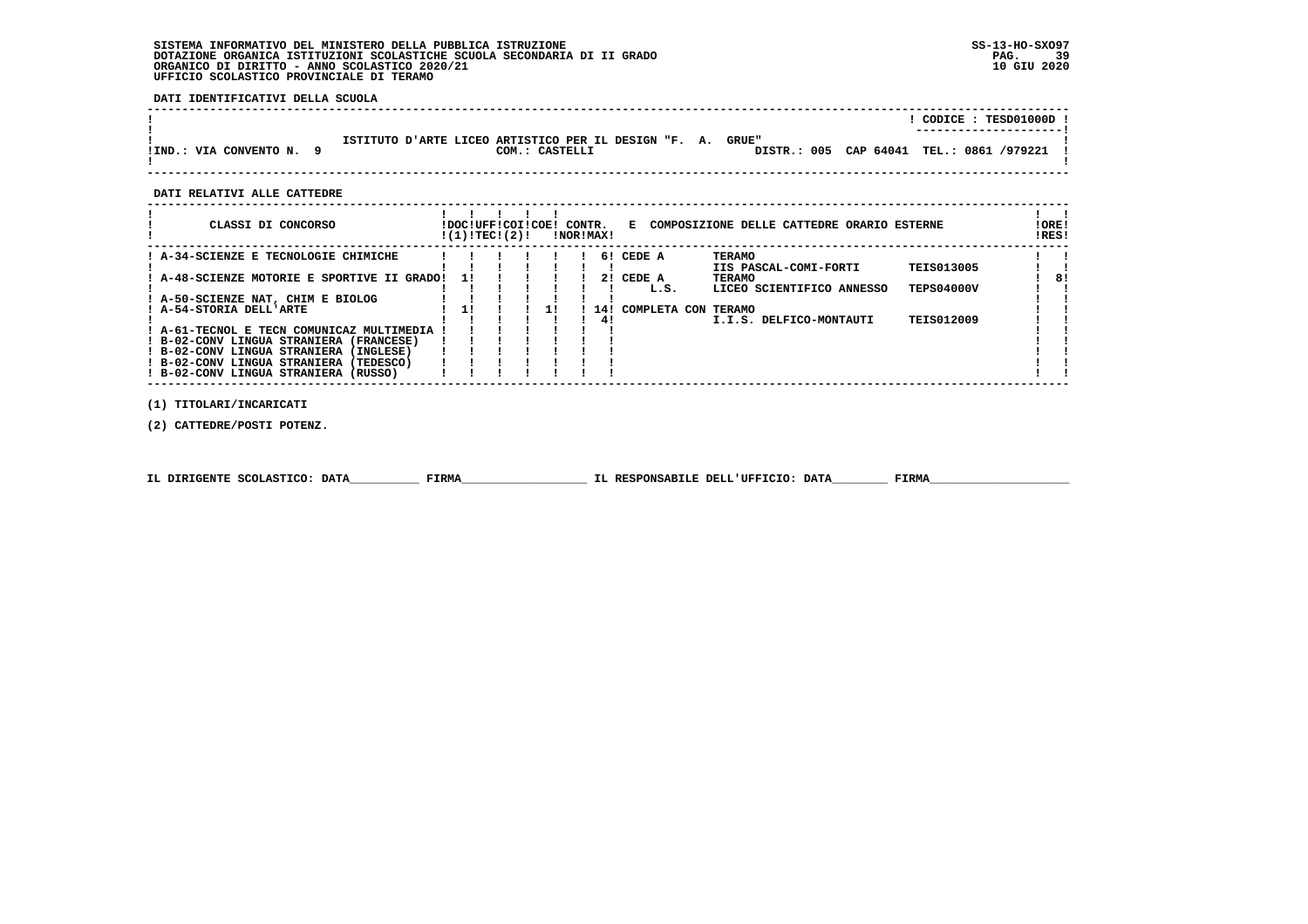**DATI IDENTIFICATIVI DELLA SCUOLA**

| ISTITUTO TECNICO COMMERCIALE                       |       |                                                           | I.T.C. C. ROSA (SERALE) |  |  |                                    |  | CODICE : TETD00151E !<br>---------------------- |         |  |
|----------------------------------------------------|-------|-----------------------------------------------------------|-------------------------|--|--|------------------------------------|--|-------------------------------------------------|---------|--|
| <b>!CORSO SERALE</b><br>!IND.: VIA VITTORIO VENETO | DELL' | ISTITUTO TECNICO COMMERCIALE I. T. E. "C. ROSA" DI NERETO | COM.: NERETO            |  |  | DISTR.: 007 CAP 64015 TEL.: 0861 / |  |                                                 | 82282 ! |  |

 **------------------------------------------------------------------------------------------------------------------------------------**

## **DATI RELATIVI ALLE CLASSI - SEDI EROGAZIONE DI COMPETENZA**

| CORSI - INDIRIZZI - SPECIALIZZAZIONI | ANNI DI CORSO<br>CORSI - INDIRIZZI - SPECIALIZZAZIONI                                                 |  | ANNI DI CORSO             |  |
|--------------------------------------|-------------------------------------------------------------------------------------------------------|--|---------------------------|--|
|                                      | 1 1 1 2 1 3 1 4 1 5 1 6 1                                                                             |  | 1 1 1 2 1 3 1 4 1 5 1 6 1 |  |
|                                      | ITO1 AMM. FINAN. MARKETING - BIENNIO COMUNE ! 1! 1! ! !! ! !ITAF AMM.NE FINAN. E MARKETING - TRIENNIO |  |                           |  |

 **------------------------------------------------------------------------------------------------------------------------------------**

 **DATI RELATIVI ALLE CATTEDRE**

| CLASSI DI CONCORSO                                                               | !(1)!TEC!(2)! |  |    | !DOC!UFF!COI!COE! CONTR.<br>!NOR!MAX! |    | E COMPOSIZIONE DELLE CATTEDRE ORARIO ESTERNE |                                        | !ORE!<br>!RES! |
|----------------------------------------------------------------------------------|---------------|--|----|---------------------------------------|----|----------------------------------------------|----------------------------------------|----------------|
| ! A-12-DISCIPL LETTERARIE ISTITUTI II GR<br>! A-20-FISICA<br>! A-21-GEOGRAFIA    | -11           |  |    |                                       |    |                                              |                                        | 61             |
| ! A-24-LINGUA E CULT STRANIERA (FRANCESE)                                        |               |  | 11 | 81                                    | 91 | COMPLETA CON TERAMO<br>IIS PASCAL-COMI-FORTI | <b>TEIS013005</b>                      | 31             |
| A-24-LINGUA E CULT STRANIERA (INGLESE)                                           | 11            |  |    | 1! 10!<br>81                          |    | COMPLETA CON TERAMO<br>I.P.AG.<br>TERAMO     | <b>TERA00802P</b>                      |                |
| A-26-MATEMATICA<br>! A-27-MATEMATICA E FISICA                                    |               |  |    |                                       |    |                                              |                                        |                |
| ! A-34-SCIENZE E TECNOLOGIE CHIMICHE<br>! A-41-SCIENZE E TECNOLOGIE INFORMATICHE |               |  |    |                                       |    |                                              |                                        |                |
| A-45-SCIENZE ECONOMICO-AZIENDALI<br>! A-46-SCIENZE GIURIDICO-ECONOMICHE          | 1!<br>1!      |  |    | 1! 14!                                |    | COMPLETA CON NERETO                          |                                        | 21             |
| ! A-47-SCIENZE MATEMATICHE APPLICATE                                             | 11            |  |    | 11 151                                | 31 | IIS NERETO<br>COMPLETA CON NERETO            | <b>TEIS00100V</b><br><b>TEIS00100V</b> |                |
| ! A-48-SCIENZE MOTORIE E SPORTIVE II GRADO!<br>! A-50-SCIENZE NAT, CHIM E BIOLOG |               |  |    |                                       |    | IIS NERETO                                   |                                        |                |
| ! A-66-TRATT TESTI DATI APPLIC INFORMATICA!                                      |               |  |    |                                       |    |                                              |                                        |                |
| $(1)$ memorane $(\text{margram}$                                                 |               |  |    |                                       |    |                                              |                                        |                |

 **(1) TITOLARI/INCARICATI**

 **(2) CATTEDRE/POSTI POTENZ.**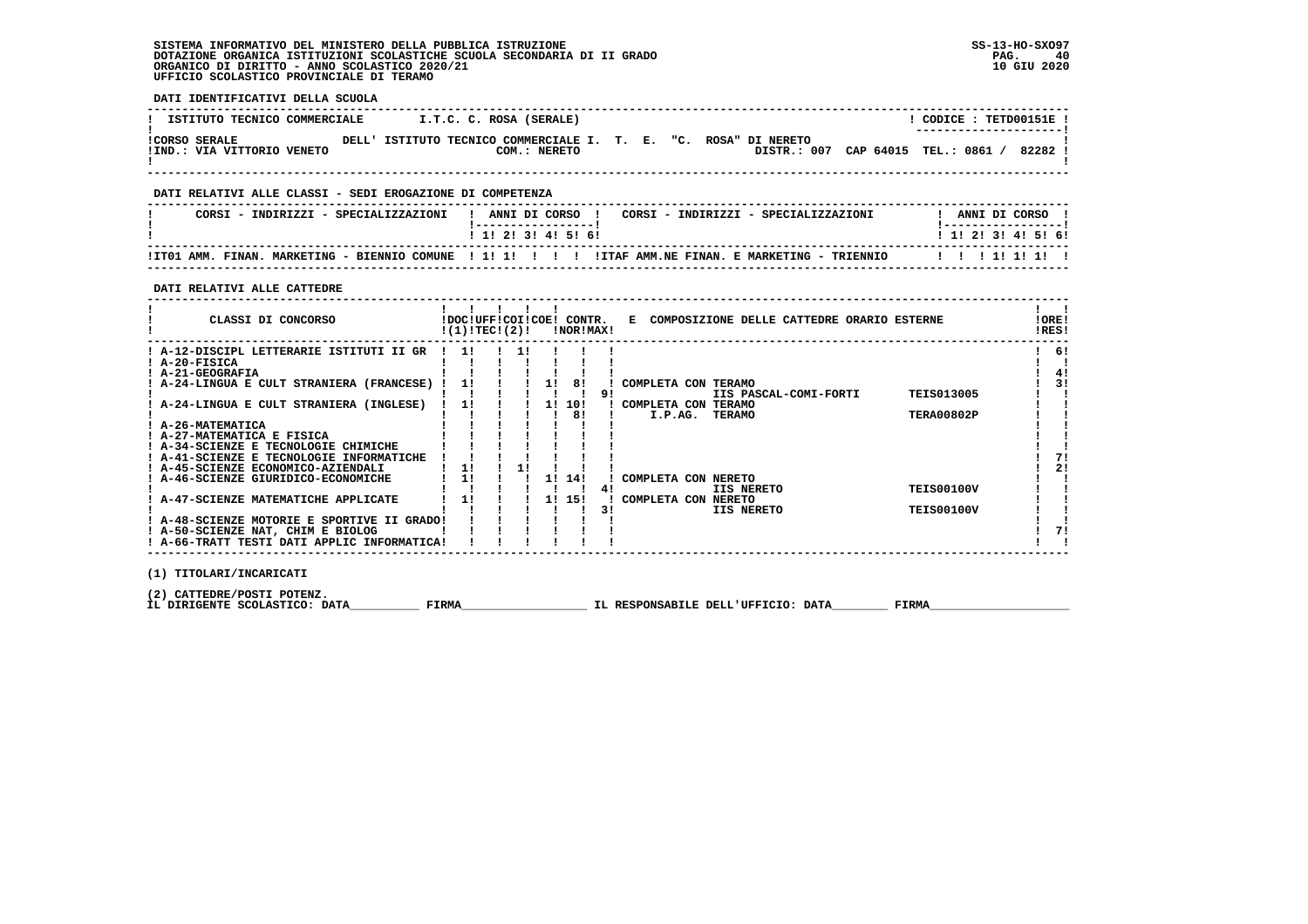**DATI IDENTIFICATIVI DELLA SCUOLA ------------------------------------------------------------------------------------------------------------------------------------**L CODICE : TETE00951B L **! ISTITUTO TECNICO INDUSTRIALE | ITI ALESSANDRINI (SERALE)** \_\_\_\_\_\_\_\_\_\_\_\_\_\_\_\_\_\_\_\_\_\_\_\_  **! ---------------------! !CORSO SERALE DELL' ISTITUTO TECNICO INDUSTRIALE I. T. T. ALESSANDRINI DI TERAMO ! !IND.: VIA S. MARINO 12 COM.: TERAMO DISTR.: 005 CAP 64100 TEL.: 0861 /411762 ! ! !**DISTR.: 005 CAP 64100 TEL.: 0861 /411762 1  $\blacksquare$   **------------------------------------------------------------------------------------------------------------------------------------ DATI RELATIVI ALLE CLASSI - SEDI EROGAZIONE DI COMPETENZA ------------------------------------------------------------------------------------------------------------------------------------**! ANNI DI CORSO !  **! CORSI - INDIRIZZI - SPECIALIZZAZIONI ! ANNI DI CORSO ! CORSI - INDIRIZZI - SPECIALIZZAZIONI ! ANNI DI CORSO ! ! !-----------------! !-----------------!**1 1 2 2 1 3 1 4 1 5 1 6 1  **! ! 1! 2! 3! 4! 5! 6! ! 1! 2! 3! 4! 5! 6! ------------------------------------------------------------------------------------------------------------------------------------ !ITET ELETTROTECNICA ! ! ! ! ! ! !ITMM MECCANICA E MECCATRONICA ! ! ! ! ! ! ! ------------------------------------------------------------------------------------------------------------------------------------ DATI RELATIVI ALLE CATTEDRE ------------------------------------------------------------------------------------------------------------------------------------** $\mathbf{I}$   $\mathbf{I}$  **! ! ! ! ! ! ! ! ! CLASSI DI CONCORSO !DOC!UFF!COI!COE! CONTR. E COMPOSIZIONE DELLE CATTEDRE ORARIO ESTERNE !ORE! ! !(1)!TEC!(2)! !NOR!MAX! !RES!IORE!** IRES!  **------------------------------------------------------------------------------------------------------------------------------------** $\mathbf{I}$  and  $\mathbf{I}$  **! A-12-DISCIPL LETTERARIE ISTITUTI II GR ! ! ! ! ! ! ! ! ! ! A-26-MATEMATICA ! ! ! ! ! ! ! ! ! ! A-27-MATEMATICA E FISICA ! ! ! ! ! ! ! ! !** $\blacksquare$  $\blacksquare$  **! A-40-TECNOLOGIE ELETTRICHE ELETTRONICHE ! ! ! ! ! ! ! ! ! ! A-42-SCIENZE E TECNOLOGIE MECCANICHE ! ! ! ! ! ! ! ! ! ! A-48-SCIENZE MOTORIE E SPORTIVE II GRADO! ! ! ! ! ! ! ! !** $\blacksquare$  $\blacksquare$  $\overline{\phantom{a}}$  **! B-15-LAB SC E TECNOL ELETTR ELETTRONIC ! ! ! ! ! ! ! ! !** $\mathbf{I}$  and  $\mathbf{I}$  **! B-17-LAB SCIENZE E TECNOL MECCANICHE ! ! ! ! ! ! ! ! ! ------------------------------------------------------------------------------------------------------------------------------------**

 **(1) TITOLARI/INCARICATI**

 **(2) CATTEDRE/POSTI POTENZ.**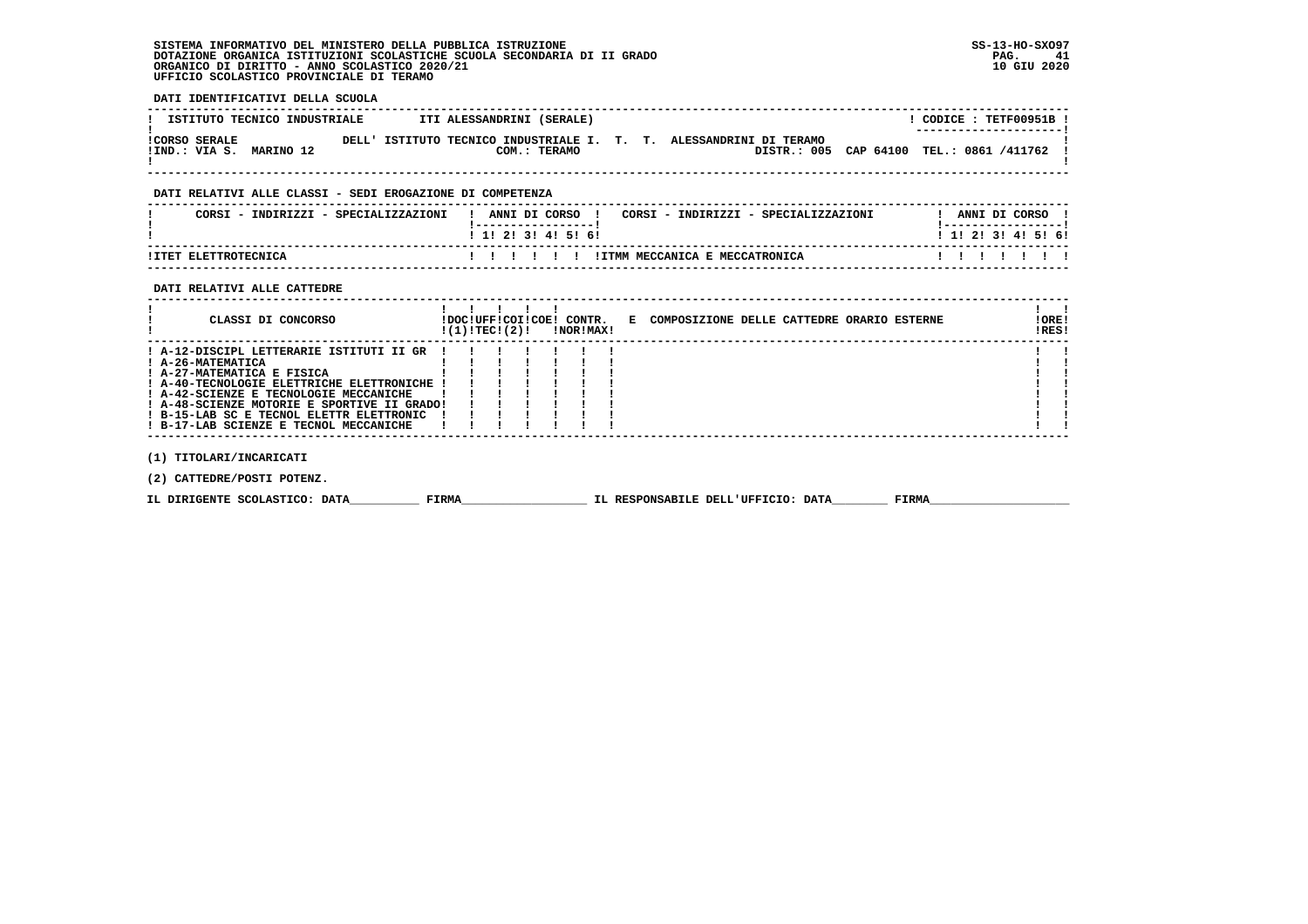**DATI IDENTIFICATIVI DELLA SCUOLA**

|                      |                                                                         | $CODE: TETF040001$ !   |
|----------------------|-------------------------------------------------------------------------|------------------------|
|                      |                                                                         | ---------------------- |
|                      | ISTITUTO TECNICO INDUSTRIALE ISTITUTO OMNIC. P. LEVI S. EGIDIO ANCARANO |                        |
| IIND.: VIALE ABRUZZI | DISTR.: 007 CAP 64016 TEL.: 0861 /840066<br>COM.: SANT'EGIDIO ALLA VIB  |                        |
|                      |                                                                         |                        |

 **------------------------------------------------------------------------------------------------------------------------------------**

## **DATI RELATIVI ALLE CLASSI - SEDI EROGAZIONE DI COMPETENZA**

| CORSI - INDIRIZZI - SPECIALIZZAZIONI | CORSI - INDIRIZZI - SPECIALIZZAZIONI<br>! ANNI DI CORSO !<br>! -----------------! | ANNI DI CORSO !<br>!------------------ |
|--------------------------------------|-----------------------------------------------------------------------------------|----------------------------------------|
|                                      | $1$ , 1! 2! 3! 4! 5! 6!                                                           | 1 1 1 2 1 3 1 4 1 5 1 6 1              |
|                                      |                                                                                   | 111111111                              |
| ILIP2 POTENZIAMENTO LINGUISTICO      | .                                                                                 | 1 1 1 1 1 1 1 1 1                      |

# **DATI RELATIVI ALLE CATTEDRE**

| CLASSI DI CONCORSO                                                         | !DOC!UFF!COI!COE! CONTR.<br>!(1)!TEC!(2)! |    |    | !NOR!MAX! |     | Е                   | COMPOSIZIONE DELLE CATTEDRE ORARIO ESTERNE |                           |                   | !ORE!<br>!RES! |
|----------------------------------------------------------------------------|-------------------------------------------|----|----|-----------|-----|---------------------|--------------------------------------------|---------------------------|-------------------|----------------|
| A-12-DISCIPL LETTERARIE ISTITUTI II GR                                     | -21                                       | 21 |    |           |     |                     |                                            |                           |                   | 61             |
| ! A-20-FISICA                                                              |                                           |    |    |           |     |                     |                                            |                           |                   |                |
| ! A-21-GEOGRAFIA                                                           |                                           |    |    |           |     |                     |                                            |                           |                   |                |
| ! A-24-LINGUA E CULT STRANIERA (INGLESE)                                   |                                           |    |    |           |     |                     |                                            |                           |                   | 31             |
| ! A-24-LINGUA E CULT STRANIERA (FRANCESE)                                  |                                           |    |    |           |     |                     |                                            |                           |                   |                |
| ! A-24-LINGUA E CULT STRANIERA (SPAGNOLO) !                                |                                           |    |    |           |     |                     |                                            |                           |                   |                |
| ! A-24-LINGUA E CULT STRANIERA (TEDESCO)                                   |                                           |    |    |           |     |                     |                                            |                           |                   |                |
| ! A-24-LINGUA E CULT STRANIERA (RUSSO)                                     |                                           |    |    |           |     |                     |                                            |                           |                   |                |
| <b>A-26-MATEMATICA</b>                                                     | 21                                        | 21 | 11 |           | 16! | COMPLETA CON NERETO |                                            |                           |                   |                |
|                                                                            |                                           |    |    |           | 21  |                     | IIS NERETO                                 |                           | <b>TEIS00100V</b> |                |
| ! A-27-MATEMATICA E FISICA                                                 |                                           |    |    |           |     |                     |                                            |                           |                   |                |
| A-34-SCIENZE E TECNOLOGIE CHIMICHE                                         |                                           |    |    |           |     |                     |                                            |                           |                   |                |
| ! A-35-SCIENZE E TECNOL CALZATURA E MODA                                   |                                           |    |    |           |     |                     |                                            |                           |                   |                |
| A-37-COSTRUZ TECNOL E TECN RAPPR GRAFICA!                                  |                                           |    |    |           | 91  | COMPLETA CON TERAMO |                                            |                           |                   |                |
|                                                                            |                                           |    |    |           | 91  |                     |                                            | IIS PASCAL-COMI-FORTI     | <b>TEIS013005</b> |                |
| A-40-TECNOLOGIE ELETTRICHE ELETTRONICHE                                    |                                           |    |    |           | 3 I | CEDE A              | GIULIANOVA                                 |                           |                   |                |
|                                                                            |                                           |    |    |           |     |                     |                                            | CROCETTI V. CERULLI       | <b>TEIS01100D</b> |                |
| A-41-SCIENZE E TECNOLOGIE INFORMATICHE                                     | 21                                        |    |    |           |     |                     |                                            |                           |                   |                |
| A-42-SCIENZE E TECNOLOGIE MECCANICHE                                       |                                           | 2! | 11 |           | 16! | COMPLETA CON TERAMO |                                            |                           | <b>TEIS00800N</b> |                |
|                                                                            | 2!                                        | 21 |    |           | 3!  |                     |                                            | I.I.S. "DI POPPA - ROZZI" |                   |                |
| ! A-44-TECNOL TESSILI, ABBIGL E MODA<br>! A-45-SCIENZE ECONOMICO-AZIENDALI | 1!                                        | 1! |    |           |     |                     |                                            |                           |                   |                |
| ! A-46-SCIENZE GIURIDICO-ECONOMICHE                                        | 11                                        |    |    |           |     |                     |                                            |                           |                   |                |
|                                                                            |                                           |    |    |           |     |                     |                                            |                           |                   |                |